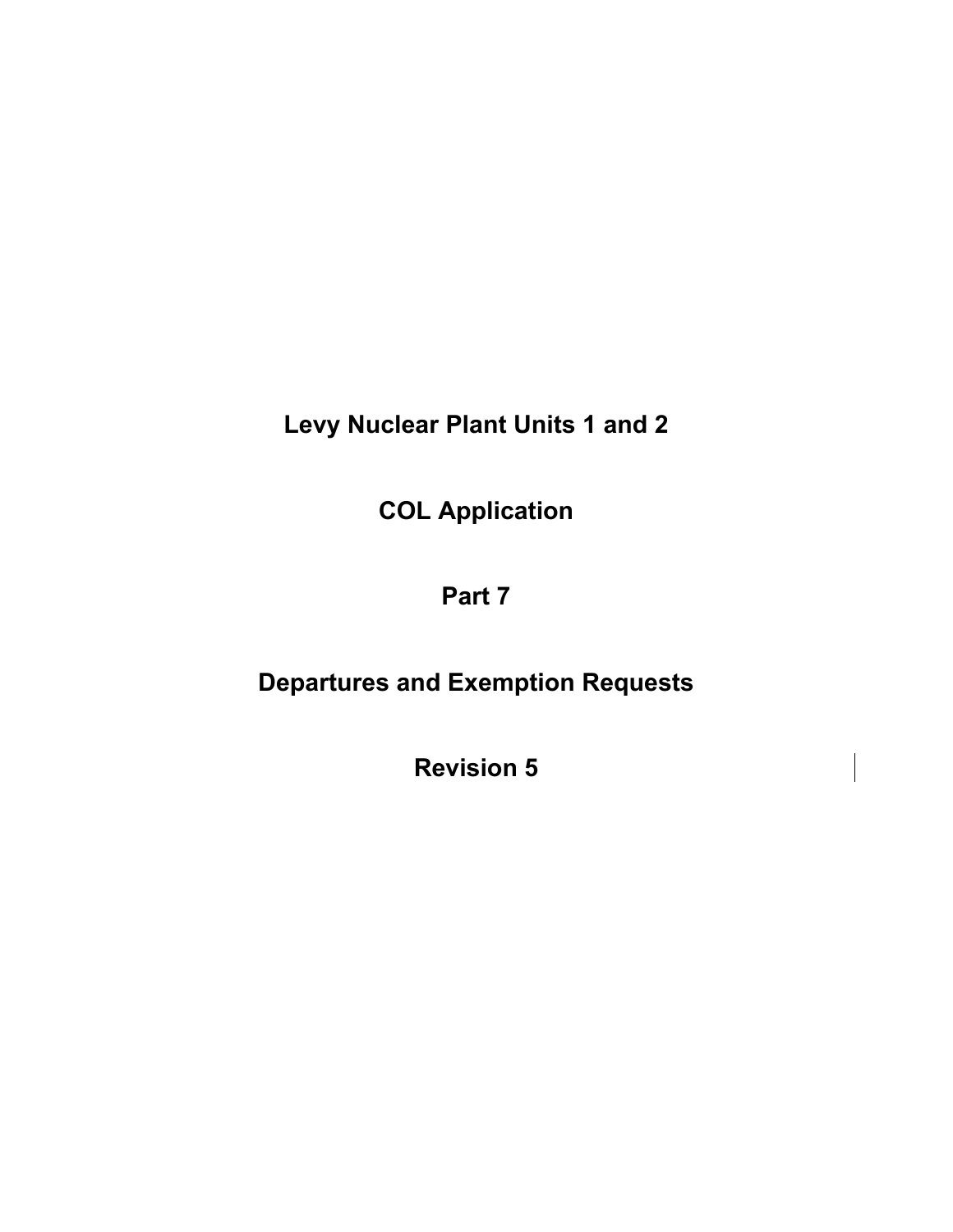# **A. STD and LNP Departures**

This Departure Report includes deviations in the Levy Nuclear Plant, Units 1 and 2 COLA FSAR from the Tier 2 information in the applicable Design Control Document (DCD), pursuant to 10 CFR Part 52, Appendix D, Section VIII and Section X.B.1.

The following Departures are described and evaluated in detail in this report.

| <b>Departure Number</b> | <b>Description</b>                                                                                                                                                                   |
|-------------------------|--------------------------------------------------------------------------------------------------------------------------------------------------------------------------------------|
| <b>STD DEP 1.1-1</b>    | Administrative departure for organization and<br>numbering for the FSAR sections                                                                                                     |
| LNP DEP $1.8-1$         | Correction of an inconsistency in regulatory<br>citation in an interface description                                                                                                 |
| LNP DEP 3.2-1           | Addition of downspouts to the condensate return<br>portion of the Passive Core Cooling System                                                                                        |
| LNP DEP 3.7-1           | Use of site-specific horizontal seismic response<br>spectra for the design of drilled shafts that support<br>the seismic Category II portions of the Annex and<br>Turbine Buildings. |
| LNP DEP 3.11-1          | Revision of "Envir. Zone" numbers for Spent Fuel<br><b>Pool Level instruments</b>                                                                                                    |
| LNP DEP 6.2-1           | The ITAAC Acceptance Criteria for the in-<br>containment PXS compartment vents are revised<br>to reflect the current plant configuration.                                            |
| LNP DEP 6.3-1           | Quantification of the term "indefinitely" as used in<br>the DCD for maintenance of safe shutdown<br>conditions using the PRHR HX during non-LOCA<br>accidents.                       |
| LNP DEP 6.4-1           | Main Control Room Operator Dose                                                                                                                                                      |
| LNP DEP 6.4-2           | Main Control Room Heatup                                                                                                                                                             |
| <b>LNP DEP 7.3-1</b>    | Source Range Neutron Flux Doubling Block<br>Permissive                                                                                                                               |
| <b>STD DEP 8.3-1</b>    | Class 1E voltage regulating transformer current<br>limiting features                                                                                                                 |

Departure LNP DEP 3.2-1 is a departure from AP1000 Tier 1 information, in addition to Tier 2 information in the DCD; an exemption request and NRC approval is required prior to implementation.

Departure LNP DEP 6.2-1 is a departure from AP1000 Tier 1 information, in addition to Tier 2 information in the DCD; an exemption request and NRC approval is required prior to implementation.

Departure LNP DEP 6.4-1 is a departure from AP1000 Tier 1 information, in addition to Tier 2 information in the DCD; an exemption request and NRC approval is required prior to implementation.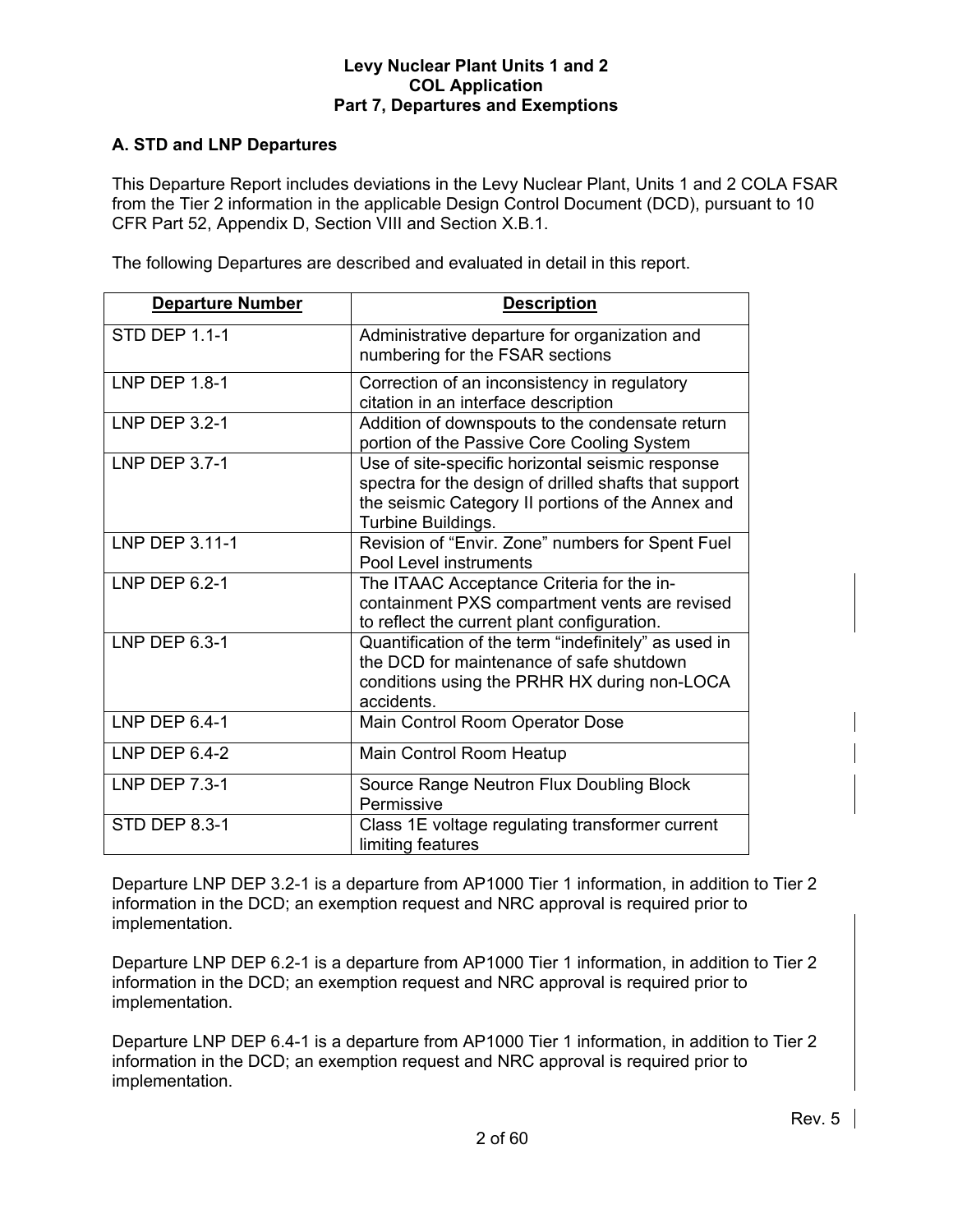Departure LNP DEP 6.4-2 is a departure from AP1000 Tier 1 information, in addition to Tier 2 information in the DCD; an exemption request and NRC approval is required prior to implementation.

Departure LNP DEP 7.3-1 is a departure from AP1000 generic Technical Specifications, in addition to Tier 2 information in the DCD; an exemption request and NRC approval is required prior to implementation.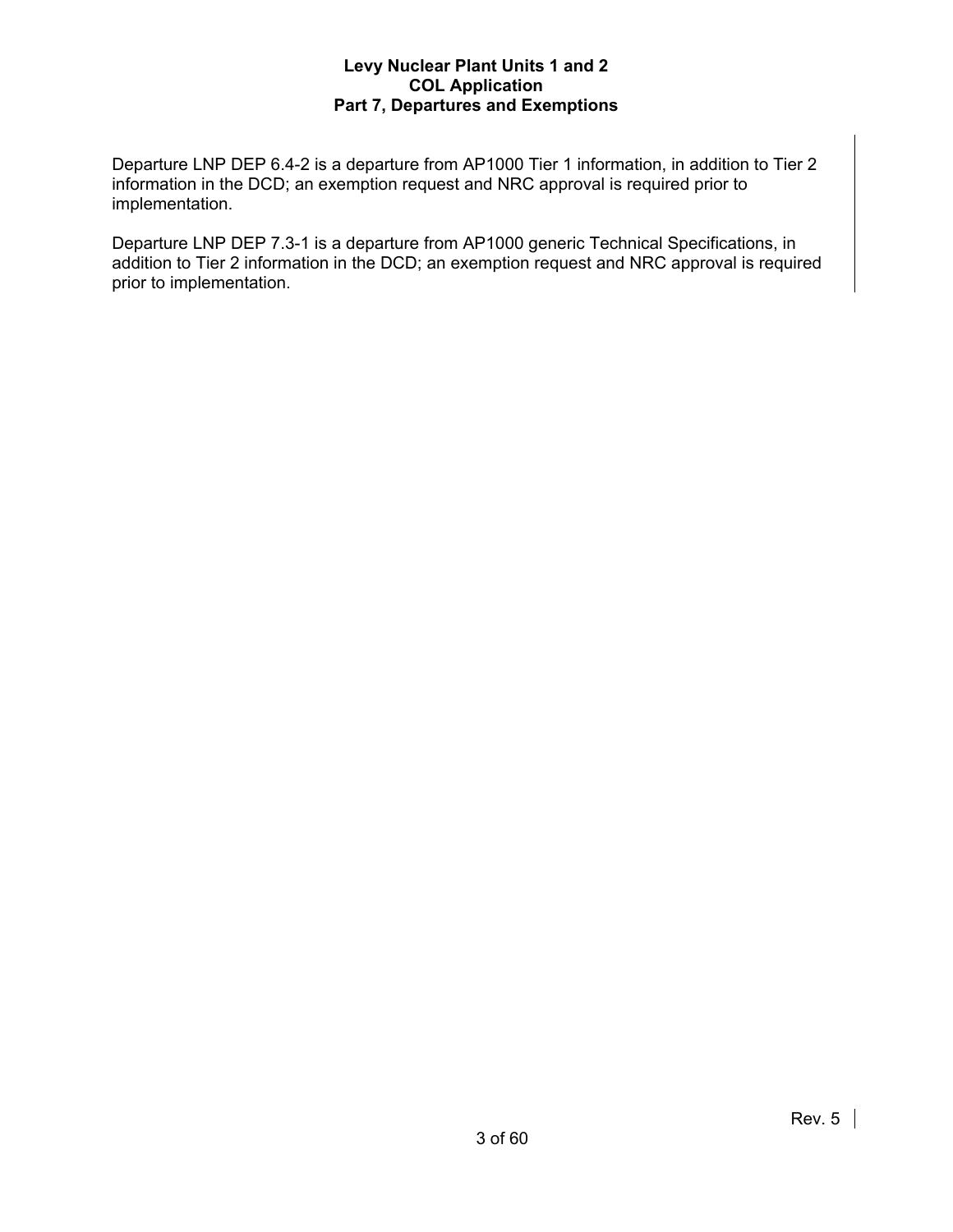# Departure Number: STD DEP 1.1-1

 Affected DCD/FSAR Sections: 2.1.1; 2.1.4; 2.2.1; 2.2.4; 2.4.1; 2.4.15; 2.5; 2.5.6; 9.2.11; 9.2.12; 9.2.13; 9.5.1.8; 9.5.1.9; 13.1; 13.1.4; 13.5; 13.5.3; 13.7; 17.5; 17.6; 17.7; 17.8 (Note the affected sections may vary in subsequent COL applications, but the departure is standard).

#### Summary of Departure:

This FSAR generally follows the AP1000 DCD organization and numbering. Some organization and numbering differences are adopted where necessary to include additional material, such as additional content identified in Regulatory Guide 1.206.

#### Scope/Extent of Departure:

The renumbered sections and subsections associated with this Departure are identified in the FSAR (at the sections and subsections identified above).

#### Departure Justification:

An administrative departure is established to identify instances where the renumbering of FSAR sections and subsections is necessary to effectively include content consistent with Regulatory Guide 1.206, as well as NUREG-0800, Standard Review Plan.

#### Departure Evaluation:

This Departure is an administrative change that affects only section and subsection numbering of the indicated FSAR sections and subsections. Accordingly, it does not:

- 1. Result in more than a minimal increase in the frequency of occurrence of an accident previously evaluated in the plant-specific DCD;
- 2. Result in more than a minimal increase in the likelihood of occurrence of a malfunction of a structure, system, or component (SSC) important to safety and previously evaluated in the plant-specific DCD;
- 3. Result in more than a minimal increase in the consequences of an accident previously evaluated in the plant-specific DCD;
- 4. Result in more than a minimal increase in the consequences of a malfunction of an SSC important to safety previously evaluated in the plant-specific DCD;
- 5. Create a possibility for an accident of a different type than any evaluated previously in the plant-specific DCD;
- 6. Create a possibility for a malfunction of an SSC important to safety with a different result than any evaluated previously in the plant-specific DCD;
- 7. Result in a design basis limit for a fission product barrier as described in the plantspecific DCD being exceeded or altered; or
- 8. Result in a departure from a method of evaluation described in the plant-specific DCD used in establishing the design bases or in the safety analyses.

This Departure does not affect resolution of a severe accident issue identified in the plantspecific DCD.

Therefore, this Departure has no safety significance.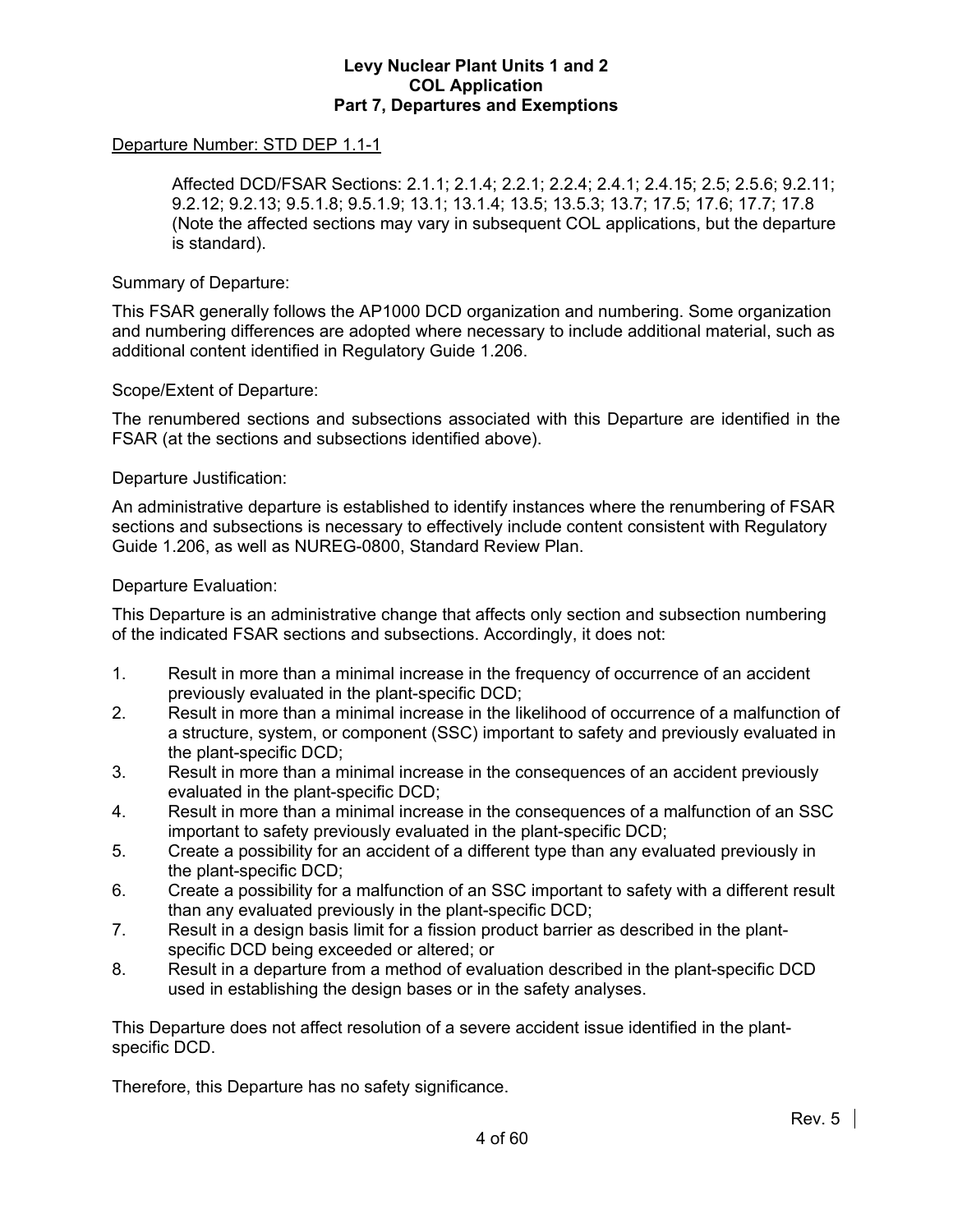# Departure Number: STD DEP 1.1-1 (Continued)

NRC Approval Requirement

This departure does not require NRC approval pursuant to 10 CFR Part 52, Appendix D, Section VIII.B.5.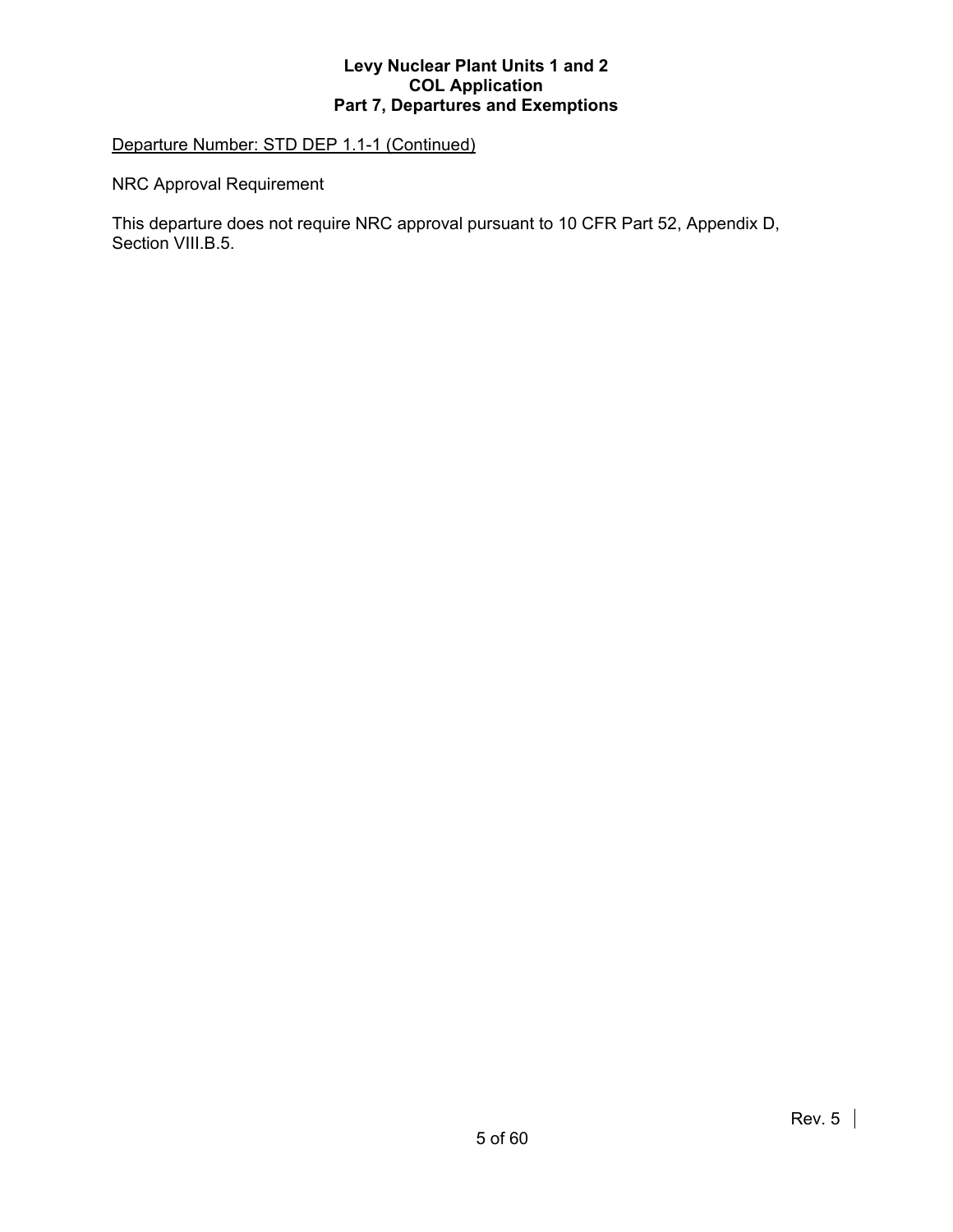# Departure Number LNP DEP 1.8-1

Affected DCD/FSAR Sections: DCD Table 1.8-1 (Sheet 6 of 6)/FSAR Table 1.8-203 (Sheet 7 of 7)

# Summary of Departure:

DCD Tier 2 Table 1.8-1 (Sheet 6 of 6), Item 13.1, is changed to correct an inconsistency in the DCD. The DCD Item 13.1 references 10 CFR 50, Appendix O, for features that may affect plans for coping with emergencies as opposed to the Part 52 requirements contained in 10 CFR 52.137(a)(11).

# Scope/Extent of Departure:

This departure is identified in FSAR Table 1.8-203 (Sheet 7 of 7), Item 13.1. FSAR Table 1.8- 203 replaced DCD Table 1.8-1.

The interface description in DCD Table 1.8-1 (Sheet 6 of 6), Item 13.1, is revised from "Features that may affect plans for coping with emergencies as specified in 10 CFR 50, Appendix O" to "The information pertaining to design features that affect plans for coping with emergencies in the operation of the reactor facility or a major portion thereof as specified in 10 CFR 52.137(a)(11)".

# Departure Justification:

Appendix O was transferred from Part 50 to Part 52, effective May of 1989, although the NRC neglected to physically remove the Appendix O text from Part 50. Appendix O text was not physically removed from Part 50 until the reorganization of the regulations was published in August of 2007. In the August 2007 reorganization the content of Appendix O in Part 52 was relocated to the new Subpart E of Part 52. This relocation of the regulation impacts DCD Tier 2 Table 1.8-1 (Sheet 6 of 6), Summary Of AP1000 Plant Interfaces With Remainder Of Plant, Item 13.1, Features that may affect plans for coping with emergencies as specified in 10 CFR 50, Appendix O, as referenced to DCD Section 13.3, is replaced with "The information pertaining to design features that affect plans for coping with emergencies in the operation of the reactor facility or a major portion thereof as specified in 10 CFR 52.137(a)(11)". There is no change in requirements, only a relocation to another regulation. In conclusion, this is a departure from DCD Tier 2 Table 1.8-1, (Sheet 6 of 6), Item 13.1, which will be reflected in COLA Table 1.8- 203, (Sheet 7 of 7), Item 13.1.

#### Departure Evaluation:

This Tier 2 departure revises DCD Table 1.8-1 (Sheet 6 of 6), Item 13.1. This departure does not result in any adverse affects to design features that affect plans for coping with emergencies in the operation of the reactor facility or a major portion thereof. Therefore, this departure does not: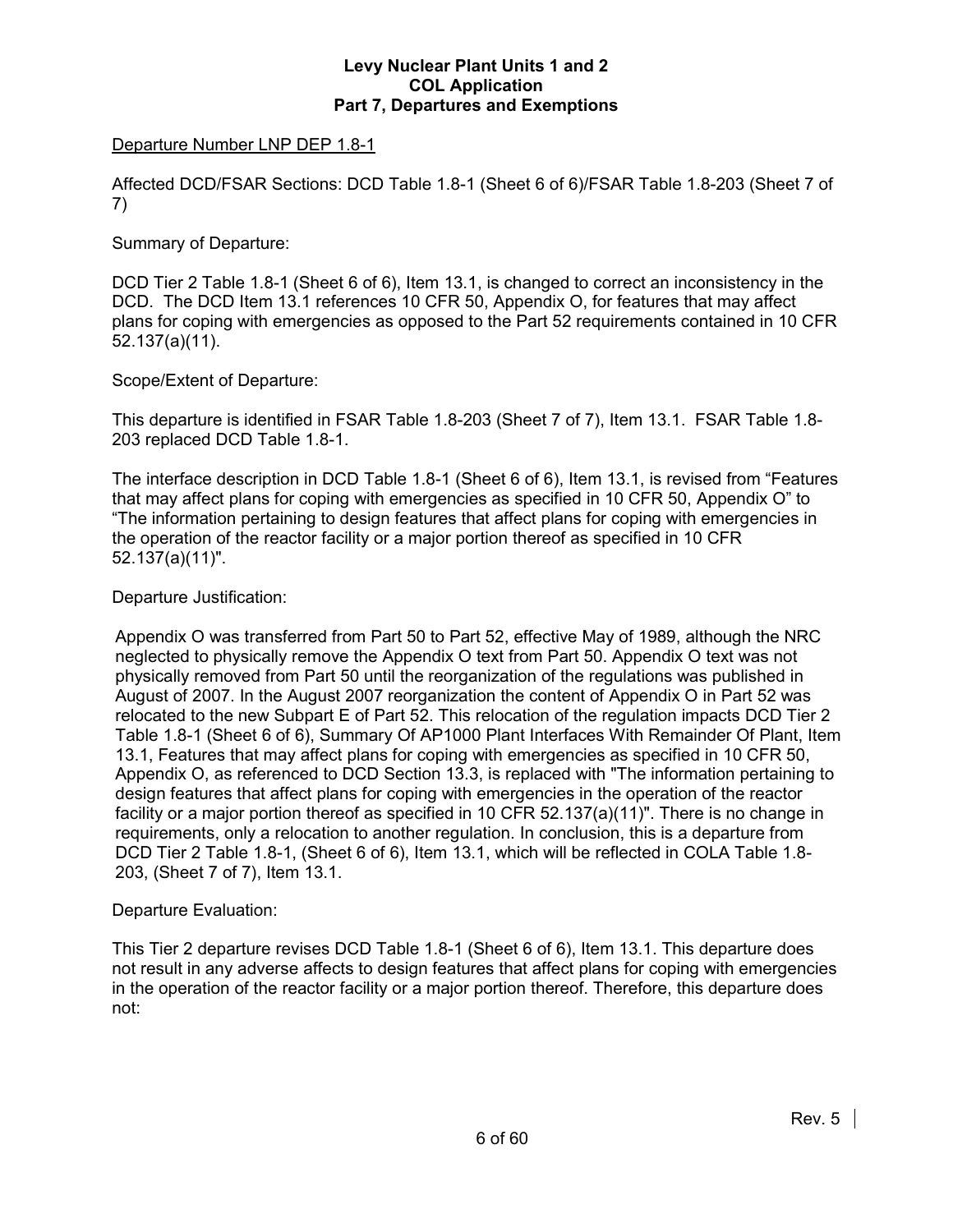# Departure Number LNP DEP 1.8-1 (Continued)

- 1. Result in more than a minimal increase in the frequency of occurrence of an accident previously evaluated in the plant-specific DCD.
- 2. Result in more than a minimal increase in the likelihood of occurrence of a malfunction of an SSC important to safety and previously evaluated in the plant-specific DCD.
- 3. Result in more than a minimal increase in the consequences of an accident previously evaluated in the plant-specific DCD.
- 4. Result in more than a minimal increase in the consequences of a malfunction of an SSC important to safety previously evaluated in the plant-specific DCD.
- 5. Create a possibility for an accident of a different type than any evaluated previously in the plant-specific DCD.
- 6. Create a possibility for a malfunction of an SSC important to safety with a different result than any evaluated previously in the plant-specific DCD.
- 7. Result in a design basis limit for a fission product barrier as described in the plantspecific DCD being exceeded or altered.
- 8. Result in a departure from a method of evaluation described in the plant-specific DCD used in establishing the design bases or in the safety analyses.

This departure does not affect resolution of a severe accident issue identified in the plantspecific DCD. Therefore, this departure has no safety significance.

NRC Approval Requirement:

This departure does not require NRC approval pursuant to 10 CFR Part 52, Appendix D, Section VIII.B.5.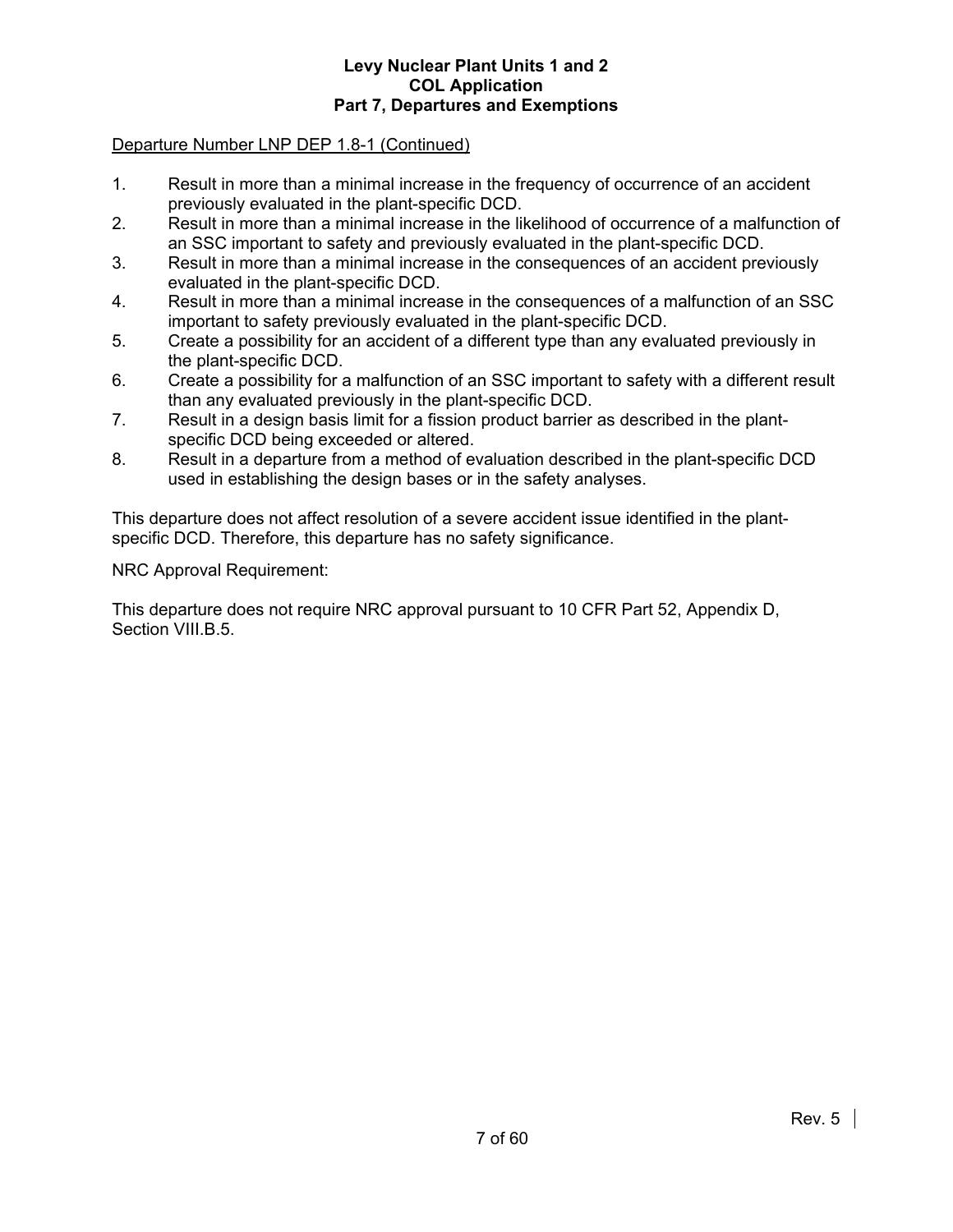## Departure Number LNP DEP 3.2-1

Affected DCD/FSAR Sections: Tier 1 Table 2.2.3-1 and Table 2.2.3-2, Tier 2 Table 3.2-3 (Sheet 16 of 75), Figure 3.8.2-1 (Sheet 3), Subsections 5.4.11.2 and 5.4.14.1, Chapter 6 TOC (Table of Contents, List of Figures), Subsections 6.3.1.1.1, 6.3.1.1.4, 6.3.1.1.6, 6.3.1.2, 6.3.1.3, 6.3.2.1, 6.3.2.1.1, 6.3.2.2.7, 6.3.2.8, 6.3.3, 6.3.3.2.1.1, Figure 6.3-1 (Sheets 1 through 3), Figure 6.3-2 (Not Used), Section 7.4, Subsection 7.4.1.1, Table 14.3-2 (Sheets 7 and 8 of 17), Subsection 15.0.13, Chapter 16 (TS SR 3.5.4.7, TS Bases B3.3.3 and B3.5.4), Subsection 19E.4.10.2, Table 19E.4.10-1, Figures 19E.4.10-1 through 19E.4.10-4.

# Summary of Departure:

Modifications to the Polar Crane Girder (PCG), Internal Stiffener, and Passive Core Cooling System (PXS) gutter were made. The fabrication holes at the top surface of the PCG and in the stiffener are blocked, drainage holes in the bottom of the PCG boxes are blocked, and flow communication holes between PCG boxes are added. A downspout piping network is added to collect and transport condensation from the top and interior of the PCG and the stiffener to the PXS Collection Boxes. Eight new PXS downspout screens are added at the entrance of each of the downspouts at the top of the PCG and the stiffener to prevent any larger debris from blocking the downspout piping. Visual inspection requirements to verify that the return flow to the IRWST will not be restricted by debris have been added to the Technical Specifications and Technical Specification Bases. In addition, clarification of long-term safe shutdown conditions is provided.

## Scope/Extent of Departure:

Upon actuation of the Passive Residual Heat Removal heat exchanger (PRHR HX), a series of air-operated valves are actuated to isolate the normal gutter drain path to the Liquid Radwaste System, and divert condensation to the In-containment Refueling Water Storage Tank (IRWST). It is important that sufficient condensate return is achieved during non-loss of coolant accident (non-LOCA) PRHR HX operation, since reduction of IRWST level to below the top of the tubes will begin to degrade the heat exchanger performance to the point where safe shutdown (<420 deg F) in <36 hours could be challenged.

As steaming in the containment begins, following initiation of PRHR HX operation and saturation of the IRWST, there are a number of mechanisms, both thermodynamic and geometric, that can prevent the condensed steam from returning to the IRWST. The mechanisms are as follows:

- 1) Steam to pressurize the containment
- 2) Steam condensation on Passive Heat Sinks
- 3) Raining from the containment roof, Containment ring misalignment
- 4) Losses at the Polar Crane Girder and Stiffener
- 5) Losses at support plates attached to the containment vessel
- 6) Losses at the Equipment Hatch and Personnel Airlock
- 7) Losses at entry to IRWST gutter

Losses due to pressurization and condensation on heat sinks were quantified with development of two new calculations. One additional existing calculation was revised based on the results of the new calculations in order to quantify the PRHR HX performance with the revised value of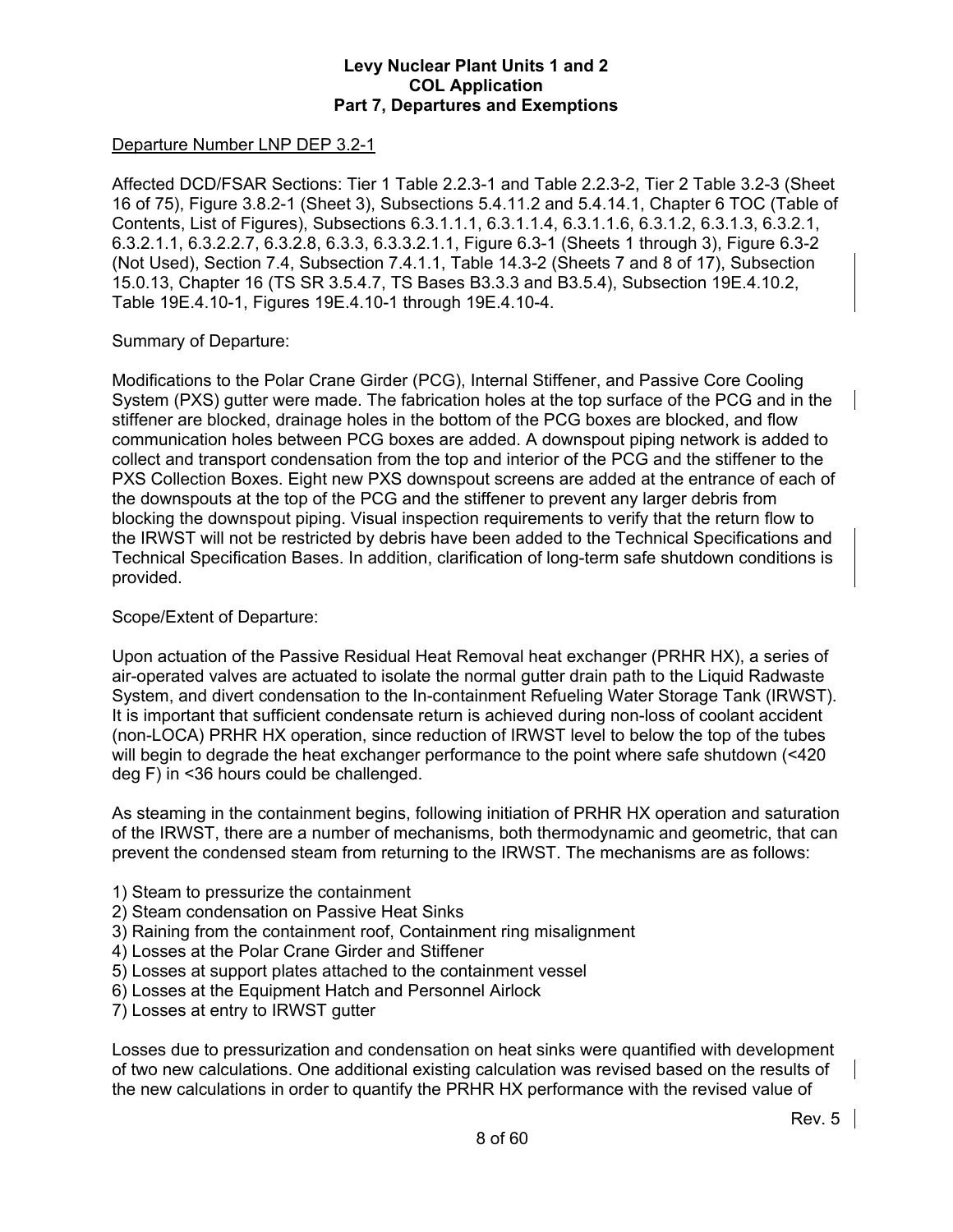# Departure Number LNP DEP 3.2-1 (Continued)

the condensate return and to ensure that the safe shutdown requirements are met. A full scale section of the containment wall was constructed to test condensate losses.

As a result of the condensate return testing, modifications to the Polar Crane Girder (PCG), Internal Stiffener, and Passive Core Cooling System (PXS) gutter designs are made. The fabrication holes at the top surface of the PCG and in the stiffener are blocked, drainage holes in the bottom of the PCG boxes are blocked, and flow communication holes between PCG boxes are added. A downspout piping network is added to collect and transport condensation from the top and interior of the PCG and the stiffener to the PXS Collection Boxes. Eight new PXS downspout screens are added at the entrance of each of the downspouts at the top of the PCG and the stiffener to prevent any larger debris from blocking the downspout piping. Visual inspection requirements to verify return flow to the IRWST will not be restricted by debris have been added to the Technical Specifications and Technical Specification Bases.

In addition to the condensate return changes, clarification of long-term safe shutdown conditions is provided. This clarification identifies the time frames in which the PRHR HX, ADS and passive injection / recirculation can be relied upon to ensure long-term safe shutdown requirements are met.

# Departure Justification:

The proposed change does not involve a significant reduction in the margin of safety. The proposed change does not reduce the redundancy or diversity of any safety-related SSCs. The proposed changes increase the amount of condensate available in the IRWST after the initiation of a design basis event compared to the design described in the AP1000 DCD Revision 19. Though the fraction of condensate returned is smaller than originally assumed, the proposed changes provide sufficient condensate return flow to maintain adequate IRWST water level for those events using the PRHR HX cooling function. While lower condensate return rates result in an earlier transition to PRHR HX uncovery, the long-term shutdown temperature evaluation results show that the PRHR HX would continue to meet its acceptance criteria.

In conclusion, based on the considerations discussed above, (1) there is reasonable assurance that the health and safety of the public will not be endangered by operation in the proposed manner, (2) such activities will be conducted in compliance with the Commission's regulations, and (3) approval of the change will not be inimical to the common defense and security or to the health and safety of the public.

#### Departure Evaluation:

This Tier 2 departure performs modifications to the PCG, Internal Stiffener, and PXS gutter designs. The fabrication holes at the top surface of the PCG and in the stiffener are blocked, drainage holes in the bottom of the PCG boxes are blocked, and flow communication holes between PCG boxes are added. A downspout piping network is added to collect and transport condensation from the top and interior of the PCG and the stiffener to the PXS Collection Boxes. Eight new PXS downspout screens are added at the entrance of each of the downspouts at the top of the PCG and the stiffener to prevent any larger debris from blocking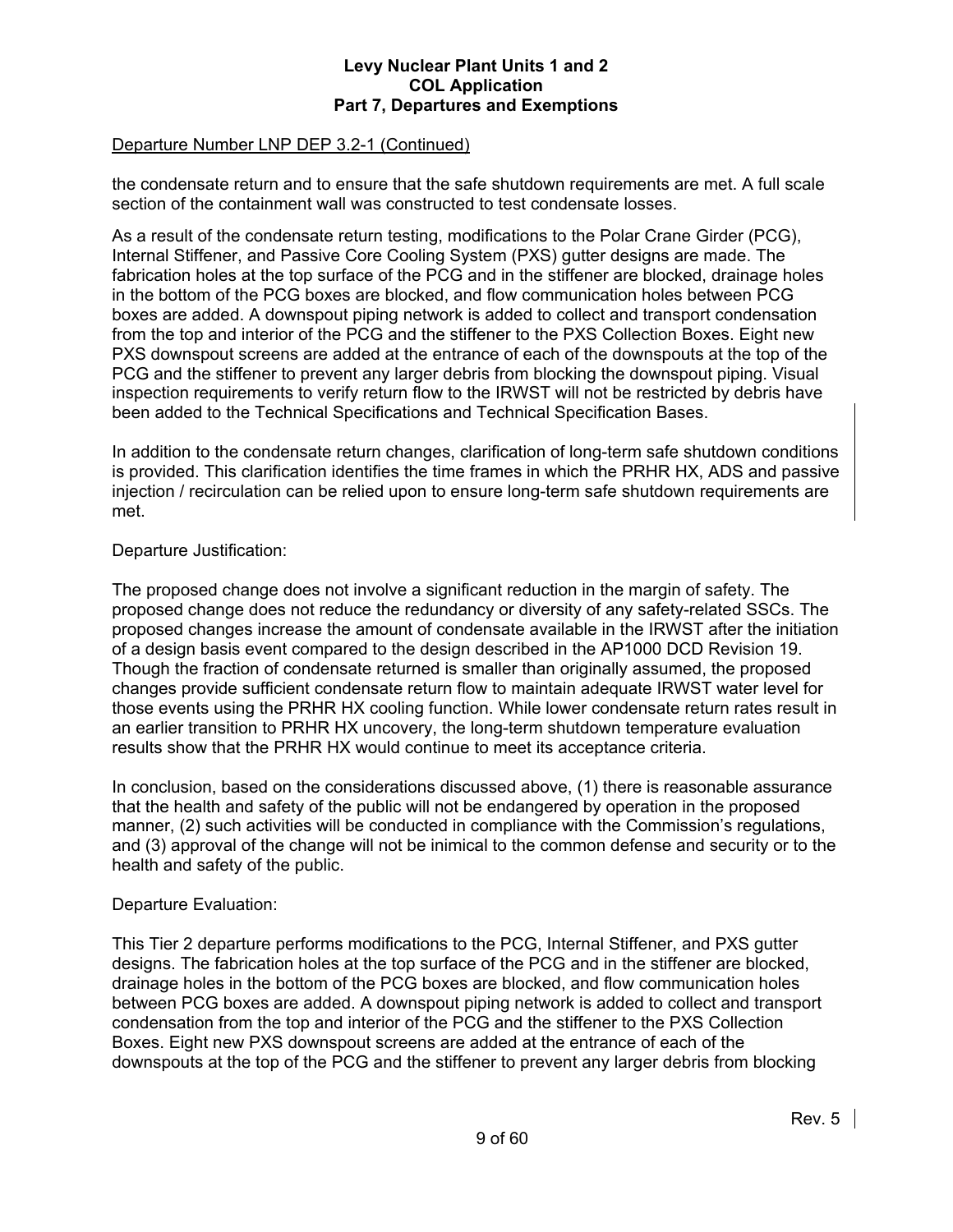# Departure Number LNP DEP 3.2-1 (Continued)

the downspout piping. Visual inspection requirements to verify that the return flow to the IRWST will not be restricted by debris have been added to Technical Specifications and Technical Specification Bases. This departure also provides clarification of long-term safe shutdown conditions. The proposed change does not involve a significant reduction in the margin of safety. The proposed change does not reduce the redundancy or diversity of any safety-related SSCs. The proposed changes increase the amount of condensate available in the IRWST after the initiation of a design basis event compared to the original design. Though the fraction of condensate returned is less than assumed in the original design, the proposed design does not result in significantly degraded overall PXS performance, in that the ability to achieve safe shutdown within the required time frame is accomplished. Therefore, this departure does not:

- 1. Result in more than a minimal increase in the frequency of occurrence of an accident previously evaluated in the plant-specific DCD.
- 2. Result in more than a minimal increase in the likelihood of occurrence of a malfunction of an SSC important to safety and previously evaluated in the plant-specific DCD.
- 3. Result in more than a minimal increase in the consequences of an accident previously evaluated in the plant-specific DCD.
- 4. Result in more than a minimal increase in the consequences of a malfunction of an SSC important to safety previously evaluated in the plant-specific DCD.
- 5. Create a possibility for an accident of a different type than any evaluated previously in the plant-specific DCD.
- 6. Create a possibility for a malfunction of an SSC important to safety with a different result than any evaluated previously in the plant-specific DCD.
- 7. Result in a design basis limit for a fission product barrier as described in the plantspecific DCD being exceeded or altered.
- 8. Result in a departure from a method of evaluation described in the plant-specific DCD used in establishing the design bases or in the safety analyses.

This departure does not affect resolution of a severe accident issue identified in the plantspecific DCD. Therefore, this departure has no safety significance.

NRC Approval Requirement:

This departure requires an exemption from the requirements of 10 CFR Part 52, Appendix D, Section III.B, which requires compliance with Tier 1 requirements of the AP1000 DCD and the generic Technical Specifications. Therefore, an exemption is requested in Part B of this COL Application Part.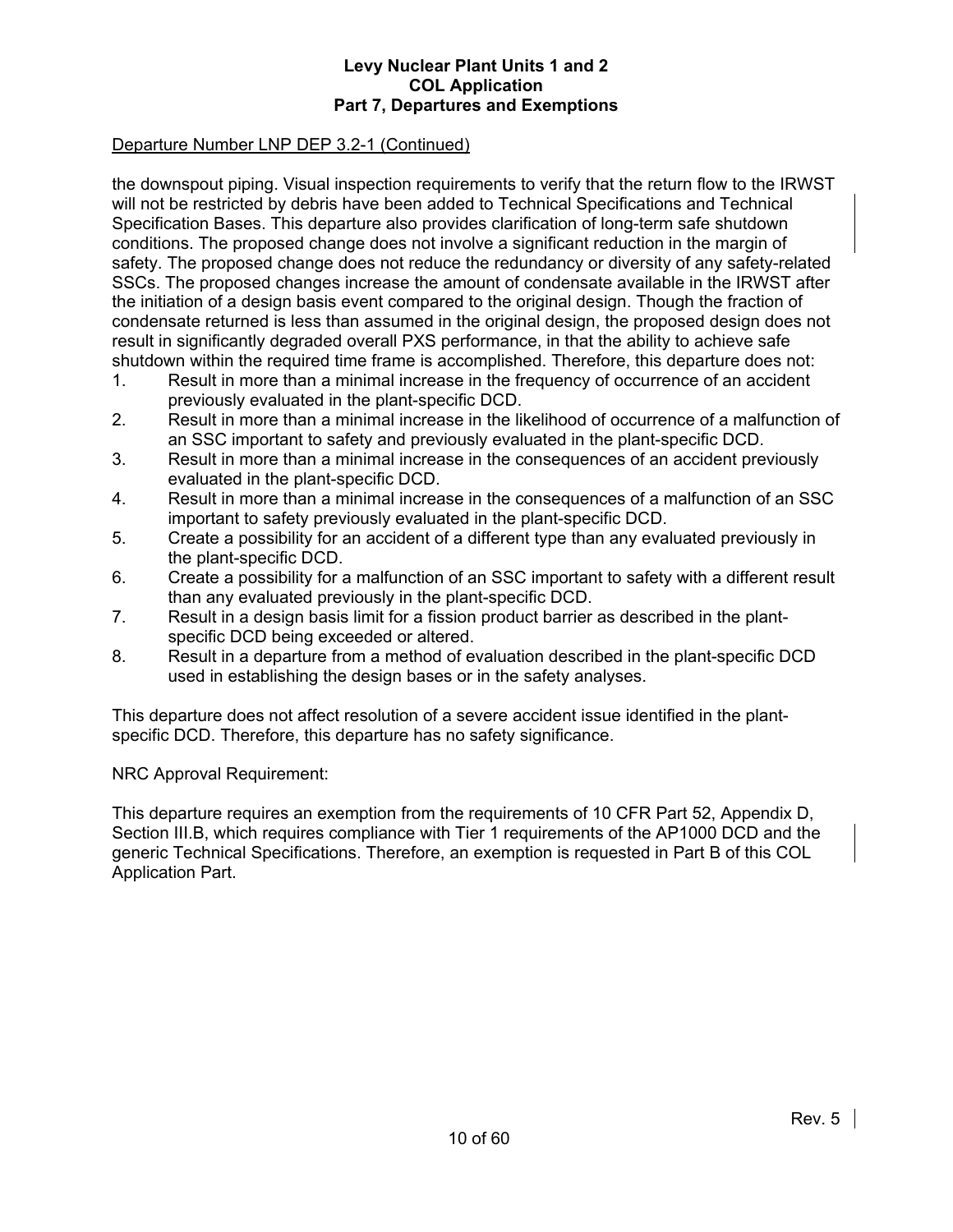# Departure Number LNP DEP 3.7-1

Affected DCD/FSAR Sections: DCD Subsections 3.7.2.8.1 and 3.7.2.8.3

Summary of Departure:

AP1000 DCD Revision 19, Tier 2 Subsections 3.7.2.8.1 and 3.7.2.8.3 for the Annex Building and the Turbine Building, respectively, states that the portions of the Annex and Turbine Buildings that are classified as seismic Category II are analyzed for the six soil profiles described in Subsection 3.7.1.4. Additionally, DCD Subsection 3.7.2.8.4 states that the seismic Category II buildings are designed using envelope response spectra for the six soil profiles based on the AP1000 CSDRS spectra input at plant grade.

The Levy plant foundation design for the adjacent buildings (Annex, Radwaste, and Turbine) is based on the use of drilled shafts for vertical and horizontal support of the buildings. Although the vertical seismic demand for the Category II structures is based on the AP1000 generic analysis (e.g., CSDRS), the lateral (horizontal) seismic demand is based on site-specific analysis (e.g., PBSRS) which take advantage of the lower seismicity of the Levy site in order to meet the horizontal limitations of building interaction with the nuclear island and building foundation support requirements without having to design the drilled shafts to meet the AP1000 CSDRS.

A drilled shaft design as presented in FSAR Subsection 3.8.5.9 was chosen to support the building foundations rather than improving the existing soil to meet the CSDRS criteria. This design utilizing drilled shafts was not analyzed as an acceptable support system for adjacent buildings in the AP1000 generic analysis. The site-specific analysis applied to the building support system to determine their adequacy is allowable under the requirements of DCD Subsection 3.7.2.8.4, in that the DCD discussion allows a COL applicant to perform a sitespecific analysis if one or more of the four criteria discussed in the last paragraph of this Subsection are not met (the support system for the adjacent buildings is not one of the six soil types analyzed in the Westinghouse generic design).

Since the drilled shaft configuration is not one of the six soil types used in the AP1000 generic analysis, this constitutes a departure from the AP1000 generic design. In order to address this foundation design change, the following departure from the AP1000 DCD is required.

# Scope/Extent of Departure:

In order to address this foundation design change, the following departure from the AP1000 DCD is required. The following paragraph will be added to DCD Subsections 3.7.2.8.1 and 3.7.2.8.3 in order to address the site-specific design of the Levy drilled shafts: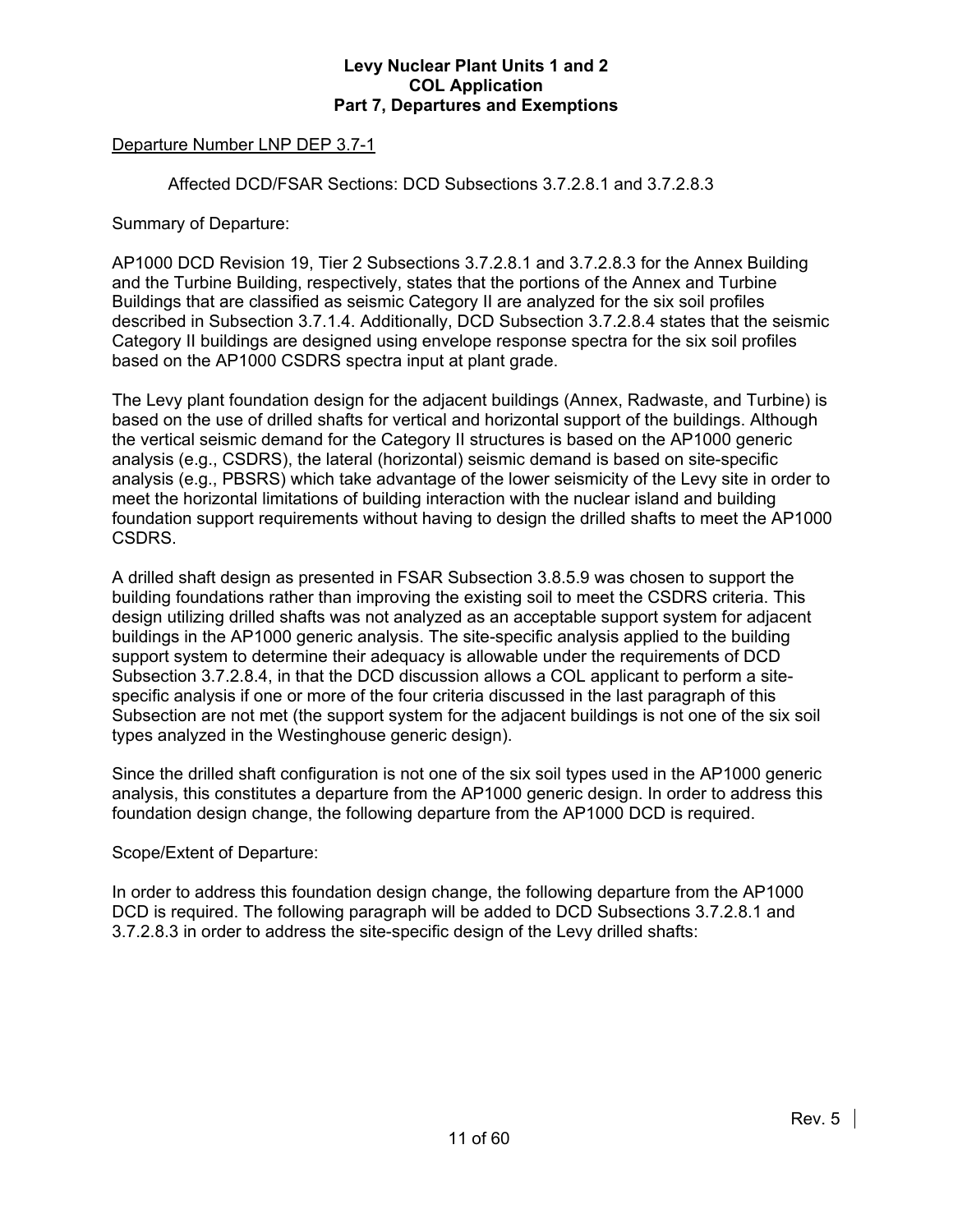# Departure Number LNP DEP 3.7-1 (Continued)

"The drilled shaft foundations supporting the buildings adjacent to the Nuclear Island do not conform to one of the six soil types supporting these buildings that were analyzed in the AP1000 generic analysis. In the conceptual design of the drilled shafts supporting the Annex (Turbine) Building foundation, the vertical seismic demands are consistent with the AP1000 certified design demands. The AP1000 certified vertical seismic demands exceed the site-specific vertical seismic demands at the LNP site. The PBSRS, rather than the AP1000 CSDRS based on the envelope of the six analyzed soil profiles, is used to compute the maximum relative horizontal displacement of the Annex (Turbine) Building drilled shaft foundation with respect to the nuclear island to evaluate the site-specific aspect of the seismic interaction of the Annex (Turbine) Building with the nuclear island. Thus, the drilled shafts are designed for the AP1000 certified design vertical seismic loads and the site-specific horizontal seismic loads and ensure that the maximum relative displacement of the foundation of this building and the nuclear island remains within the limits of the AP1000 generic design."

#### Departure Justification:

The critical design detail to be considered for horizontal displacement during a seismic event is the gap between the Nuclear Island and adjacent buildings in order to avoid building interaction between the Nuclear Island and the Annex, Radwaste, or Turbine Buildings. Subsection 3.8.5.1 of the AP1000 DCD specifies that a minimum gap of 2 inches is provided between the Nuclear Island and adjacent seismic Category II structures (specifically the Annex and Turbine Buildings) at and below grade, and a 4-inch minimum gap is provided above grade. The analysis of the probable maximum relative displacements between the Nuclear Island and adjacent buildings using the LNP site-specific response spectra is shown in FSAR Table 3.7- 206, and the maximum displacement is 0.77 inches for the Radwaste Building. FSAR Subsection 3.7.2.8.1 states that the LNP Annex Building roof displacement is expected to be less than 2.6 inches, which is substantially less than the allowable minimum gap of 4 inches.

As a result, the proposed change does not result in an adverse effect on any plant-specific DCD described design function.

#### Departure Evaluation:

This Tier 2 departure adds a discussion of the use of the Levy site-specific response spectra for the lateral (horizontal) seismic demand on the drilled shafts used to support the Annex, Radwaste, and Turbine Buildings. This departure does not result in any adverse effects since the gaps between the Nuclear Island and the adjacent building foundations are maintained so that there are no building interactions. Therefore:

- 1. This change does not impact the frequency of occurrence of an accident previously evaluated in the plant-specific DCD. Therefore there is not more than a minimal increase in the frequency of occurrence.
- 2. This change does not impact the likelihood of a malfunction of an SSC. The lateral movement of the adjacent buildings to the Nuclear Island under the analyzed seismic event does not result in building interactions.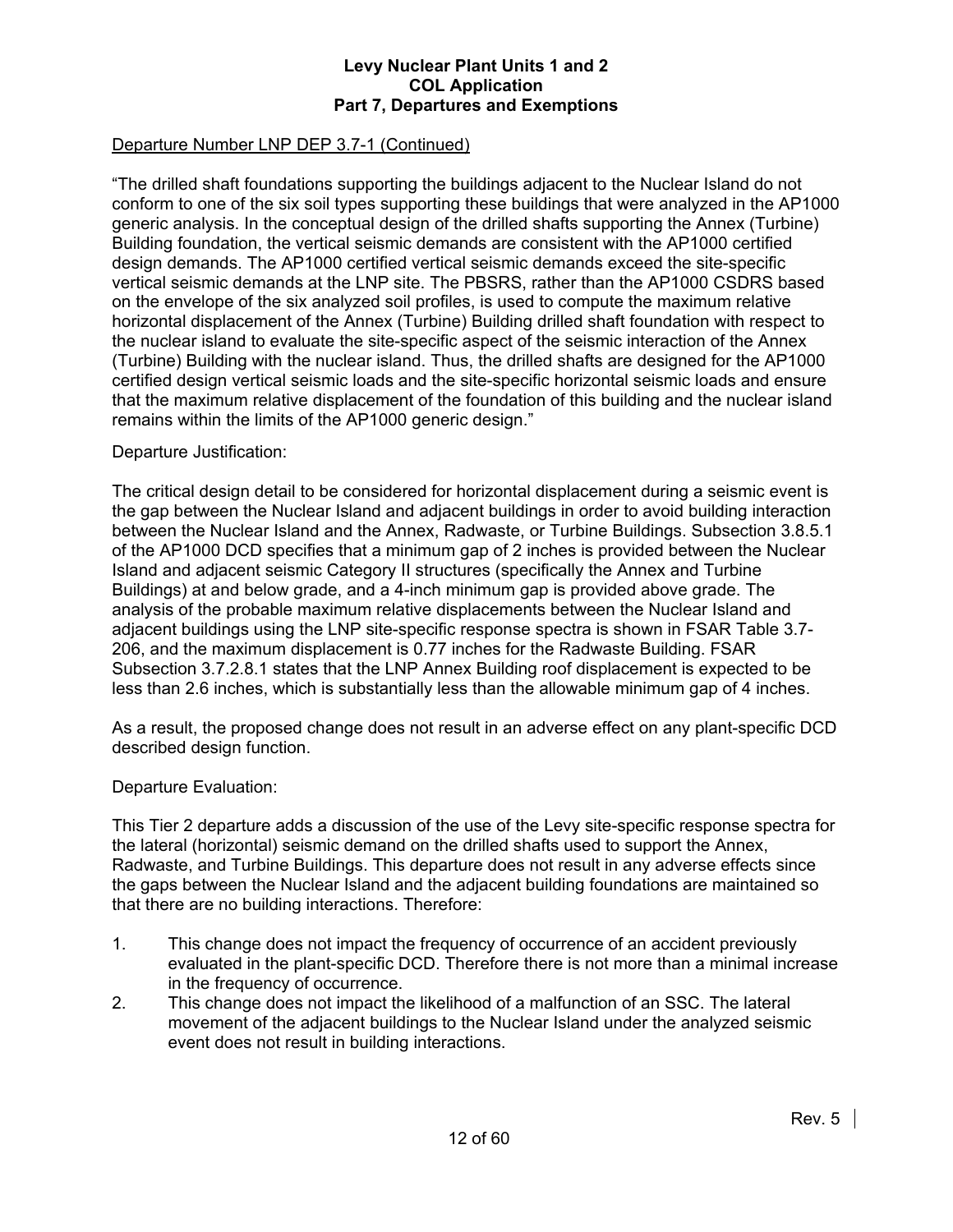# Departure Number LNP DEP 3.7-1 (Continued)

- 3. This change maintains the minimum gaps between the Nuclear Island and adjacent buildings under a site-specific seismic event and does not increase the consequences of an accident previously evaluated.
- 4. By maintaining the gaps between the Nuclear Island and adjacent buildings and preventing building interactions, there will not be more than a minimal increase in the consequences of a malfunction of a SSC important to safety.
- 5. This departure does not impact the possibility of accidents, and therefore does not create a possibility for an accident of a different type than previously evaluated in the plant-specific DCD.
- 6. There will not be a malfunction of an SSC important to safety with a different result than any evaluated previously in the plant-specific DCD, since the gaps between the Nuclear Island and adjacent buildings are maintained to prevent the likelihood of building interactions.
- 7. This change does not result in a design basis limit being exceeded or altered.
- 8. The proposed change is based on an evaluation methodology that is consistent with the plant-specific DCD and NRC requirements, and thus is not a revision or replacement of a plant-specific DCD described evaluation methodology; nevertheless since the drilled shaft foundation is not one of the soil types considered in the DCD evaluations, the response to this question is determined to be yes. (The methodology is consistent but the inputs are selected to be site specific).

The evaluated change maintains the gaps between the Nuclear Island and adjacent buildings in order to prevent building interactions and be within bounds of the design and safety analysis; therefore the departure does not affect a resolution of an ex-vessel severe accident design feature identified in the DCD. Therefore, this departure has no safety significance.

#### NRC Approval Requirement:

This departure requires NRC approval pursuant to 10 CFR Part 52, Appendix D, Section VIII.B.5.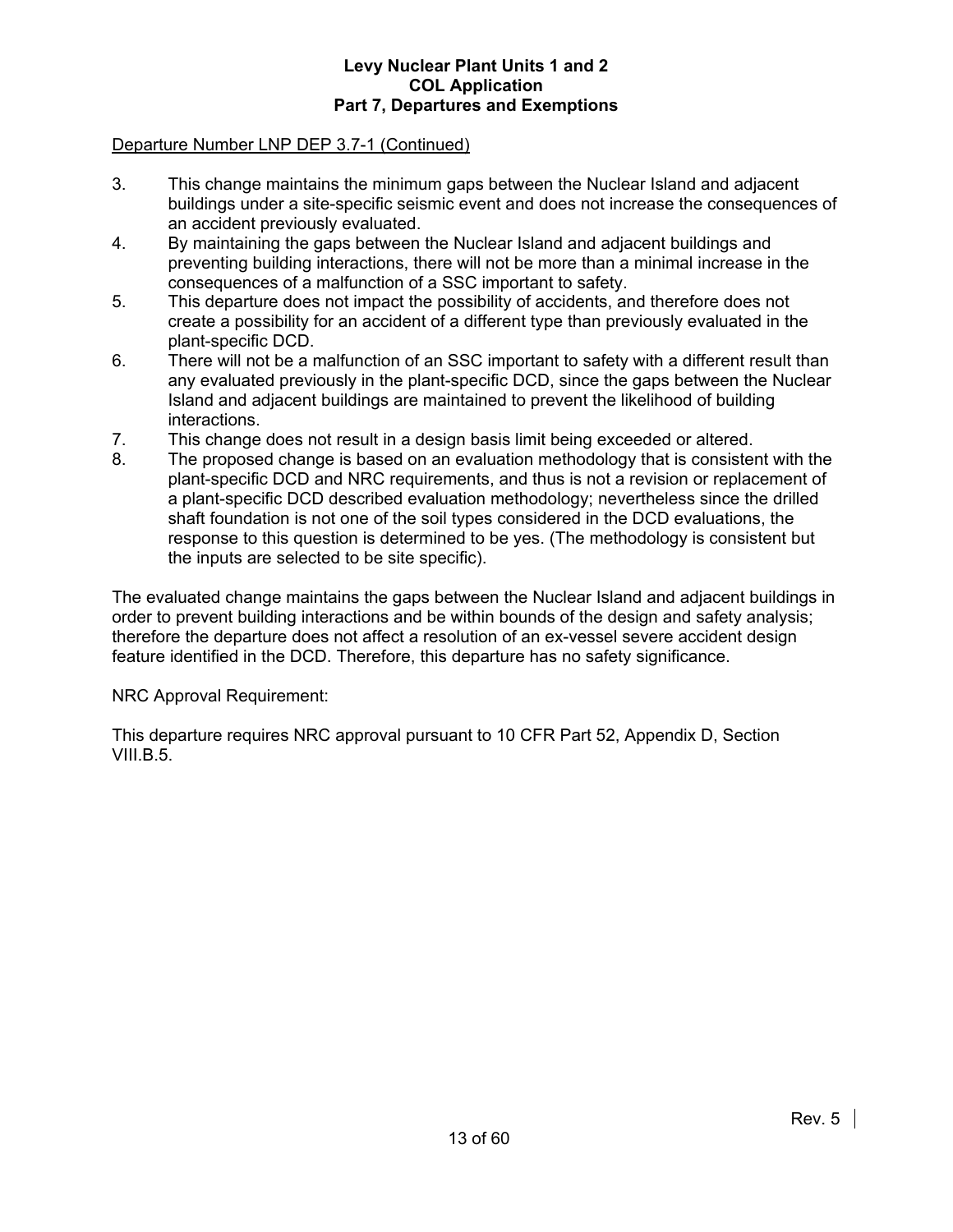# Departure Number LNP DEP 3.11-1

Affected DCD/FSAR Sections: DCD Table 3.11-1 (Sheet 14 of 51)

Summary of Departure:

DCD Table 3.11-1 (Sheet 14 of 51) "Envir. Zone" numbers for Spent Fuel Pool Level instruments SFS-JE-LT019A, SFS-JE-LT019B, and SFS-JE-LT019C are changed to correct an inconsistency in the DCD. All 3 instruments currently have a Environmental Zone number of 11. SFS-JE-LT019A is changed to Envir. Zone 6, SFS-JE-LT019B is changed to Envir. Zone 7 and SFS-JE-LT019C is changed to Envir. Zone 6 in DCD Table 3.11-1 (Sheet 14 of 51).

Scope/Extent of Departure:

SFS-JE-LT019A is revised to Envir. Zone 6, SFS-JE-LT019B is revised to Envir. Zone 7 and SFS-JE-LT019C is revised to Envir. Zone 6 as identified in FSAR Table 3.11-201. This table replaces DCD Table 3.11-1 (Sheet 14 of 51).

Departure Justification:

The actual location of the Spent Fuel Pool Level instruments is not being changed from the designed location in this departure. The environmental zones the instruments are located in are being revised to be consistent with the designed instrument location. The AP1000 SFP level transmitters are located in rooms outside of the Fuel Handling Area in the Auxiliary Building. Per Westinghouse design documents, Spent Fuel Pool Level channels 019A and 019C are in room 12365 and channel 019B is in room 12341. Room 12365 is in Zone 6 on DCD Table 3.D.5-1 (Sheet 2 of 3). Room 12341 is in Zone 7 on DCD Table 3.D.5-1 (Sheet 2 of 3). Based on this information, SFS-JE-LT019A is being changed to Envir. Zone 6, SFS-JE-LT019B is being changed to Envir. Zone 7 and SFS-JE-LT019C is being changed to Envir. Zone 6 in DCD Table 3.11-1 (Sheet 14 of 51).

DCD Table 3.11-1 Environmental Zone numbers for Spent Fuel Pool Level provide a reference to environmental conditions in the associated instrument location correlated to an environmental zone in DCD Table 3D.5-1 for "Normal Operating Environments", DCD Table 3D.5-4 for "Abnormal Operating Environments Outside Containment" and DCD Table 3D.5-5 for "Accident Environments". The environmental qualification of the instrument is consistent with conditions identified for the associated environmental zone. Revising the Spent Fuel Pool Level instruments' environmental zone to accurately reflect their actual location will ensure they are environmentally qualified to function properly during normal, abnormal, and accident conditions.

Departure Evaluation:

This Tier 2 departure revises SFS-JE-LT019A Envir. Zone from 11 to 6, SFS-JE-LT019B Envir. Zone from 11 to 7, and SFS-JE-LT019C Envir. Zone from 11 to 6 in DCD Table 3.11-1 (Sheet 14 of 51). This departure does not result in any adverse affects to the SFP level indication design function and does not change the environmental qualification methodology. Therefore, this departure does not: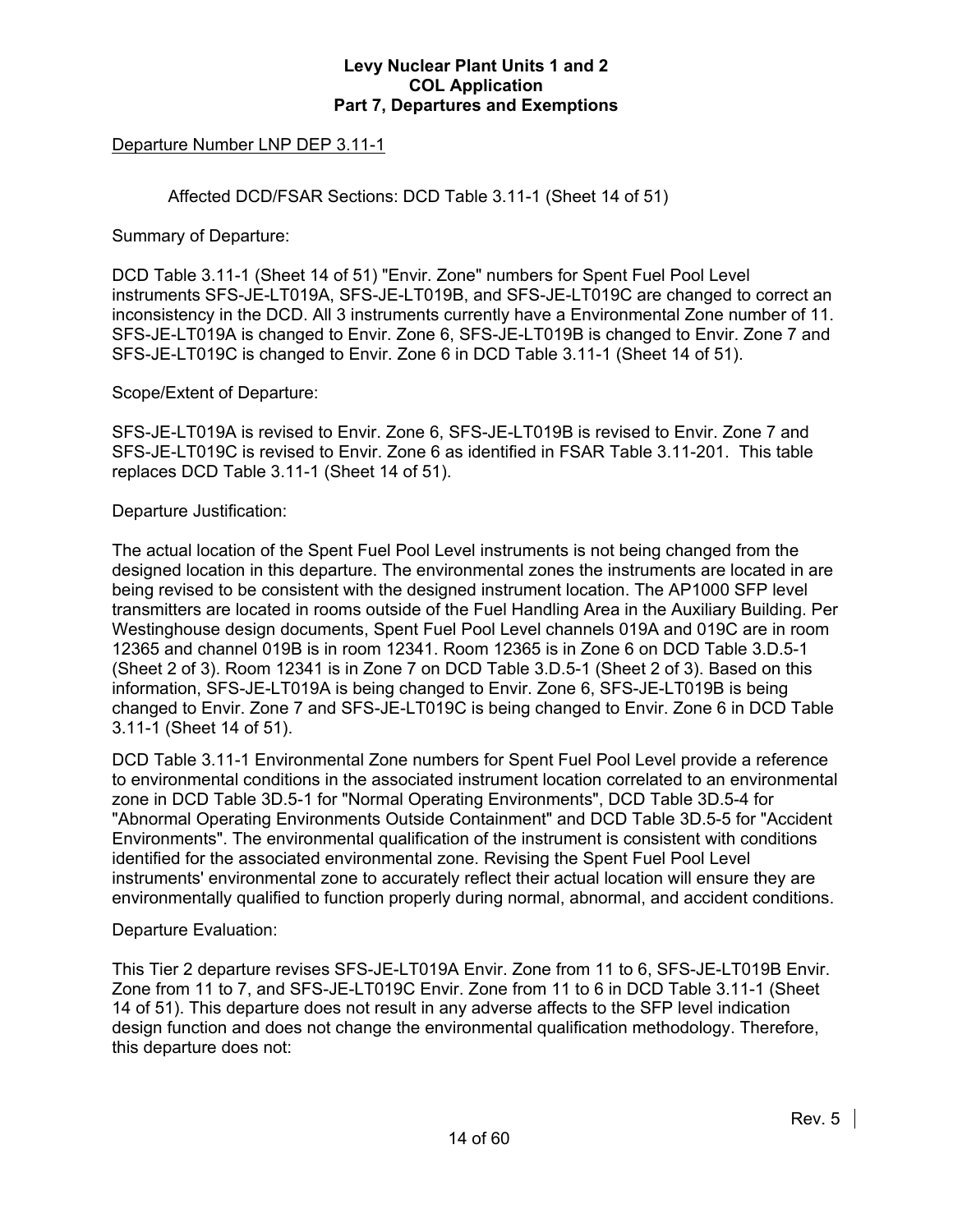# Departure Number LNP DEP 3.11-1 (Continued)

- 1. Result in more than a minimal increase in the frequency of occurrence of an accident previously evaluated in the plant-specific DCD.
- 2. Result in more than a minimal increase in the likelihood of occurrence of a malfunction of an SSC important to safety and previously evaluated in the plant-specific DCD.
- 3. Result in more than a minimal increase in the consequences of an accident previously evaluated in the plant-specific DCD.
- 4. Result in more than a minimal increase in the consequences of a malfunction of an SSC important to safety previously evaluated in the plant-specific DCD.
- 5. Create a possibility for an accident of a different type than any evaluated previously in the plant-specific DCD.
- 6. Create a possibility for a malfunction of an SSC important to safety with a different result than any evaluated previously in the plant-specific DCD.
- 7. Result in a design basis limit for a fission product barrier as described in the plantspecific DCD being exceeded or altered.
- 8. Result in a departure from a method of evaluation described in the plant-specific DCD used in establishing the design bases or in the safety analyses.

This departure does not affect resolution of a severe accident issue identified in the plantspecific DCD. Therefore, this departure has no safety significance.

NRC Approval Requirement:

This departure does not require NRC approval pursuant to 10 CFR Part 52, Appendix D, Section VIII.B.5.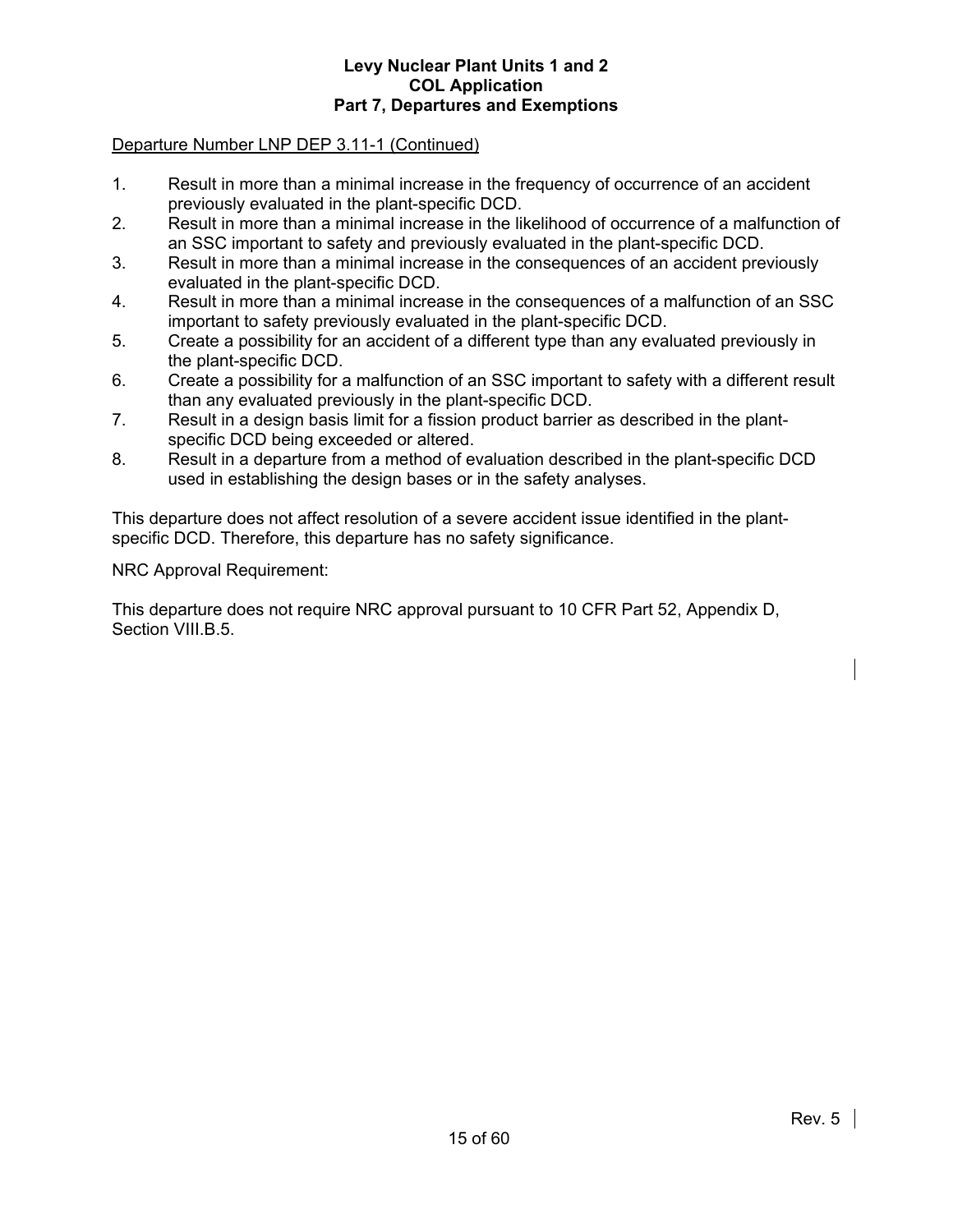# Departure Number LNP DEP 6.2-1

Affected DCD/FSAR Sections: Tier 1 Table 2.3.9-3, Tier 2 Subsection 6.2.4.5.1.

Summary of Departure:

The Containment Hydrogen Control System (VLS) has a function to limit the hydrogen concentration in containment following a severe accident so that it does not result in a failure of the containment shell (DCD Subsection 6.2.4). A severe accident (considered to be a beyond design basis event) involves a major core degradation or core melt that results in hydrogen production among other effects. A severe accident involving major core degradation/core melt is not a design basis accident; however, the VLS contains design features to address this scenario. The VLS promotes hydrogen burning soon after reaching the lower flammability limit. Burning off hydrogen at lower flammability limits is intended to prevent the hydrogen from reaching high concentration levels and potential adverse effects on containment integrity upon ignition. There are hydrogen igniters positioned around various areas of containment to be able to burn off hydrogen in a controlled manner to help preserve containment integrity.

There are openings in the ceilings of the Passive Core Cooling System (PXS) valve/accumulator rooms A and B (identified as Rooms 11206 and 11207 respectively) that communicate with the room above where the CMTs are located (Room 11300) that will allow access for hydrogen to vent. Igniters are placed in these areas to allow the hydrogen to ignite and burn. These openings were evaluated during the AP600 design process in 1996 to ensure the burning hydrogen plumes would not result in a failure of the containment shell. This information was used in the AP600 DCD (the ITAAC section and the VLS section).

The design process of the AP1000 plant used information from the AP600 and similarly, the AP600 DCD content was used in the AP1000 DCD as a starting point. The AP1000 DCD contains VLS information that originated from the AP600 including an ITAAC that specified the distance from the "primary openings" in Rooms 11206 and 11207 to the containment shell to be at least 19 feet; primary openings were stated as those that constitute 98% of the opening area (DCD Tier 1 ITAAC, Table 2.3.9-3). Similar text was placed in the VLS description (DCD Tier 2 Subsection 6.2.4.5.1).

However the design process of the AP1000 plant moved some equipment and room layouts including some that impacted the VLS. The design of the openings was changed during the design evolution from the AP600 to the AP1000 such that the existing VLS ITAAC and Subsection 6.2.4.5.1 wording discussed above is no longer consistent with the revised plant design. The CMT-A opening in Room 11206 was moved closer to the containment shell while the equipment hatch opening in the same room was moved a little farther away from the shell. The CMT-B opening in Room 11207 is located farther away from the containment shell. The containment floor layout configuration reflects this design of the room vent openings in Figure 1.2-7 of the approved DCD Rev. 19.

A subsequent design change put a hatch over the Room 11206 equipment access opening, thus removing a hydrogen vent area. In 2013, it was realized the hydrogen vent effects for these design changes had not been evaluated since the AP600 calculation. The Hydrogen Flame Zone of Influence evaluation identified the hatch over the equipment access opening needed to be removed to allow for proper hydrogen venting. A design change was proposed to remove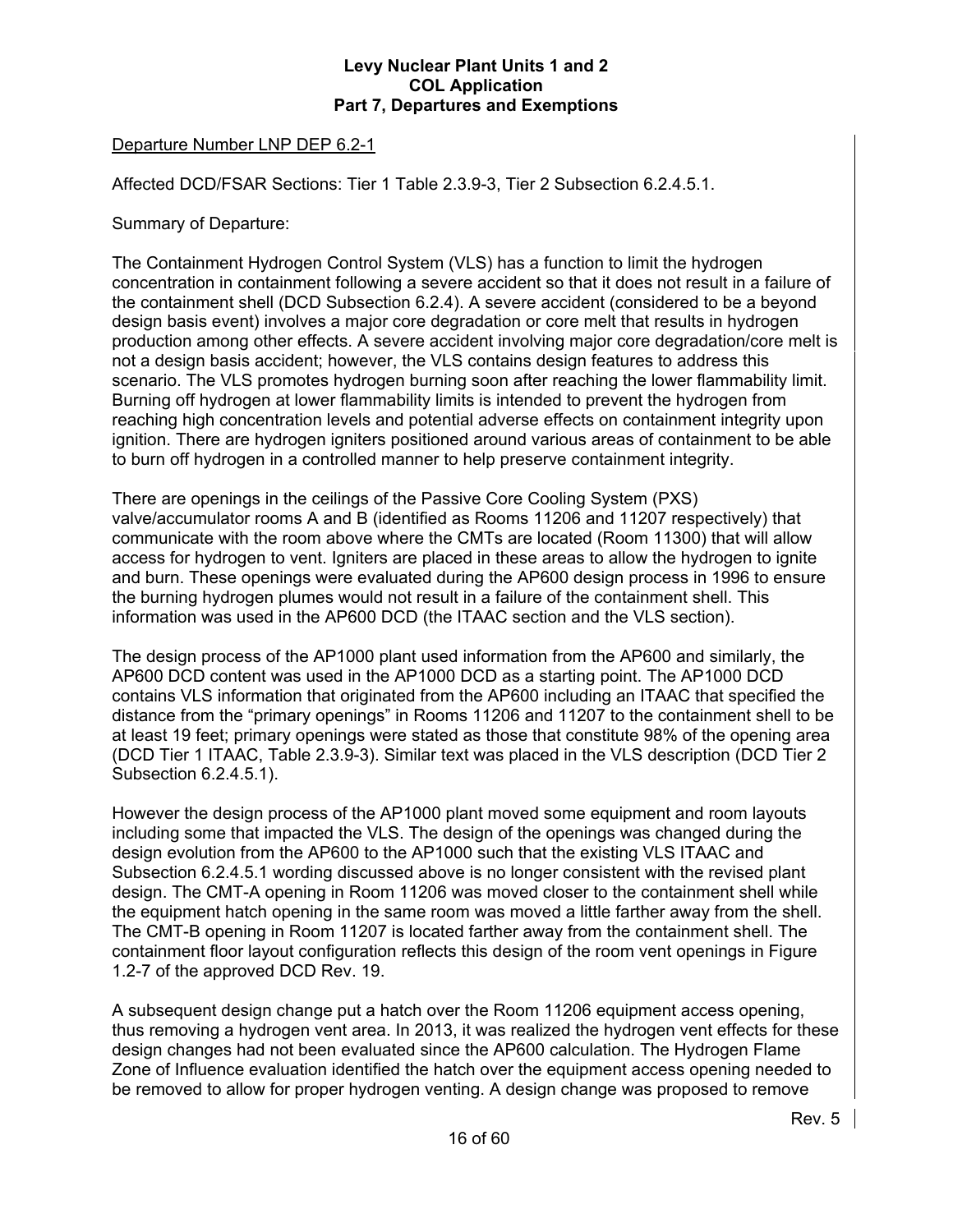# Departure Number LNP DEP 6.2-1 (Continued)

the hatch to provide an adequate vent space and provide a weir for flood protection (not related to hydrogen venting issue).

The changes to the DCD reflect the vent path configuration in Rooms 11206 and 11207 that is consistent with the current design and to also provide clarification of "primary openings" in Rooms 11206 and 11207.

# Scope/Extent of Departure:

The changes to the DCD addressed by Departure 6.2-1 revise Tier 1 ITAAC Table 2.3.9-3, Item 3, Acceptance Criteria iii and Tier 2 Subsection 6.2.4.5.1 in order to correctly identify the vent path configuration, clarify the meaning of primary openings for Rooms 11206 and 11207 to be consistent with the current design, and identify that the vent paths will be verified by preoperational inspection.

#### Departure Justification:

The proposed changes correct information in the DCD regarding the plant layout of the primary openings in Containment Rooms 11206 and 11207 that will be used to vent hydrogen; specifically, changes involve the distance between the openings and the containment shell and clarifies what is designated as a primary opening for these rooms. An analysis will be performed to support the existing AP1000 design layout configuration and demonstrate that the opening locations vent hydrogen burn plume during a severe accident such that the flame through these openings will not result in a failure of the containment shell.

The proposed changes will not increase the frequency of occurrence of an accident, nor result in a malfunction of a structure, system or component (SSC). The proposed changes regarding the primary openings layout information to be applied to pre-operational measurements and clarification of the primary openings will not result in an accident or malfunction of an SSC. The revised hydrogen vent primary openings plume will allow the containment shell to maintain integrity and as such, will not impact a design basis limit for a fission product barrier. The method to evaluate hydrogen venting during a severe accident is not a different method from that used in the DCD. The updating of the DCD language for primary openings used for venting hydrogen which will be supported by analysis does not affect resolution of an ex-vessel severe accident design feature.

#### Departure Evaluation:

The proposed changes correct information in the DCD regarding the plant layout of the primary openings in Containment Rooms 11206 and 11207 that will be used to vent hydrogen during a beyond design basis event (severe accident); specifically, changes involve pre-operational measurements of the openings and an analysis that demonstrates that postulated hydrogen releases through these openings do not result in a failure of the containment shell.

Therefore, this departure does not: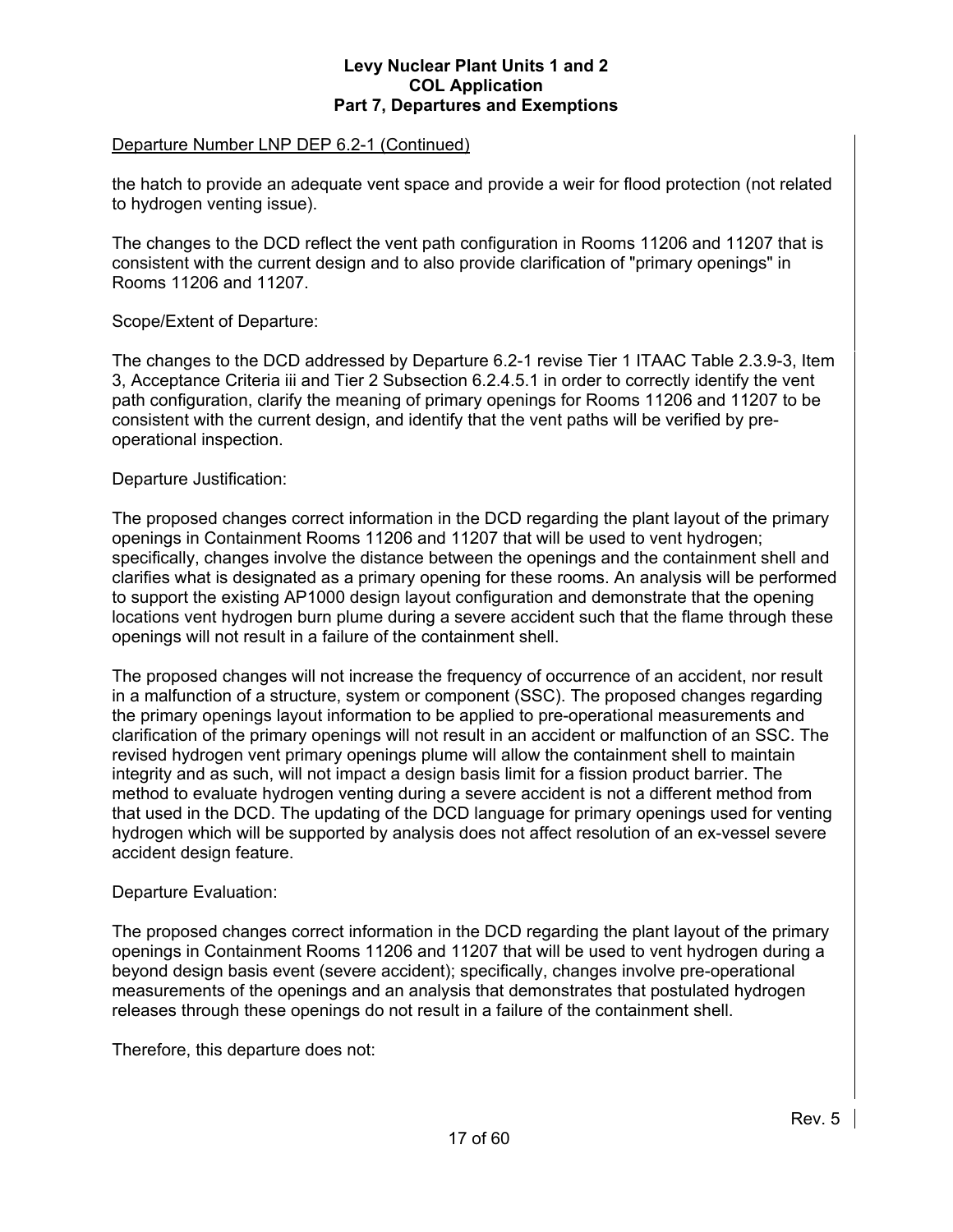# Departure Number LNP DEP 6.2-1 (Continued)

- 1. Result in more than a minimal increase in the frequency of occurrence of an accident previously evaluated in the plant-specific DCD.
- 2. Result in more than a minimal increase in the likelihood of occurrence of a malfunction of an SSC important to safety and previously evaluated in the plant-specific DCD.
- 3. Result in more than a minimal increase in the consequences of an accident previously evaluated in the plant-specific DCD.
- 4. Result in more than a minimal increase in the consequences of a malfunction of an SSC important to safety previously evaluated in the plant-specific DCD.
- 5. Create a possibility for an accident of a different type than any evaluated previously in the plant-specific DCD.
- 6. Create a possibility for a malfunction of an SSC important to safety with a different result than any evaluated previously in the plant-specific DCD.
- 7. Result in a design basis limit for a fission product barrier as described in the plantspecific DCD being exceeded or altered.
- 8. Result in a departure from a method of evaluation described in the plant-specific DCD used in establishing the design bases or in the safety analyses.

This departure does not affect resolution of a severe accident issue identified in the plantspecific DCD. Therefore, this departure has no safety significance.

# NRC Approval Requirement:

This departure requires an exemption from the requirements of 10 CFR Part 52, Appendix D, Section III.B, which requires compliance with Tier 1 requirements of the AP1000 DCD. Therefore, an exemption is requested in Part B of this COL Application Part.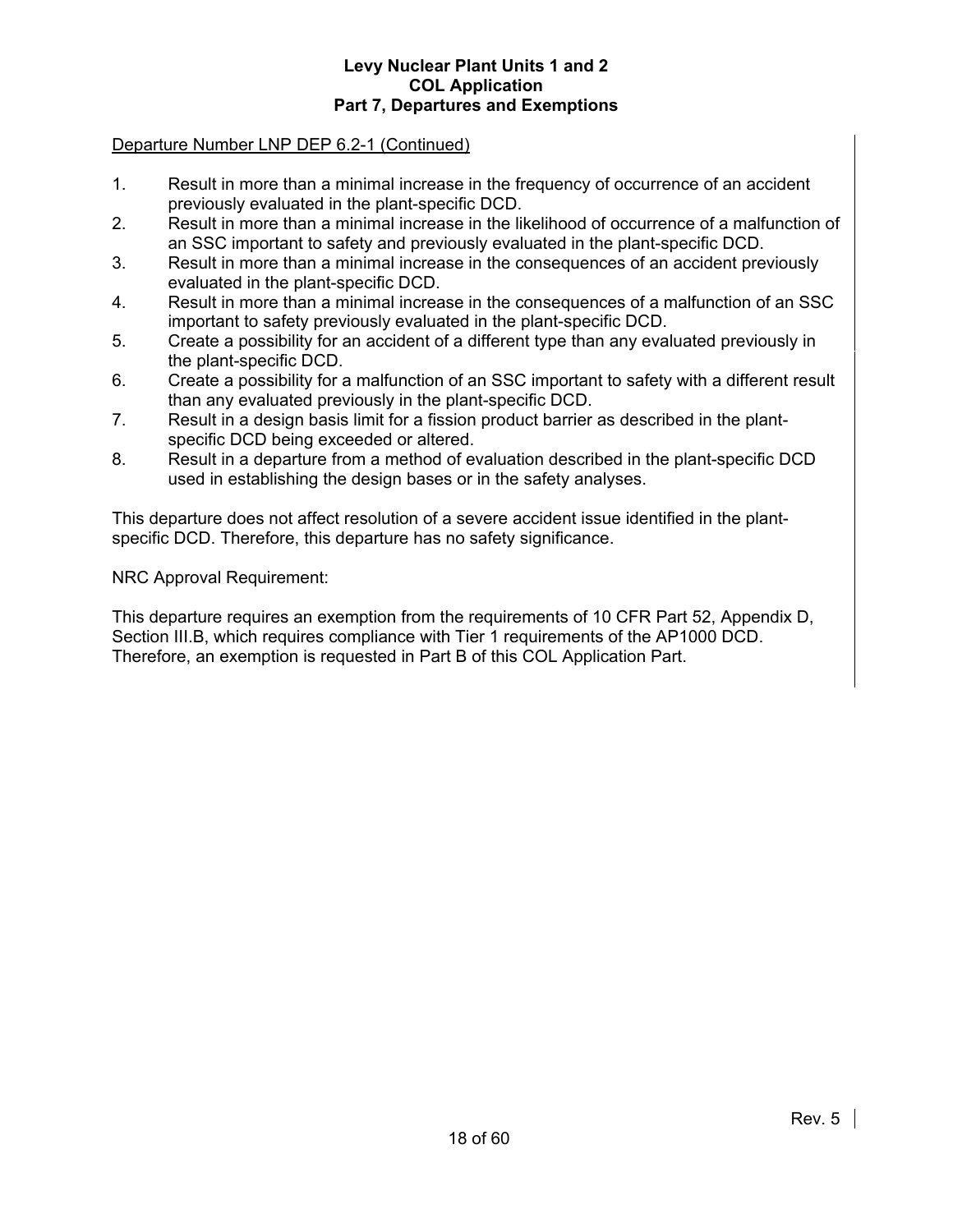#### Departure Number LNP DEP 6.3-1

Affected DCD/FSAR Sections: Subsection 5.4.14.1, Subsections 6.3.1.1.1, 6.3.1.2, 6.3.1.3, 6.3.2.1.1, 6.3.3.4.1, 7.4.1.1, Table 9.5.1-1 (Sheet 11), Subsection 15.2.6.1, Table 19.59-18 (Sheet 6), Subsection 19E.4.10.2

# Summary of Departure:

The Passive Residual Heat Removal Heat Exchanger (PRHR-HX) has a functional requirement to be able to bring the AP1000 plant to a stable condition for events not involving a loss of coolant (i.e., non-LOCA event), DCD 6.3.1.1.4. The DCD in subsection 6.3.1.1.1 further states "The PRHR-HX in conjunction with the passive containment cooling system, is designed to remove decay heat for an indefinite time in a closed-loop mode of operation." Additional evaluations have been subsequently performed that have identified that the use of the term "indefinite" does not describe the predicted PRHR-HX long term operation properly. The word "indefinite" can be defined as an "unknown" or "unidentified" length of time; "indefinite" does not mean "infinite" which means having no boundaries or limits in time. The word "indefinite" in regards to PRHR-HX long term operation needs to be changed with a definitive time period.

# Scope/Extent of Departure:

There are additional areas in the DCD that use the term "indefinite" in reference to long term PRHR-HX operation that need to be changed in a departure to the DCD to more accurately reflect the PRHR-HX long term operation during a non-LOCA event. The changes needed for the DCD departure LNP COL 6.3-1 to incorporate this information include the following FSAR sections or Tables:

Section 5.4.14.1 Section 6.3.1.1.1 Section 6.3.1.2 Section 6.3.1.3 Section 6.3.2.1.1 Section 6.3.3.4.1 Section 7.4.1.1 Table 9.5.1-201 Section 15.2.6.1, Table 19.59-202 Section 19E.4.10.2

Departure Justification:

Recent PRHR-HX evaluations performed under a variety of operating scenarios identified 14 days would be a conservative replacement time period for "indefinite". The Westinghouse evaluation of the PRHR-HX operation under non-bounding, conservative conditions demonstrates the ability to keep the average RCS temperature in safe shutdown conditions for greater than 14 days under passive conditions (no operator action). The evaluation does indicate that if no action is taken, the average RCS temperature will increase at some point after 15 days but the PRHR-HX operation would still keep the average RCS temperature below 420°F for a longer period of time of approximately 20 days (420°F is identified as the RCS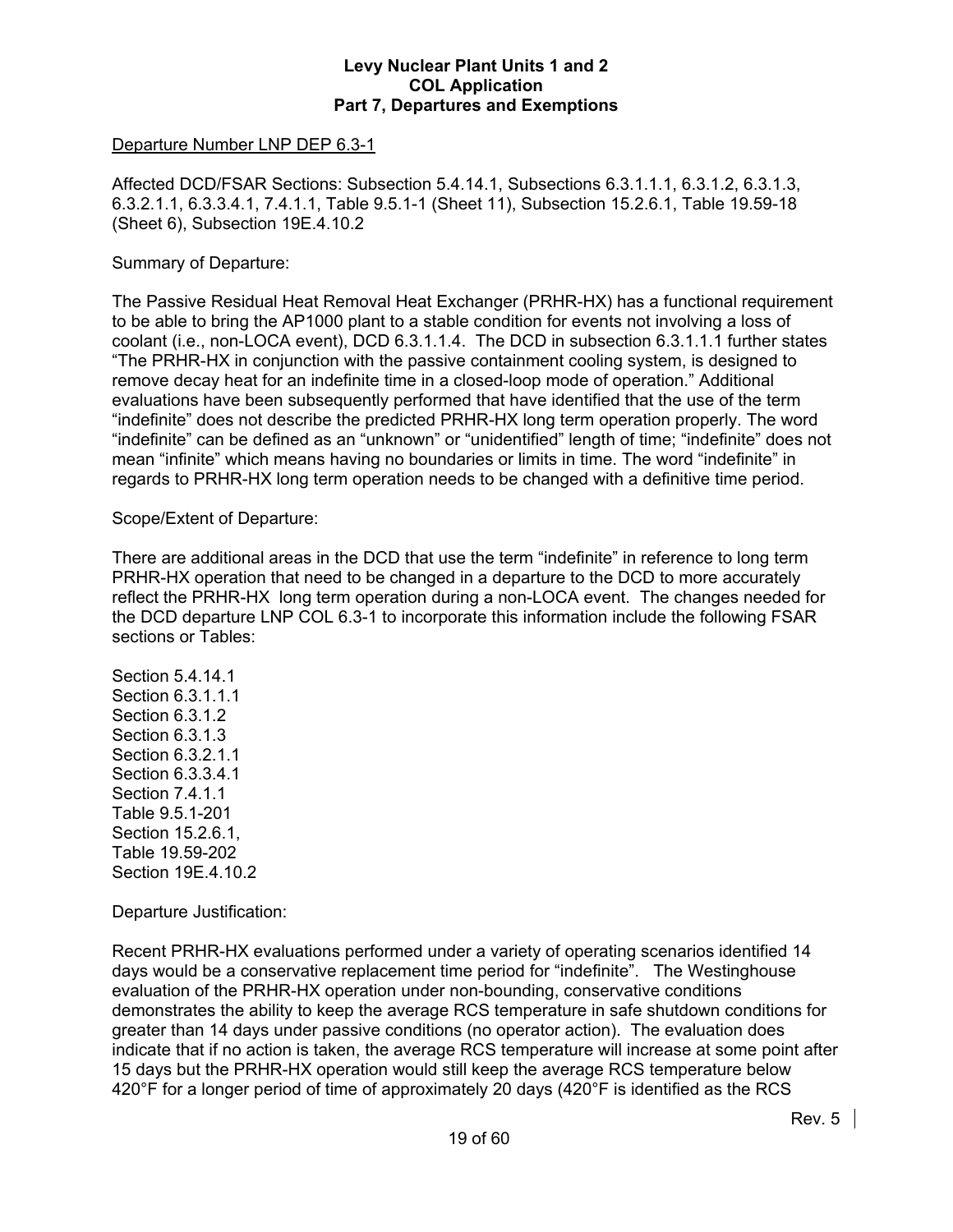# Departure Number LNP DEP 6.3-1 (Continued)

temperature objective for safe shutdown). If no action is able to taken after this period of time and there is adverse trending of RCS conditions that might be indicative of leading to an unstable condition, the operators do still have the ability to initiate Automatic Depressurization System (ADS), go to open loop cooling and retain the plant in a stable condition.

Departure Evaluation:

This Tier 2 departure is associated with defining the term "indefinite" as a conservative but specific duration (greater than 14 days). The departure results in a change to the DCD that does not impact the required design function (i.e., containment cooling condensate return). Accordingly, it does not:

- 1. Result in more than a minimal increase in the frequency of occurrence of an accident previously evaluated in the plant-specific DCD.
- 2. Result in more than a minimal increase in the likelihood of occurrence of a malfunction of an SSC important to safety and previously evaluated in the plant-specific DCD.
- 3. Result in more than a minimal increase in the consequences of an accident previously evaluated in the plant-specific DCD.
- 4. Result in more than a minimal increase in the consequences of a malfunction of an SSC important to safety previously evaluated in the plant-specific DCD.
- 5. Create a possibility for an accident of a different type than any evaluated previously in the plant-specific DCD.
- 6. Create a possibility for a malfunction of an SSC important to safety with a different result than any evaluated previously in the plant-specific DCD.
- 7. Result in a design basis limit for a fission product barrier as described in the plantspecific DCD being exceeded or altered.
- 8. Result in a departure from a method of evaluation described in the plant-specific DCD used in establishing the design bases or in the safety analyses.

This departure does not affect resolution of a severe accident issue identified in the plantspecific DCD. Therefore, this departure has no safety significance.

NRC Approval Requirement:

This departure does not require NRC approval pursuant to 10 CFR Part 52, Appendix D, Section VIII.B.5.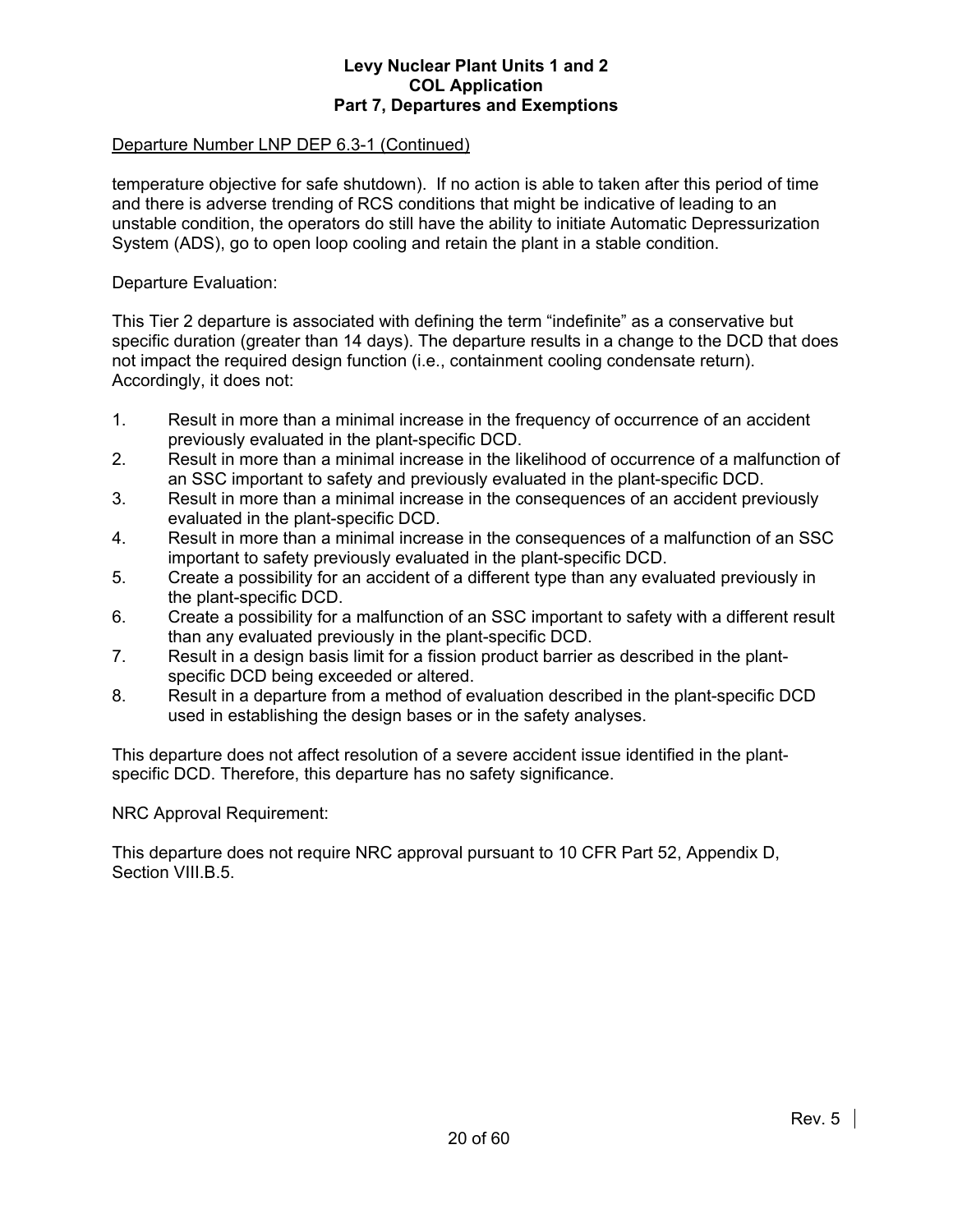# Departure Number LNP DEP 6.4-1

Affected DCD/FSAR Sections: Tier 1 Subsection 2.2.5, Tier 1 Table 2.2.5-1, Tier 1 Table 2.2.5- 5, Tier 1 Subsection 2.7.1, Tier 2 Table 1.6-1, Subsection 1.9.4.2.3, Appendix 1A, Subsection 3.1.2, Subsection 6.4, Subsection 6.4.2.6, Subsection 6.4.3.2, Subsection 6.4.4, Table 6.4-2, Subsection 7.3.1.2.17, Subsection 9.2.6.1.1, Subsection 9.4.1.1.1, Subsection 9.4.1.1.2, Subsection 9.4.1.2.1.1, Subsection 9.4.1.2.3.1, Figure 9.4.1-1 (Sheet 5 of 7), Table 11.1-4, Table 11.1-5, Table 11.1-6, Subsection 11.5.1.1, Subsection 11.5.2.3.1, Subsection 12.2.1.3.1, Subsection 12.2.1.3.2, Subsection 12.3.2.2.7, Table 12.2-28, Table12.2-29, Figure 12.3-1 (Sheet 6 of 16), Table 14.3-7 (Sheet 2 of 3), Subsection 15.0.11.1, Subsection 15.0.11.6, Table 15.0-2, Subsection 15.1.5.4.1, Subsection 15.1.5.4.6, Table 15.1.5- 1, Subsection 15.3.3.3.1, Table 15.3-3 (Sheet 1 of 2), Subsection 15.4.8.1.1.3, Subsection 15.4.8.1.2, Subsection 15.4.8.2, Subsection 15.4.8.2.1, Subsection 15.4.8.2.1.1, Subsection 15.4.8.2.1.2, Subsection 15.4.8.2.1.3, Subsection 15.4.8.2.1.4, Subsection 15.4.8.2.1.5, Subsection 15.4.8.2.1.7, Subsection 15.4.8.2.1.8, Subsection 15.4.8.2.1.9, Subsection 15.4.8.3, Subsection 15.4.8.3.1, Subsection 15.4.8.3.5, Subsection 15.4.8.3.6, Subsection 15.4.10, Table 15.4-1 (Sheet 2 of 3), Table 15.4-3 (Deleted - Not Used), Table 15.4-4 (Sheet 1 and 2 of 2), Figure 15.4.8-1, Figure 15.4.8-2, Figure 15.4.8-3, Figure 15.4.8-4 (Not used), Subsection 15.6.2.6, Subsection 15.6.3.3.1, Subsection 15.6.3.3.6, Subsection 15.6.5.3.2, Subsection 15.6.5.3.5, Subsection 15.6.5.3.8.1, Subsection 15.6.5.3.8.2, Subsection 15.6.6, Table 15.6.2-1, Table 15.6.5-2 (Sheets 1-3 of 3), Table 15.6.5-3,Table 15.6.3-3, Subsection 15.7.4.5, Table 15.7-1, Subsection 15A.3.1.2, Subsection 15B.1, Chapter 16 LCO 3.7.4, SR 3.7.4.1, Bases 3.4.10, Bases 3.7.4, Bases 3.7.6.

# Summary of Departure:

If high levels of particulate or iodine radioactivity are detected in the main control room supply air duct that could lead to exceeding General Design Criterion (GDC) 19 operator dose limits (5 rem), the protection and safety monitoring system (PMS) automatically actuates the VES to ensure compliance. The VES design includes a passive filtration feature consisting of a HEPA filter in series with a charcoal adsorber and a postfilter which work to remove particulate and iodine from the air to reduce potential control room dose during VES operation.

During AP1000 design finalization, a number of issues were identified that challenge the ability of the current design to satisfy GDC 19. In order to address these issues, site-specific revisions to the AP1000 design and associated dose consequence analyses presented in DCD Revision 19 are required to ensure that operator dose following a DBA is maintained below the 5 rem GDC limit for the duration of the event. Changes 1 – 11 presented below are necessary to address specific issues identified. Changes  $12 - 14$  are included as part of the integrated effort to ensure compliance with GDC 19 and thus, indirectly address the issue identified during AP1000 design finalization.

# 1. Recalculated values for skyshine and direct radiation:

Direct and skyshine radiation values considered in the current post-accident dose calculations are based upon an AP600 analysis and assume the presence of shielding that was not included in the AP1000 design. Post-accident radiological dose calculations are therefore changed to use the outputs of recent AP1000 analyses for skyshine and direct radiation. The added dose incurred by this change is partially offset by other proposed changes.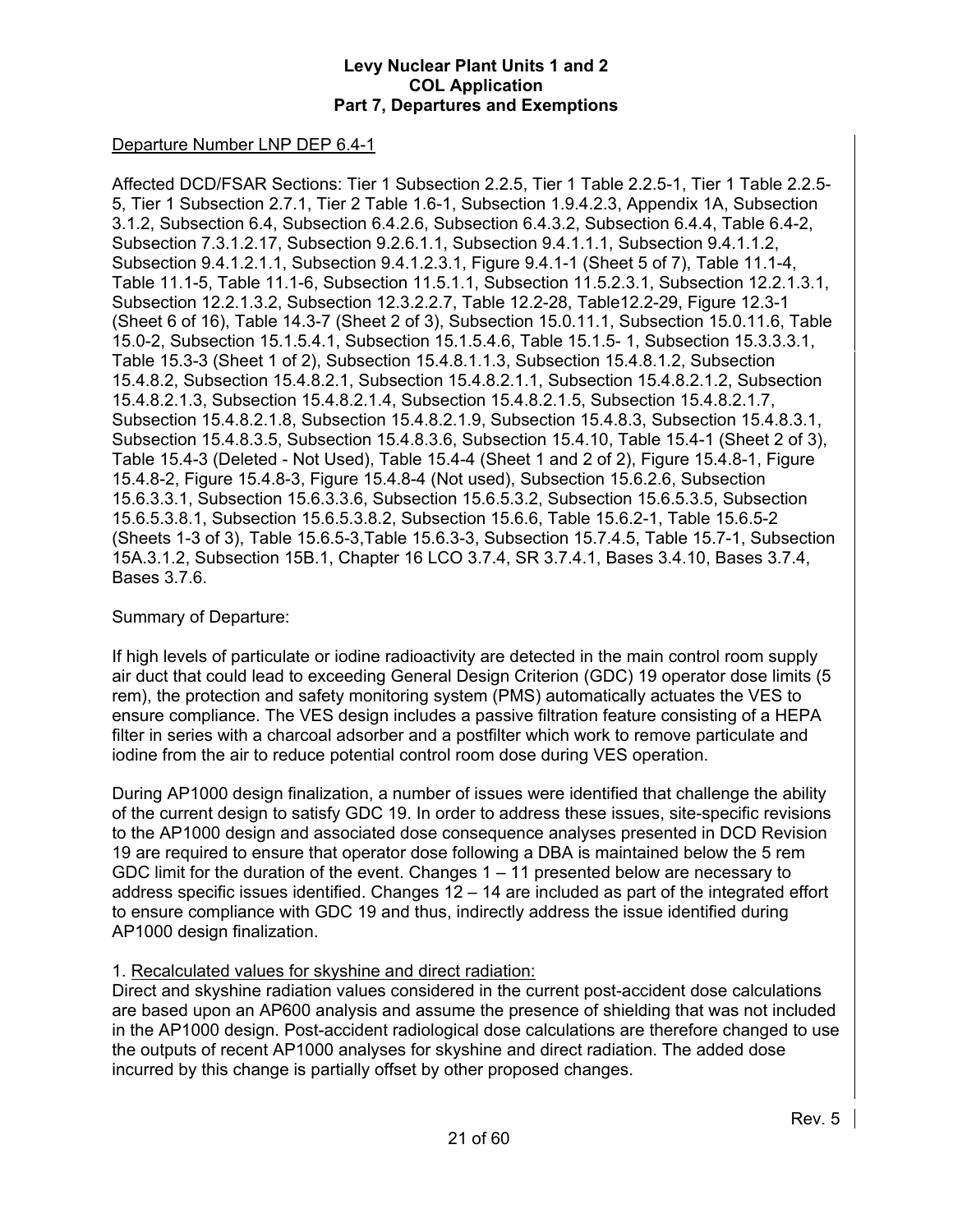# Departure Number LNP DEP 6.4-1 (Continued)

#### 2. Accounting for HVAC filter shine:

Radiation contributions from HVAC filters are not considered in current post-accident dose calculations. Under postulated accident conditions, these filters attract, accumulate, and concentrate radioactivity. Regulatory Guide 1.183 indicates that these contributions should be considered in plant design. The radiological dose analyses are therefore revised to include radiation contributions from filters in the VES and VBS HVAC systems. To offset the added dose incurred by this change, shielding is added around the filters and is accounted for in the revised radiation analysis model.

## 3. Changes to numerical values of setpoints used to actuate VBS SFM (noble gas channel) and VES (iodine and particulate channels):

For certain release scenarios involving a smaller source term than those evaluated as part of the current design, there may not be sufficient radioactivity within the MCRE to prompt actuation of VES, and yet, enough radioactivity could exist that would lead to operator doses in excess of 5 rem without manual actuation. The radiation monitor setpoints for VES actuation are therefore updated. In addition, the radiation monitor setpoints for VBS SFM actuation are also updated to ensure VBS SFM operation prior to VES operation which prevents unnecessary operation of VES. Therefore, doses to MCR operators for all cases involving VBS or VES filtration mode actuation comply with GDC 19.

# 4. Establish High-1 and High-2 setpoints for VBS radiation monitors:

The design intent of the AP1000 is to only use VES when absolutely necessary. Instead of immediately actuating VES, isolating the MCR, and emptying the VES air storage tanks, the desire is for the defense in depth VBS SFM to first be actuated. If the non-safety VBS SFM feature is unavailable or insufficient, only then would the VES be actuated. This change establishes a High-1 signal that actuates VBS SFM and a High-2 signal that actuates VES. High-2 would only be reached if VBS SFM was not functioning properly or is insufficient. This change also addresses release scenarios where high concentrations of particulates or iodine may exist with low levels of noble gas. If such a release occurred under the current design, direct VES actuation could be induced without the opportunity for VBS SFM to be actuated.

# 5. Finalize MCR and MCR HVAC volume:

The MCR pressure boundary consists of the main control area, operator work area, mezzanine, operator break room, shift manager's office, kitchen area, and restrooms. The vestibule to enter the MCR and stairwell to the remote shutdown room is outside of the MCR pressure boundary. The MCR and MCR HVAC volumes are recalculated based on detailed design, and are used as input to revised post-accident operator dose analyses.

# 6. Increase time to switch from VBS normal operation to SFM and increase response time to actuate VES:

The VBS normal operation to VBS SFM switchover time and the response time to actuate VES used in the current analysis have been determined to be non-bounding. System-level requirements are developed for switch over and response time. The dose analyses for cases considering VBS SFM are revised to include a longer delay time between the point when airborne radioactivity in the control room reaches the alarm setpoint concentration and when the VBS SFM is operational. The dose analyses for cases considering VES are revised to include a longer response time between the point when the High-2 setpoint is reached and when the VES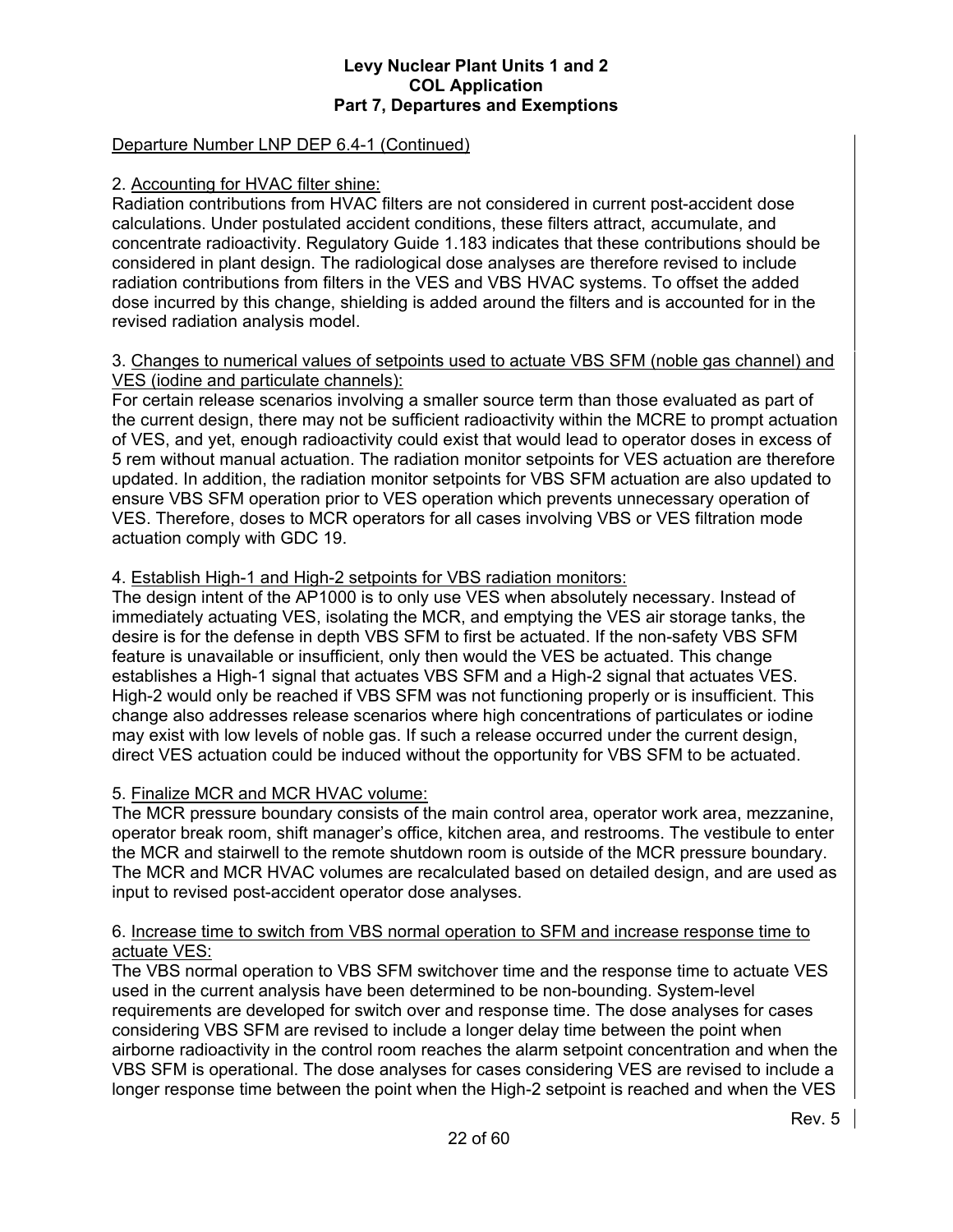## Departure Number LNP DEP 6.4-1 (Continued)

is operational.

# 7. Treatment of iodine evolution/re-evolution:

The current LOCA dose analysis is based upon the NUREG-1465 source term described in Regulatory Guide 1.183. The analysis models a staged release of core activity (i.e. gap release and early in-vessel) to the containment atmosphere over the first ~2 hours following the start of the event. The chemical form of iodine released is assumed to be 95% particulate, 4.85% elemental, and 0.15% organic, consistent with Regulatory Guide 1.183. Particulate removal via passive processes (i.e. diffusiophoresis, thermophoresis, and sedimentation) and elemental iodine removal via deposition are modeled. Organic iodine removal via processes other than decay or leakage from containment is not modeled.

Particulates removed to the containment shell are assumed to be washed off the shell by the flow of water resulting from condensing steam (i.e. condensate flow). The particulates may be either washed into the sump, which is controlled to a  $pH \ge 7$  post-accident or into the IRWST, which is not pH controlled post-accident. Due to the assumed conditions in the IRWST, the particulate iodine washed into the IRWST may chemically convert to an elemental form and reevolve, subject to partitioning, as airborne. A portion (3%) of that elemental iodine is then assumed to convert to an organic form.

The calculational approach to account for the iodine that is assumed to re-evolve from the IRWST post-LOCA is overly conservative in the current analysis. The current analysis applies a water-steam partition factor of 5 for elemental iodine and neglects the time dependent formation of organic iodine from elemental iodine; the organic iodine that would be formed over time is assumed to be present at time zero.

NUREG-1465 states that "It is unduly conservative to assume that organic iodine is not removed at all from containment atmosphere, once generated, since such an assumption can result in an overestimate of the long-term doses to the thyroid." The revised analysis approach applies a conservative water/steam elemental iodine partition factor of 10, selected to conservatively bound the time-dependent partition factors calculated using the NUREG/CR-5950 models and IRWST pH as a function of time. Additionally, the conversion of elemental iodine to organic iodine is modeled on a time-dependent basis in which 3% of the evolved elemental iodine is assumed to convert to an organic form upon its release to containment. It is noted that this does not impact the percentage of iodine assumed to convert to the organic form.

The refinements to the IRWST iodine re-evolution model are in the assumptions related to a.) the water/steam partition factor modeled for elemental iodine and b.) the timing associated with the conversion of elemental iodine to organic iodine and its availability for release. These refinements and modeling changes define the production of organic iodine based on re-evolved elemental iodine.

# 8. Increase adsorber efficiency from 30% to 90%:

The DCD R19 post accident dose analyses apply 30% filter efficiency to VES filtration units for organic iodine. This is based in part upon a conservatively assumed 95% humidity within the MCR following an accident, under which Regulatory Guide 1.52 Revision 2 defines crediting of 30% efficiency as acceptable. Environmental conditions have been confirmed and now show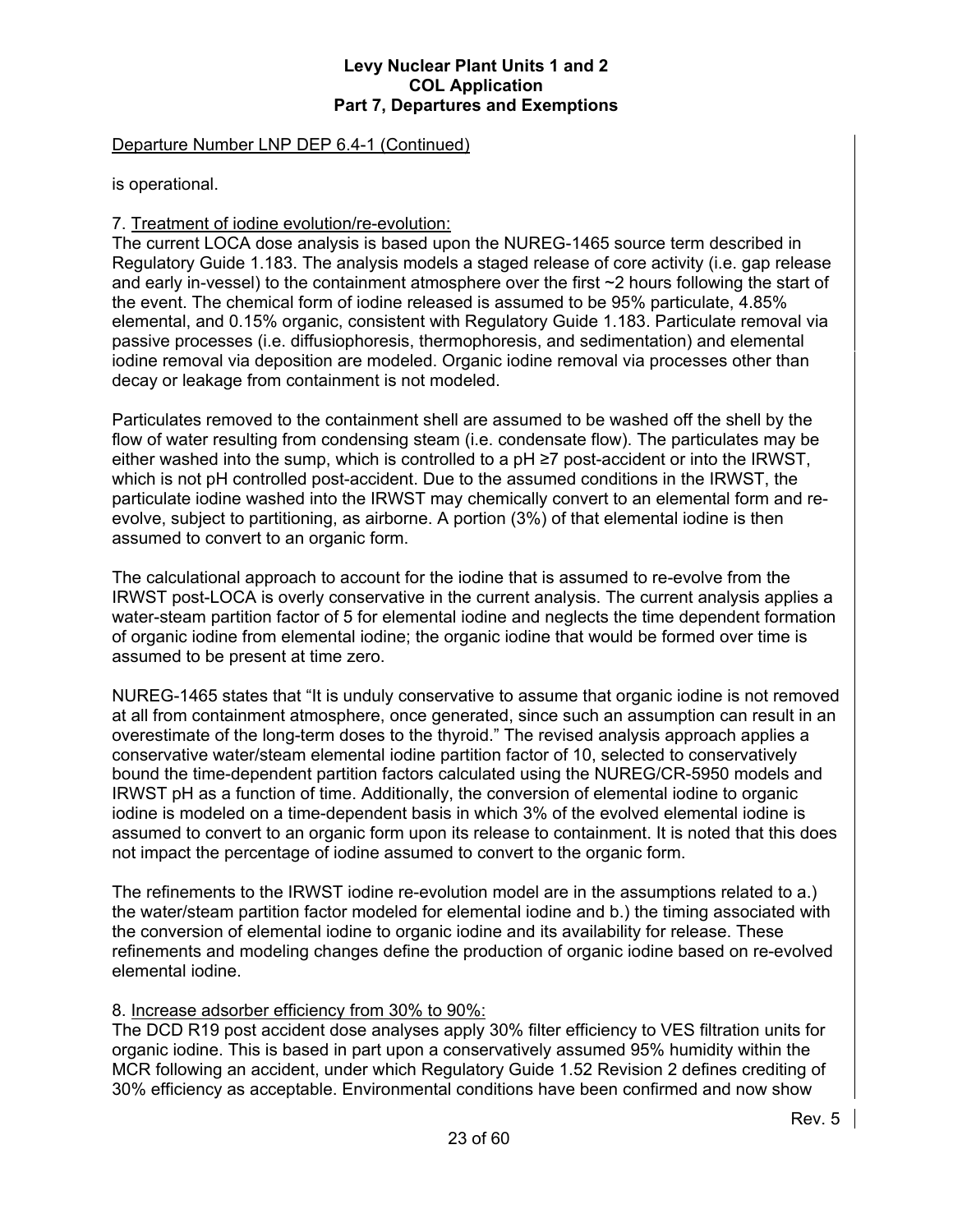# Departure Number LNP DEP 6.4-1 (Continued)

that the humidity within the MCR is not expected to exceed 95%; further, humidity is not expected to exceed 60% for the first 72 hours of an event, the time frame during which the filter would be operating. Thus, higher filter efficiency can be credited in the dose analyses, consistent with Regulatory Guide 1.52 Revision 3.

# 9. Refinement of main steam line break blowdown timing:

The current AP1000 steam line break accident analysis assumes a 10 minute faulted steam generator (SG) blowdown based on a Hot Zero Power (HZP) SG mass; this is conservative for offsite dose. It was determined, however, that a full power SG mass leads to SG dry-out occurring at ~200 seconds. Earlier dry-out is more limiting for the purposes of operator postaccident dose calculations. To ensure a conservative dose for both offsite and MCR, the HZP initial mass was retained, a bounding release rate was modeled until 300 seconds, and any remaining activity was released thereafter.

# 10. Decrease allowable secondary side coolant activity:

The current Technical Specification (TS) limit for secondary iodine activity is 0.1 μCi/g dose equivalent (DE) I-131 (LCO 3.7.4). This is a standard value, however the TS bases refer to the steam line break analysis; in other words, the steam line break analysis defines the level of secondary activity that is acceptable. The maximum secondary activity is also limited by other TS limits. Specifically, the primary coolant specific activity concentration limit of 1 μCi/g DE I-131 (based on the design basis fuel defect of 0.25%) and the TS primary to secondary leakage limit of 300 gallons per day.

Using these values, the secondary side coolant activity is calculated to be 8.3E-4 μCi/g DE I-131, orders of magnitude below the current TS limit. The TS limit for secondary iodine activity is therefore revised from 0.1 μCi/g DE I-131 to 0.01 μCi/g DE I-131. The change does not impact the operational margin, as the secondary side specific activity is limited to values lower than the new proposed TS limit by the TS primary to secondary leakage limit and the design basis fuel defect. The revised value of 0.01 μCi/g DE I-131 is within the detection capability of existing instrumentation and is significantly above the typical secondary coolant activities observed at operating plants. No additional sampling or modifications to the frequency of LCO 3.7.4 are needed.

#### 11. Decrease VBS outside air intake flow rate and increase VBS ancillary fan MCR air intake flow rate:

DCD R19 post accident dose calculations model a normal VBS inflow rate of 1925 cfm until MCR isolation. This is the path for the released activity to enter the MCR. This value is based on an assumed design value of 1750 cfm and adding a 10% penalty to account for instrumentation uncertainty. A VBS outside air intake flow rate has been calculated, indicating a nominal outside air flow rate of 1320 cfm. The normal VBS outside air flow rate assumption used in the accident operator dose calculations is therefore decreased accordingly. It is noted that during plant startup, the HVAC system is balanced and dampers that have specific criteria under certain modes of operation are adjusted to have a preset position which can then be controlled from the MCR. To address a potential inaccuracy of the damper positioning, a nominal value of 1500 cfm is established for the normal VBS outside air flow rate. For dose analyses, the assumed normal VBS outside air flow rate will therefore be 1650 cfm, which corresponds to 1500 cfm +10%. The VBS ancillary fan MCR air intake flow rate is also increased to 1900 cfm (from the minimum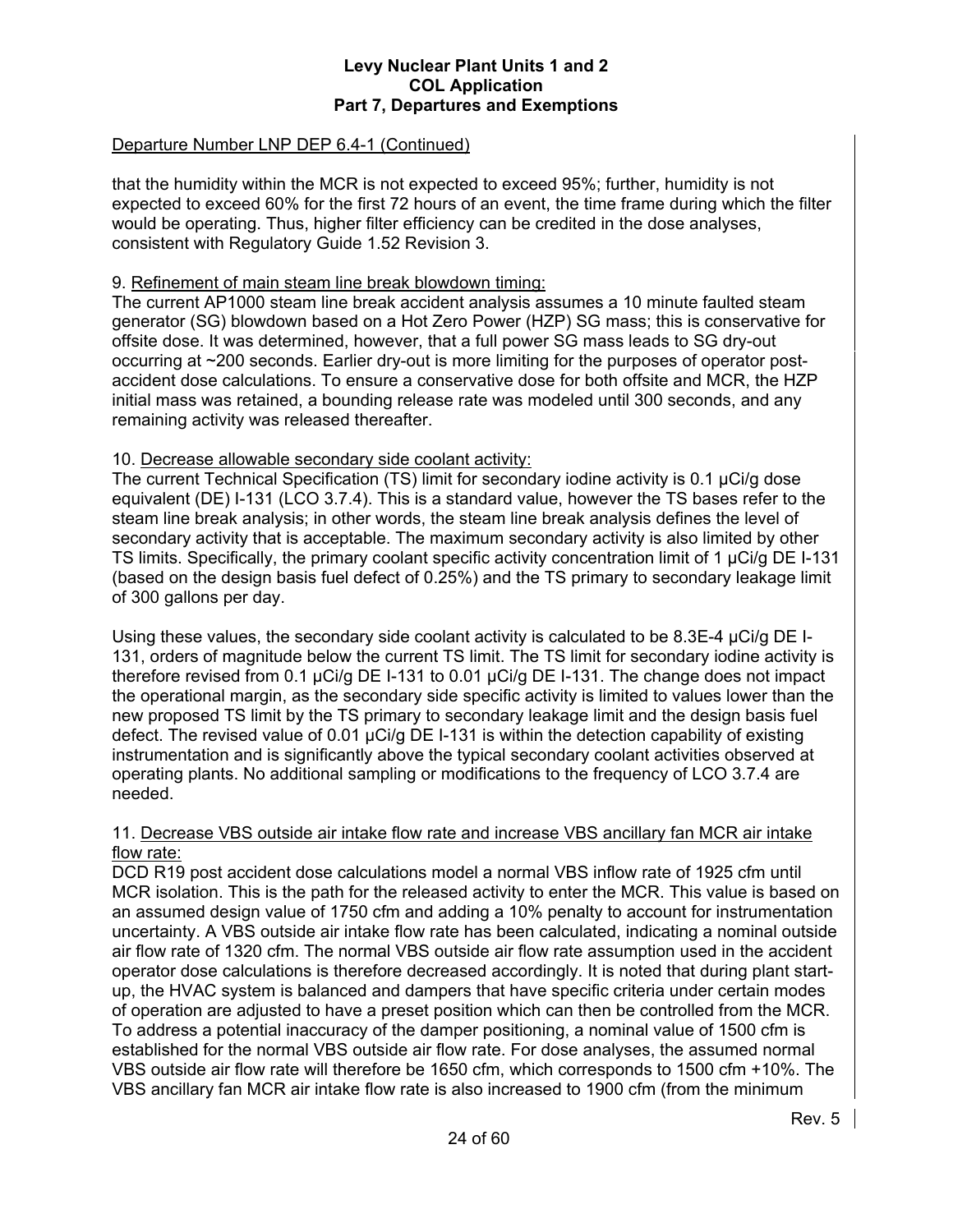#### Departure Number LNP DEP 6.4-1 (Continued)

1700 cfm).

12. Utilization of NUREG-0800 Section 4.2 Revision 3 for rod ejection dose: As stated in NUREG-1793, the NRC accepted the use of NUREG-0800 Section 4.2 Revision 2 for design certification of the AP1000 plant. However, in NUREG-1793 Supplement 2 it is stated that:

"For COL applicants or licensees who reference the AP1000 or AP600 certified designs, the staff will review any change or departure from the certified design that requires prior NRC approval as specified in Section VIII of Appendices C and D to 10 CFR Part 52, respectively.

The staff will evaluate the reactivity-initiated accidents such as rod ejection accidents based on the acceptance criteria in effect 6 months before docketing the amendment request, such as the interim acceptance criteria specified in Appendix B to NUREG-0800 Section 4.2, Revision 3, if a change or departure in fuel design or other aspects is proposed that requires a reevaluation of final safety evaluation report Chapter 4, "Reactor," or Chapter 15, "Transient and Accident Analysis."

Due to the other design changes proposed for incorporation into the operator dose calculations, NUREG-0800 4.2 Revision 3 is used for recalculation of the rod ejection dose analysis, which results in a significant impact to the rod ejection dose analysis. NUREG-0800 Section 4.2 Revision 3 precludes fuel melt, providing a dose benefit, but also connects the source term to the fuel enthalpy increase, which is a significant dose penalty. The dominant contributor to the increased dose is the increase by a factor of more than 5 in alkali metal releases.

# 13. Steam generator moisture carryover assumption

The full-power moisture carryover from the steam generators used in the AP1000 dose analyses was increased from 0.3% to 0.35%. This input is used to calculate alkali metal releases from non-faulted SGs in the AP1000 dose analyses.

14. Refinement of radiation analysis models and recalculation of post-accident operator dose: Revised post-accident shielding calculations expand the models of the AP1000 plant and refine the analyses by adding additional detail from the current plant design. Additionally, the aforementioned changes are incorporated into the post-accident operator dose calculations and various changes are made to align parameters reported in the FSAR to the updated analyses.

# Departure Justification:

The proposed change does not involve a significant reduction in the margin of safety. The proposed change does not reduce the redundancy or diversity of any safety-related SSCs. The proposed changes improve the mitigating capabilities of the MCR Habitability System and address the MCR dose analysis errors. The MCR dose to the operators slightly decreases for the limiting DBA (LBLOCA) and the analysis shows that the results do not exceed the GDC 19 requirements of 5 rem.

In conclusion, based on the considerations discussed above, (1) there is reasonable assurance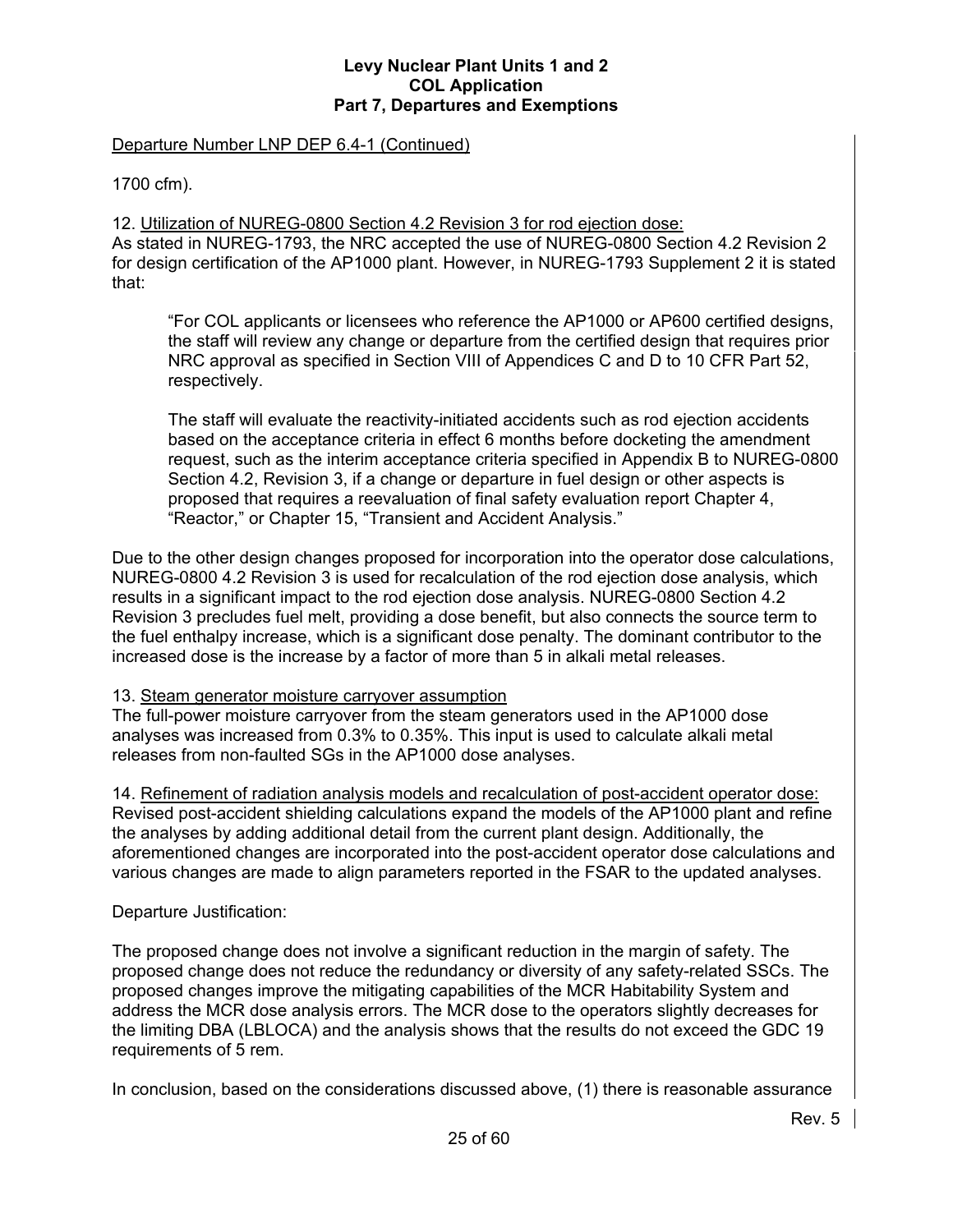## Departure Number LNP DEP 6.4-1 (Continued)

that the health and safety of the public will not be endangered by operation in the proposed manner, (2) such activities will be conducted in compliance with the Commission's regulations, and (3) approval of the change will not be inimical to the health and safety of the public or to the common defense and security.

Departure Evaluation:

This Tier 2 departure makes the changes stated above. The departure does not involve a significant reduction in the margin of safety and does not reduce the redundancy or diversity of any safety-related SSCs. Analysis results show that the MCR dose does not exceed GDC requirements of 5 rem. Therefore:

- 1. This proposed departure does not impact the frequency of occurrence of an accident previously evaluated in the plant-specific DCD. Therefore there is not more than a minimal increase in the frequency of occurrence.
- 2. This proposed departure does not impact the likelihood of a malfunction of an SSC. Shielding is a passive function that does not impact HVAC function and is designed to remain in place under seismic conditions. The switchover times from normal HVAC in the control room (VBS) to either the VBS supplemental filtration mode or to the emergency habitability system (VES) are analyzed to determine conservative setpoints to establish bounding system-level requirements for each system participating in the switchover.
- 3. New analyses determined that the radiation dose to the operator during the limiting DBA (LBLOCA) decreased from 4.41 rem to 4.33 rem and continues to meet the GDC limit of 5 rem. However, the radiation dose to the operator during the rod ejection accident increased from 1.8 to 3.6 rem. Therefore, this departure does result in more than a minimal increase in the consequences of an accident previously evaluated in the plantspecific DCD.
- 4. Potential malfunctions of the HVAC system operation and switchover modes were analyzed and evaluated, and there were no design changes affecting or increasing source terms. Therefore, this departure will not result in more than a minimal increase in the consequences of a malfunction of an SSC important to safety previously evaluated in the plant-specific DCD.
- 5. This departure does not impact the possibility of accidents, and therefore does not create a possibility for an accident of a different type than previously evaluated in the plant-specific DCD.
- 6. The operability of the HVAC system with the different modes of operation (VBS w/SFM vs. VES) along with the interface of the RMS was analyzed and evaluated for adverse effects. It was determined that this departure would not create a possibility for a malfunction of an SSC important to safety with a different result than any evaluated previously in the plant-specific DCD.
- 7. This departure does not result in a design basis limit for a fission product barrier as described in the plant-specific DCD being exceeded or altered.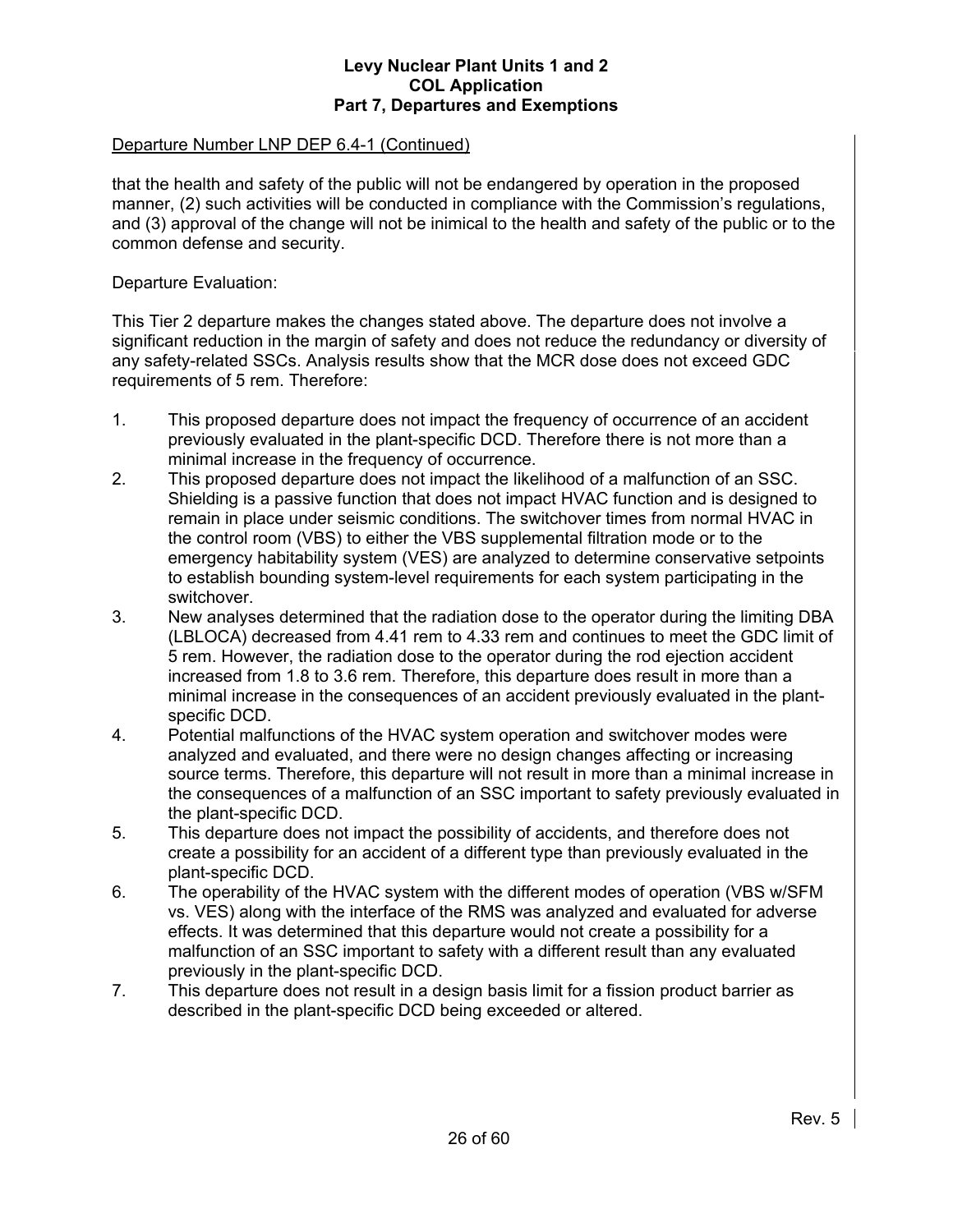## Departure Number LNP DEP 6.4-1 (Continued)

8. This departure proposes a refinement of the iodine evolution/re-evolution model, and a new computer code is used for recalculation of the rod ejection dose analysis. The use of the new iodine model and new rod ejection computer code is therefore considered to be a departure from a method of evaluation described in the plant-specific DCD used in establishing the design bases or in the safety analyses.

This departure does not affect resolution of a severe accident issue identified in the plantspecific DCD. Therefore, this departure has no safety significance.

#### NRC Approval Requirement:

This departure requires an exemption from the requirements of 10 CFR Part 52, Appendix D, Section III.B, which requires compliance with Tier 1 requirements of the AP1000 DCD and the generic Technical Specifications. Therefore, an exemption is requested in Part B of this COL Application Part. This departure also requires NRC approval pursuant to 10 CFR Part 52, Appendix D, Section VIII.B.5.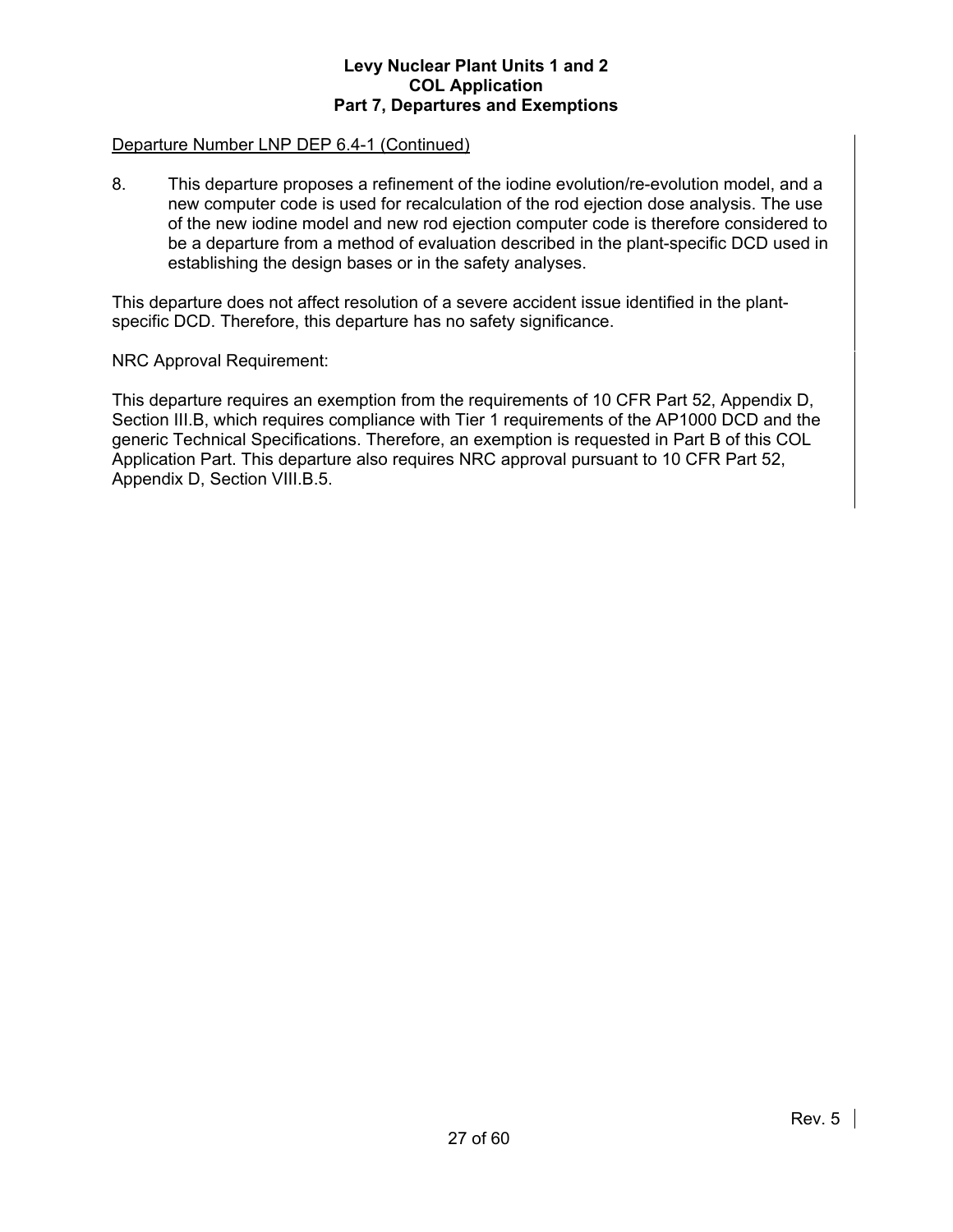# Departure Number LNP DEP 6.4-2

Affected DCD/FSAR Sections: Tier 1 Tables 2.2.5-1, 2.2.5-4, 2.5.2-3, 2.5.2-4 Tier 2 Table 3.7.3-1, Table 3.9-12, Table 3.9-16, Table 3.11-1, Figure 3D.5-1, Table 3I.6-2, Table 3I.6-3, Subsections 6.4.2.2, 6.4.2.3, 6.4.3.2 and 6.4.5.1, Table 6.4-3, Figure 7.2-1, Subsection 7.3.1.2.17, Table 7.3-1, Table 7.3-3, Table 7.5-1, Table 7.5-7, Subsections 9.4.1.1.2, 9.4.1.2.3.1 and 14.2.9.1.6, Table 14.3-7, TS 3.3.2, TS 3.7.6, TS B 3.3.2, TS B 3.7.6, TS Figure B 3.7.6-2.

# Summary of Departure:

The AP1000 Design Control Document (DCD), Revision 19 describes a Main Control Room (MCR) Emergency Habitability System (VES) design objective of maintaining a habitable environment in the main control room envelope (MCRE) for 72 hours after VES actuation. The MCRE temperature modeling was based on a scenario with normal ac power not available and therefore, no heat contribution from normal ac powered loads. However, a more limiting event has been identified where the VES actuates, resulting in the isolation of the MCRE, without a loss of normal ac power. With normal ac power available, all equipment in the MCRE continues to generate heat, potentially raising the temperature above the human engineering design and equipment qualification guidelines for temperature that are referenced in the DCD. Also, the original MCRE temperature modeling was based on the AP600 configuration. AP1000 design evolution and finalization, which included the addition of sixteen new wall panel displays, has increased the heat load in the MCRE.

In order to address these issues, a departure from information presented in the generic DCD is necessary. This departure makes several changes to ensure that the VES can perform its design functions. These changes consist of adding load shedding devices, raising equipment qualification (EQ) temperature requirements, revising Technical Specifications (TS) and reclassifying VES components. These changes will make the VES system more robust and will ensure that habitability and EQ requirements are met in the most limiting event scenario.

# Scope/Extent of Departure:

There are 4 basic changes proposed by this departure:

1. Non-essential equipment in the MCRE will be automatically de-energized by new load shedding devices.

2. TS will be modified to ensure that MCRE exterior temperatures do not exceed values assumed in supporting calculations and to ensure availability of the new VES load shedding function.

3. The EQ temperature requirement for safety related equipment in the MCRE will be increased.

4. Two valves in the VES system will be re-classified to "active" valves to facilitate offsite support following the depletion of compressed air in the VES.

# Change 1 - Load Shedding:

To compensate for the increased heat loads, new load shedding equipment will be added to automatically shed non-essential, non-safety related loads, beginning upon actuation of VES. The new load shedding equipment is safety related and designed with the requisite redundancy, separation, isolation, and equipment qualification requirements. With these non-essential, non-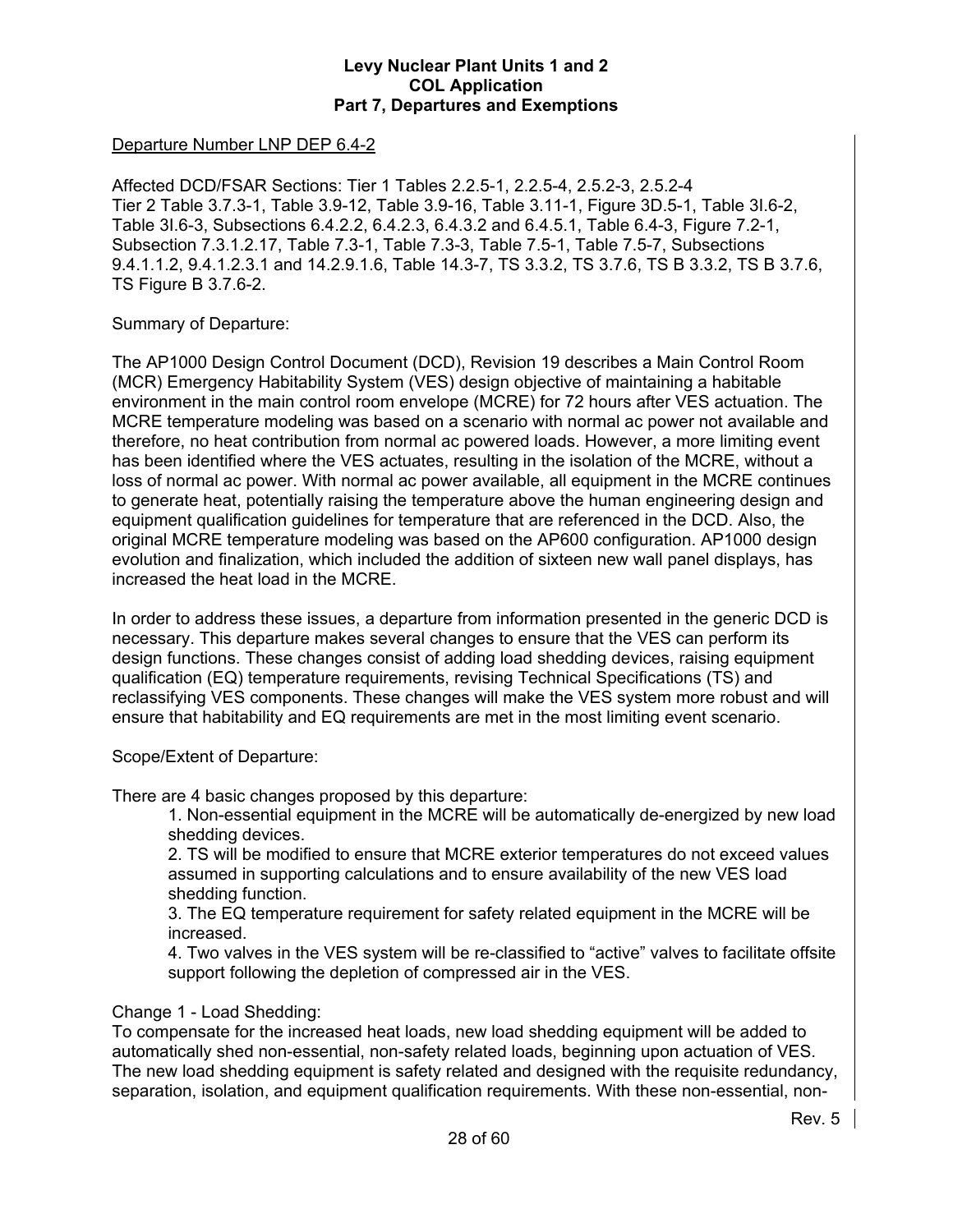## Departure Number LNP DEP 6.4-2 (Continued)

safety related loads shed as described, the temperature modeling concludes that the 72 hour VES design objective for habitability will be met. However, even with the load shedding, the heat generation rate for the AP1000 design is greater than originally assumed, so values included in AP1000 DCD Tier 1 and Tier 2 tables will be revised.

# Change 2 - TS Changes:

Ongoing construction of the AP1000 has revealed that insulating materials on some of the exterior walls of the MCRE cannot be installed as indicated in the DCD. To compensate for the loss of insulating materials, assumptions were made in the revised MCRE heat up calculations concerning maximum initial room temperatures outside the MCRE prior to a VES actuation. These assumptions were determined to require new TS room temperature surveillances and Limiting Conditions for Operation (LCOs). In addition, an LCO and periodic surveillance test of the new electrical load shed function is added to the TS.

# Change 3: Equipment Qualification Temperature Requirement:

Utilizing the load shedding scheme described in Change 1, the MCRE will remain below the MCRE's maximum habitability temperature limit for the 72 hour design basis of VES. After 72 hours, the Nuclear Island Non-Radioactive Ventilation System (VBS) can be aligned to circulate air into the MCRE from outside the plant. Based on maximum anticipated outdoor temperature, the calculated temperature in the MCRE could reach a maximum of 115°F. Therefore, a new temperature requirement of 115°F is established for EQ of safety related equipment located in the MCRE. This will ensure that equipment will operate as required.

# Change 4: Two Valves Reclassified:

The capability of offsite support is expanded by reclassifying two VES manual valves. These valves are to be changed from "non-active" valves to "active" valves in order to maintain open and close capabilities following design basis accidents. With this re-classification, these manually operated valves provide a connection for offsite support during the post 72 hour operation of VES. Changing the classification impacts a Tier 1 table in the DCD.

#### Departure Justification:

The proposed changes do not involve a significant reduction in the margin of safety. The proposed changes do not reduce the redundancy or diversity of any safety-related structures, systems or components (SSCs). The proposed changes ensure that the VES system can perform its design functions including maintaining an environment suitable for MCRE habitability and EQ.

Based on these considerations: (1) there is reasonable assurance that the health and safety of the public will not be endangered by operation in the proposed manner, (2) such activities will be conducted in compliance with the Commission's regulations, and (3) approval of the change will not be inimical to the common defense and security or to the health and safety of the public.

#### Departure Evaluation:

This departure adds safety related equipment to shed non-essential, non-safety related loads, increases the EQ temperature requirements for safety related equipment in the MCRE, and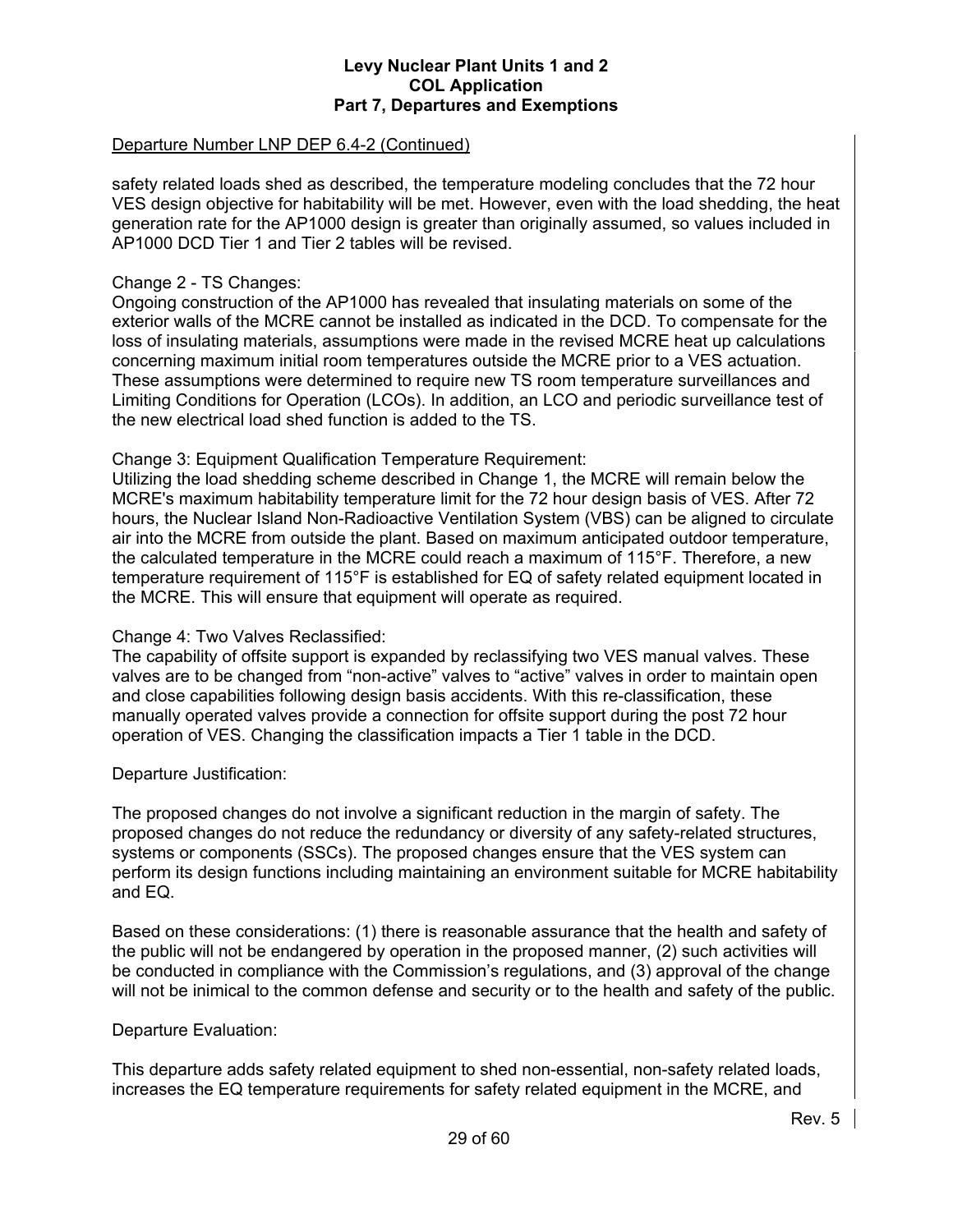# Departure Number LNP DEP 6.4-2 (Continued)

provides for a connection for offsite support following depleting of VES compressed air. This departure also adds TS LCOs and surveillances to ensure temperature limits are not exceeded and that equipment operates as designed. These changes will ensure that the MCRE habitability and EQ requirement are met in the most limiting event scenario. The departure does not involve a significant reduction in the margin of safety and does not reduce the redundancy or diversity of any safety-related SSCs. Therefore, this departure does not:

- 1. Result in more than a minimal increase in the frequency of occurrence of an accident previously evaluated in the plant-specific DCD.
- 2. Result in more than a minimal increase in the likelihood of occurrence of a malfunction of an SSC important to safety and previously evaluated in the plant-specific DCD.
- 3. Result in more than a minimal increase in the consequences of an accident previously evaluated in the plant-specific DCD.
- 4. Result in more than a minimal increase in the consequences of a malfunction of an SSC important to safety previously evaluated in the plant-specific DCD.
- 5. Create a possibility for an accident of a different type than any evaluated previously in the plant-specific DCD.
- 6. Create a possibility for a malfunction of an SSC important to safety with a different result than any evaluated previously in the plant-specific DCD.
- 7. Result in a design basis limit for a fission product barrier as described in the plantspecific DCD being exceeded or altered.
- 8. Result in a departure from a method of evaluation described in the plant-specific DCD used in establishing the design bases or in the safety analyses.

This departure does not affect resolution of a severe accident issue identified in the plantspecific DCD. Therefore, this departure has no safety significance.

NRC Approval Requirement:

This departure requires an exemption from the requirements of 10 CFR Part 52, Appendix D, Section III.B, which requires compliance with Tier 1 requirements of the AP1000 DCD and the generic Technical Specifications. Therefore, an exemption is requested in Part B of this COL Application Part.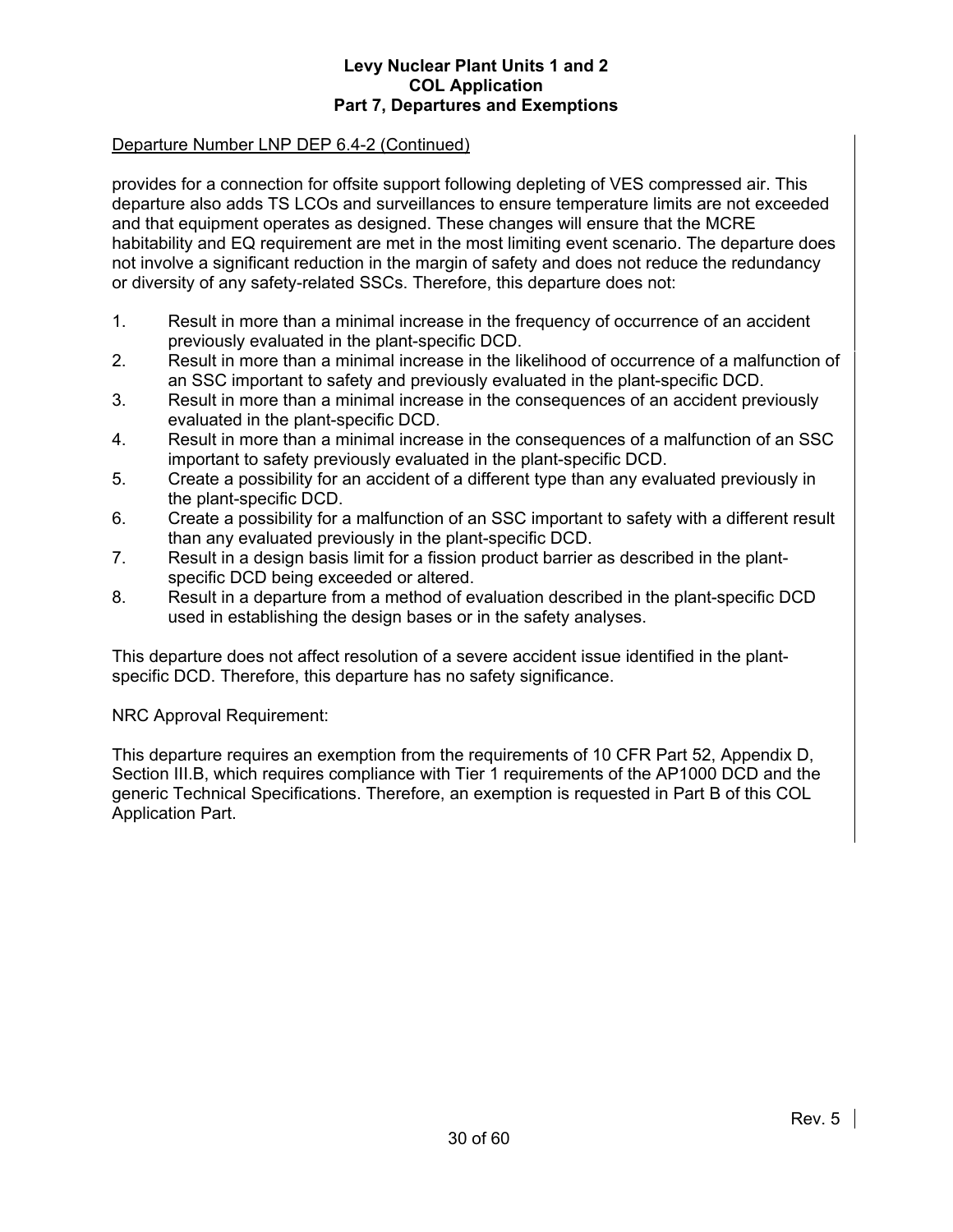# Departure Number LNP DEP 7.3-1:

Affected DCD/FSAR Sections: DCD Figure 7.2-1 (Sheet 3 of 21), Table 7.3-1 (Sheets 6 and 7 of 9), Table 7.3-2 (Sheet 1 of 4), Subsections 7.3.1.2.14, 9.3.6.3.7, 9.3.6.4.5.1, 9.3.6.7, Table 14.3- 2 (Sheets 9 and 12 of 17), Chapter 16 (TS Table 3.3.2-1 (Pages 9 and 10 of 13), TS Bases B 3.3.2), and Subsection 19E.2.7.2.

Discussion and justification for each of these requests is provided in the following pages.

# Summary of Departure:

IEEE 603 is a standard for safety systems imposed directly by 10 CFR part 50.55a(h). Clause 6.6 of this standard establishes three requirements for "Operating Bypasses". This logic is included for many PMS functions to permit them to be blocked, so normal plant operations can occur without the unnecessary and onerous actuation of safety systems. Portions of the block/reset associated with the flux doubling logic does not comply with IEEE 603 Section 6.6. A permissive is required for bypasses in safety systems. The flux doubling actuation bypass does not have a permissive to prevent operating the bypass for the function.

With regard to IEEE 603 - 1991, the Source Range nuclear Instrumentation includes a flux doubling function, the P-6 permissive instates this actuation. This actuation, when blocked, automatically reinstates the function when reset by P-6, which satisfies a part of IEEE 603 for automatic removal of the block. However this function does not employ an operating bypass permissive to prevent blocking the function; or actuating the function when the conditions are not met.

# Scope/Extent of Departure:

Changes are made to ensure compliance with IEEE 603 and to support normal plant operation needs, as follows:

- 1) Add a new permissive, P-8, to permit blocking the flux logic during reactor startup. (Prevents blocking of flux doubling below 551°F RCS temperature for reactor startup, 510°F is the minimum temperature for criticality)
- 2) Add logic that will cause the PMS to force CVS valves 136A and 136B closed if the flux doubling logic is blocked during shutdown conditions (< 551°F). (Actuation if flux doubling is bypassed below 551°F RCS temperature, which is one option from IEEE 603, the other is to prevent the blocking, and this design change actuates the function).
- 3) Include new permissive and actuation in Tech Specs, and describe the changes in Tier 2 information.

# Departure Justification:

Preventing criticality from an inadvertent RCS dilution is the design function and the Source Range Neutron Flux doubling function is an input to it. Adding a permissive, as required by IEEE 603 -1991, for blocking this function when plant conditions require it to be active, prevents dilution water being added to the RCS. When blocked with an RCS temperature less than 551°F (Tech Spec minimum temperature for criticality), the demineralized water dilution valves are closed. This change satisfies IEEE 603 - 1991, Clause 6.6, and is consistent with accident analyses, as described in Chapter 19 and maintains reactor protection as required. This change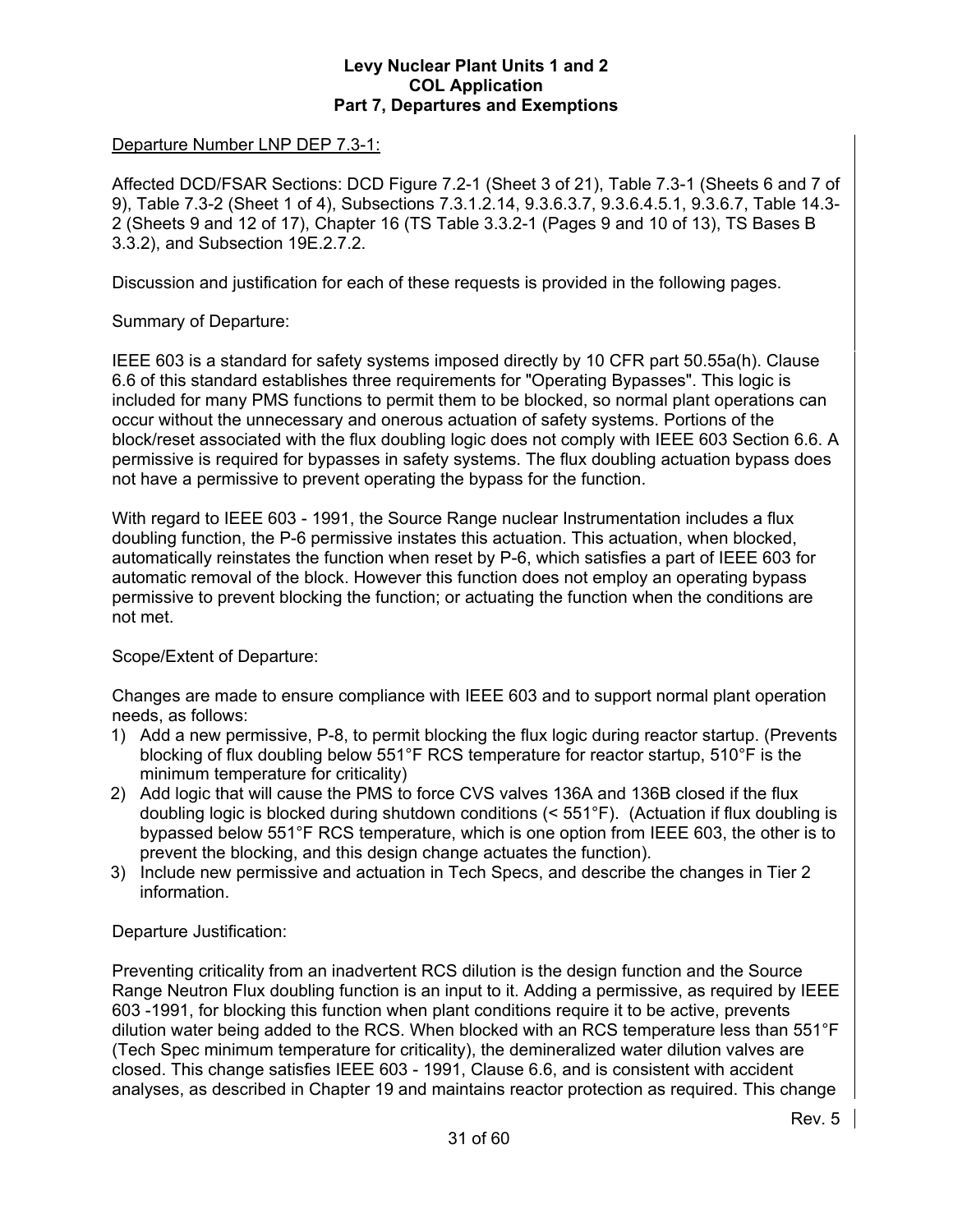# Departure Number LNP DEP 7.3-1 (Continued):

provides protection from blocking the source range flux doubling signal when required for plant operation. Therefore, there are not any adverse effects on the design function.

Procedures currently provide guidance for operation of the flux doubling feature during plant operations and will continue to do so. Therefore, this is not an adverse change to procedures which control the Chemical And Volume Control System (CVS) during plant startup. This departure does not involve revising or replacing a described evaluation of methodology used to for RCS inadvertent dilution. This change is consistent with the DCD analysis for inadvertent RCS dilution and does not affect any evaluation methodology. This activity does not involve a test or experiment not described in the plant-specific DCD, and is within the reference bounds of the design bases for preventing inadvertent dilution.

Departure Evaluation:

This departure makes the changes stated above. The departure does not involve a significant reduction in the margin of safety and does not reduce the redundancy or diversity of any safetyrelated SSCs. Therefore, this departure does not:

- 1. Result in more than a minimal increase in the frequency of occurrence of an accident previously evaluated in the plant-specific DCD.
- 2. Result in more than a minimal increase in the likelihood of occurrence of a malfunction of an SSC important to safety and previously evaluated in the plant-specific DCD.
- 3. Result in more than a minimal increase in the consequences of an accident previously evaluated in the plant-specific DCD.
- 4. Result in more than a minimal increase in the consequences of a malfunction of an SSC important to safety previously evaluated in the plant-specific DCD.
- 5. Create a possibility for an accident of a different type than any evaluated previously in the plant-specific DCD.
- 6. Create a possibility for a malfunction of an SSC important to safety with a different result than any evaluated previously in the plant-specific DCD.
- 7. Result in a design basis limit for a fission product barrier as described in the plantspecific DCD being exceeded or altered.
- 8. Result in a departure from a method of evaluation described in the plant-specific DCD used in establishing the design bases or in the safety analyses.

This departure does not affect resolution of a severe accident issue identified in the plantspecific DCD. Therefore, this departure has no safety significance.

NRC Approval Requirement:

This departure requires an exemption from the requirements of 10 CFR Part 52, Appendix D, Section III.B, which requires compliance with generic Technical Specifications of the AP1000 DCD. Therefore, an exemption is requested in Part B of this COL Application Part.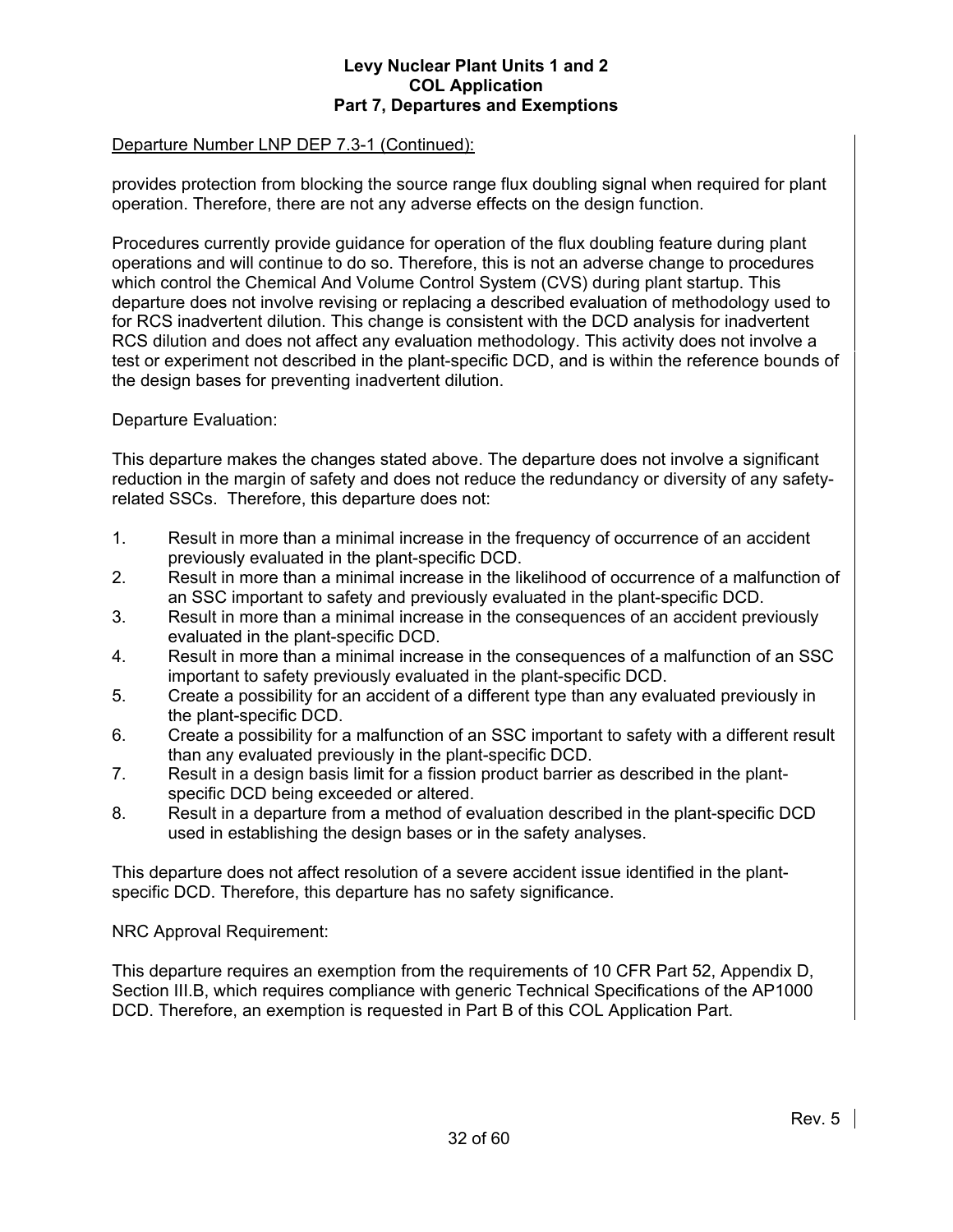# Departure Number: STD DEP 8.3-1

## Affected DCD/FSAR Sections: 8.3.2.2

Summary of Departure:

The DCD states that the Class 1E battery chargers and Class 1E voltage regulating transformers are designed to limit the input (ac) current to an acceptable value under faulted conditions on the output side. However, the AP1000 voltage regulating transformers do not have active components to limit current.

# Scope/Extent of Departure:

This departure is identified in FSAR Subsection 8.3.2.2.

# Departure Justification:

DCD Subsection 8.3.2.2 states that the Class 1E voltage regulating transformers have built-in circuit breakers at the input and output sides for protection and isolation. The circuit breakers are coordinated and periodically tested to verify their designed coordination and isolation function. They are qualified as isolation devices between Class 1E and non-Class 1E circuits in accordance with IEEE 384 and Regulatory Guide 1.75. Since the isolation and protection function is provided by the breakers, there is no need for the voltage regulating transformers to have current limiting capability. This departure does not adversely affect any safety-related system, nor does it conflict with applicable regulatory guidance.

## Departure Evaluation:

This Tier 2 departure is associated with isolation between Class 1E loads and the non-Class 1E ac power source. The departure results in a change to the DCD that does not impact the required design function (i.e., isolation). Accordingly, it does not:

- 1. Result in more than a minimal increase in the frequency of occurrence of an accident previously evaluated in the plant-specific DCD;
- 2. Result in more than a minimal increase in the likelihood of occurrence of a malfunction of a structure, system, or component (SSC) important to safety and previously evaluated in the plant-specific DCD;
- 3. Result in more than a minimal increase in the consequences of an accident previously evaluated in the plant-specific DCD;
- 4. Result in more than a minimal increase in the consequences of a malfunction of an SSC important to safety previously evaluated in the plant-specific DCD;
- 5. Create a possibility for an accident of a different type than any evaluated previously in the plant-specific DCD;
- 6. Create a possibility for a malfunction of an SSC important to safety with a different result than any evaluated previously in the plant-specific DCD;
- 7. Result in a design basis limit for a fission product barrier as described in the plantspecific DCD being exceeded or altered; or
- 8. Result in a departure from a method of evaluation described in the plant-specific DCD used in establishing the design bases or in the safety analyses.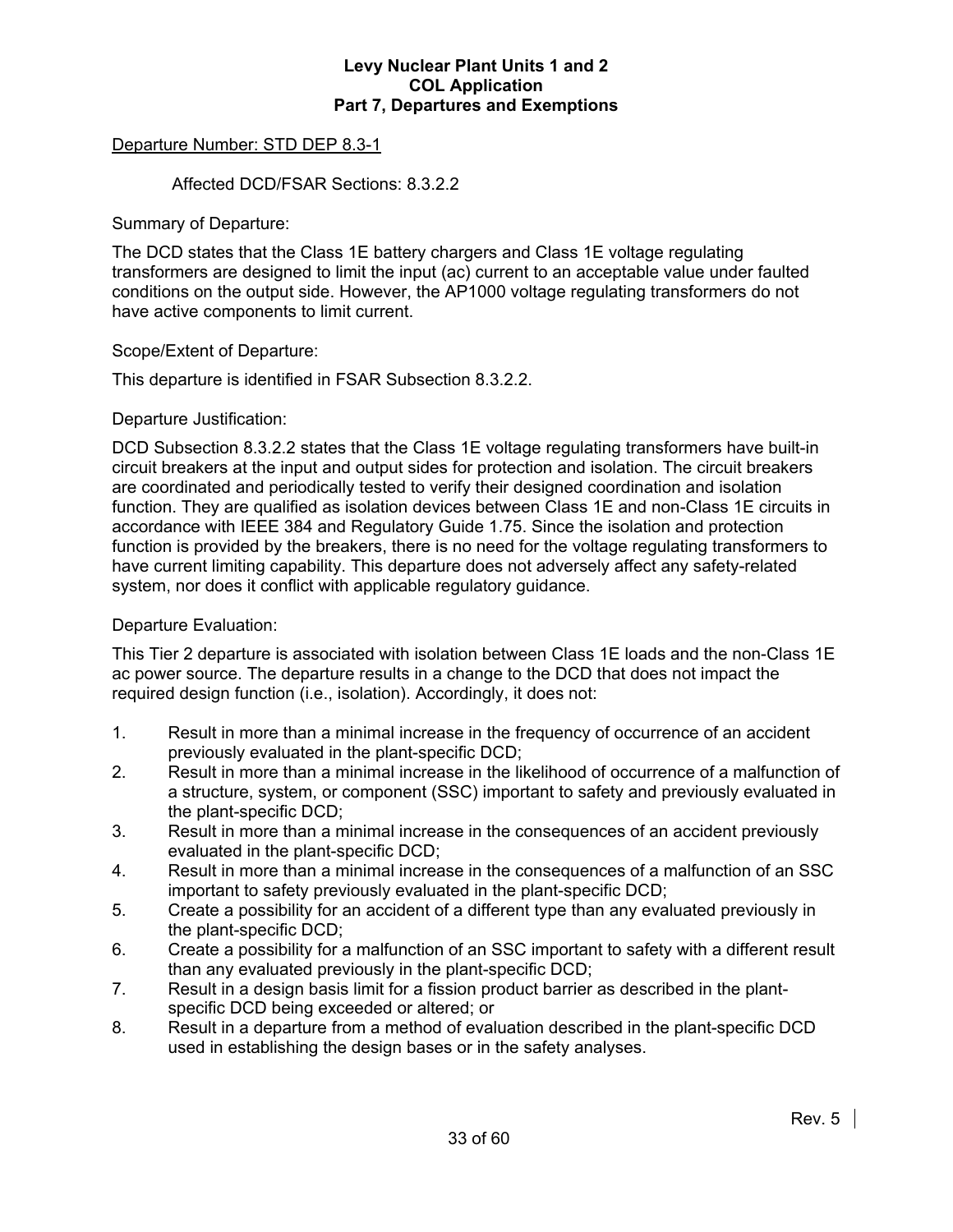# Departure Number: STD DEP 8.3-1 (Continued)

This Tier 2 departure does not affect resolution of an ex-vessel severe accident design feature identified in the plant-specific DCD.

Therefore, this departure has no safety significance.

NRC Approval Requirement

This departure does not require NRC approval pursuant to 10 CFR Part 52, Appendix D, Section VIII.B.5.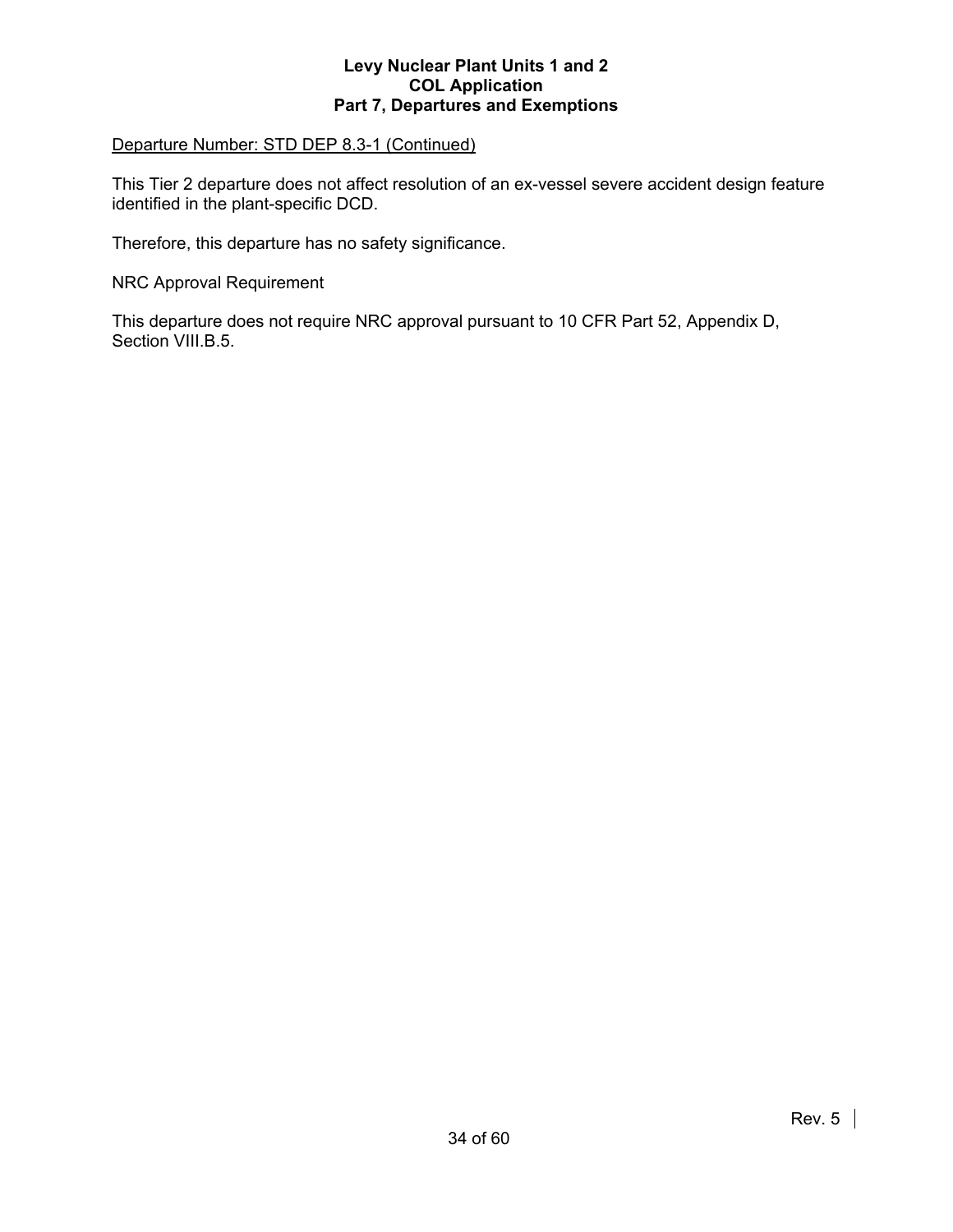# **B. Levy Nuclear Plant, Units 1 and 2 Exemption Requests**

Duke Energy Florida, LLC (DEF) requests the following exemptions related to:

- 1. Not used, and
- 2. Combined License (COL) Application Organization and Numbering
- 3. Special Nuclear Material (SNM) Material Control and Accounting Program Description
- 4. Containment Cooling Changes in regard to Passive Core Cooling System Condensate Return
- 5. Main Control Room Dose
- 6. Main Control Room Heatup
- 7. Combustible Gas Control in Containment
- 8. Source Range Neutron Flux Doubling Block Permissive

Discussion and justification for each of these requests is provided in the following pages.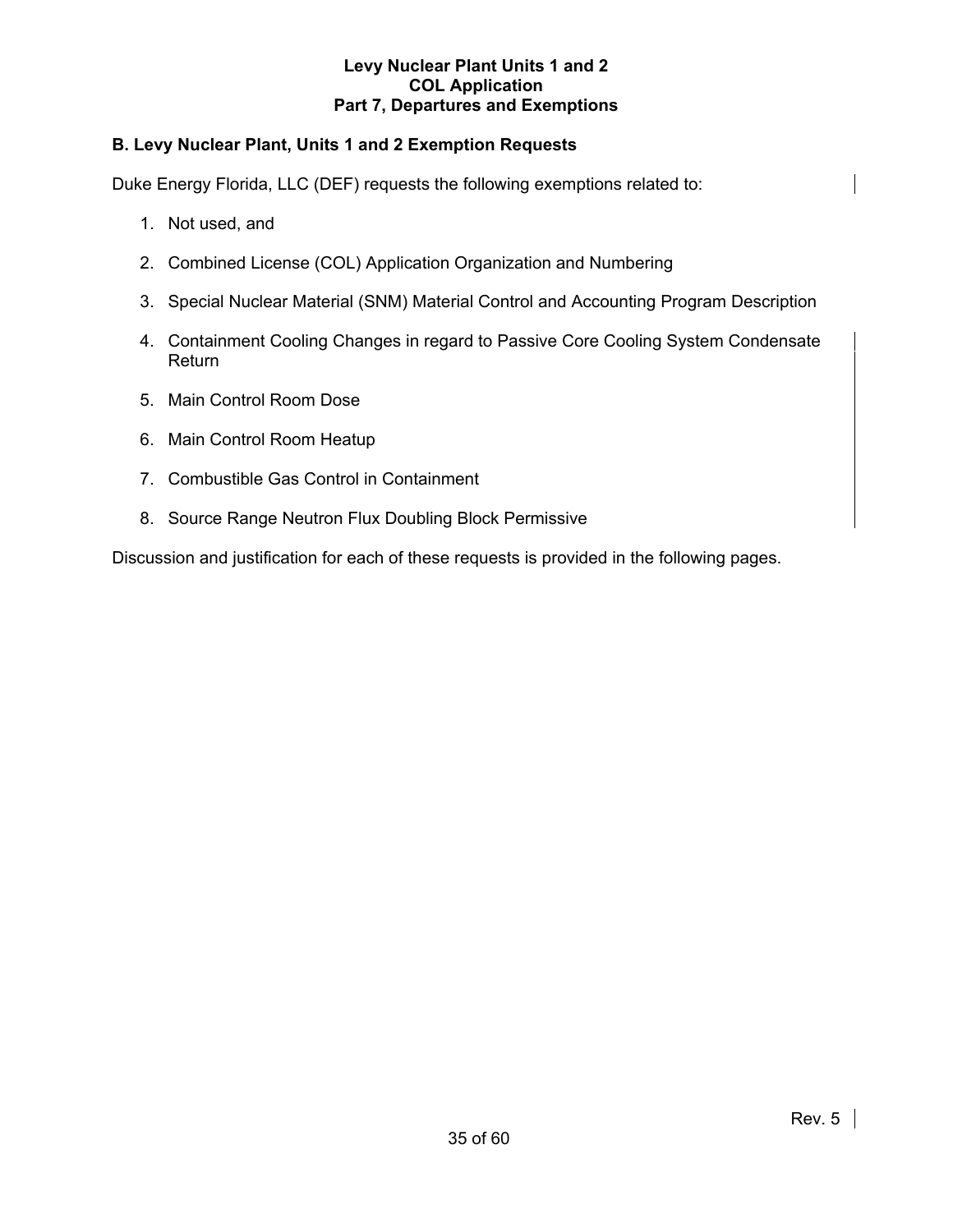# **1) Fitness for Duty Program (FFD) Description (Part 26)**

Withdrawn – this exemption is no longer required.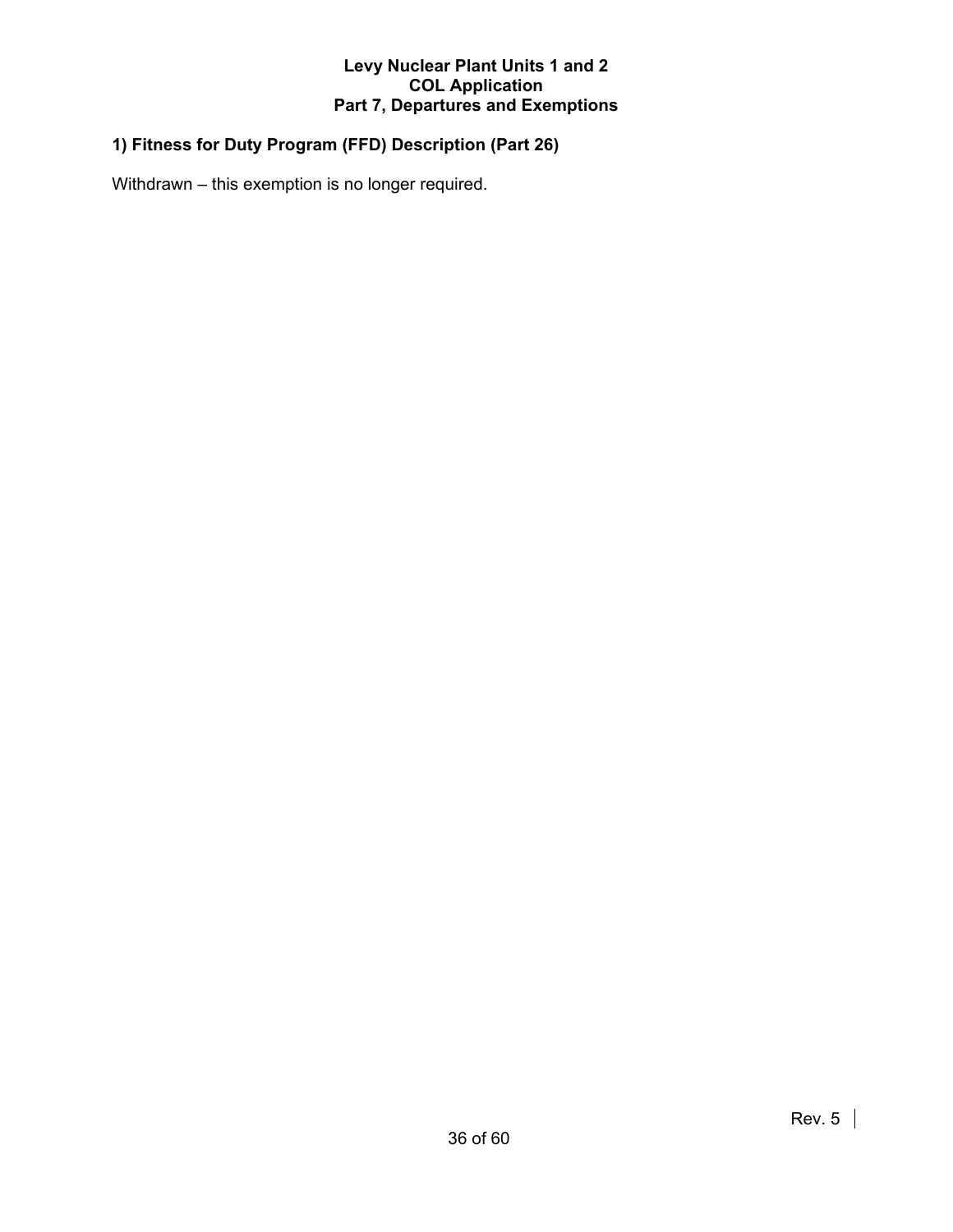# **2) Combined License (COL) Application Organization and Numbering (Part 52, Appendix D)**

Applicable Regulation(s): 10 CFR Part 52, Appendix D, Section IV.A.2.a

Specific wording from which exemption is requested:

"IV. Additional Requirements and Restrictions A. An applicant for a combined license that wishes to reference this appendix shall, in addition to complying with the requirements of 10 CFR 52.77, 52.79, and 52.80, comply with the following requirements:

1. Incorporate by reference, as part of its application, this appendix.

2. Include, as part of its application:

a. A plant-specific DCD containing the same type of information and using the same organization and numbering as the generic DCD for the AP1000 design, as modified and supplemented by the applicant's exemptions and departures;"

Pursuant to 10 CFR 52.7 and 52.93 (as amended and promulgated effective Sept. 27, 2007), Duke Energy Florida (DEF) requests an exemption from the requirement of 10 CFR 52, Appendix D, Section IV.A.2.a, to include a plant-specific Design Control Document (DCD) "containing the same type of information and using the same organization and numbering as the generic DCD for the AP1000 design…." While the Levy Nuclear Plant, Units 1 and 2 (LNP 1 and 2) plant-specific DCD (i.e., the final safety analysis report [FSAR]) does contain the same type of information and generally follows the same organization and numbering as the generic DCD for the AP1000 design, some limited sections and subsections of the FSAR (as identified in the departures report as item STD DEP 1.1-1) do not follow the "same organization and numbering as the generic DCD for the AP1000 design." DEF proposes to provide the plantspecific DCD (i.e., FSAR) with some administrative revisions to the organization and numbering of the AP1000 DCD.

#### Discussion:

The AP1000 DCD generally has an organization and numbering format that provides text by subject in general conformance with the Standard Review Plans (SRP) in effect at the time the DCD was written. Generally, COL information items are included at the end of a chapter, section, or subsection. In some cases, such as DCD Sections 2.1 and 2.2, the section may consist solely of a short description of the topic and the COL information item subsection. This organization and numbering does not allow for the detailed discussion of these topics that is to be included in a complete FSAR section. As such, it is necessary to include numerous additional sections and subsections to fully address the topic as identified in the guidance of Regulatory Guide 1.206 and the applicable SRP. In other cases, the organization and numbering must be modified slightly to allow for inclusion of plant-specific discussions within the appropriate section of the FSAR, such as including an additional water system description in Section 9.2. In these cases, the COL information item discussions are retained at the end of the DCD corresponding chapter, section, or subsection (to maintain the organization), but the numbering may be different.

These differences are well identified in the FSAR as STD DEP 1.1-1 at each location where the departure is taken and are considered to be purely administrative to support a logical construction of the document. Where the departure from the DCD organization and numbering is taken, the revised organization and numbering generally follows the guidance provided in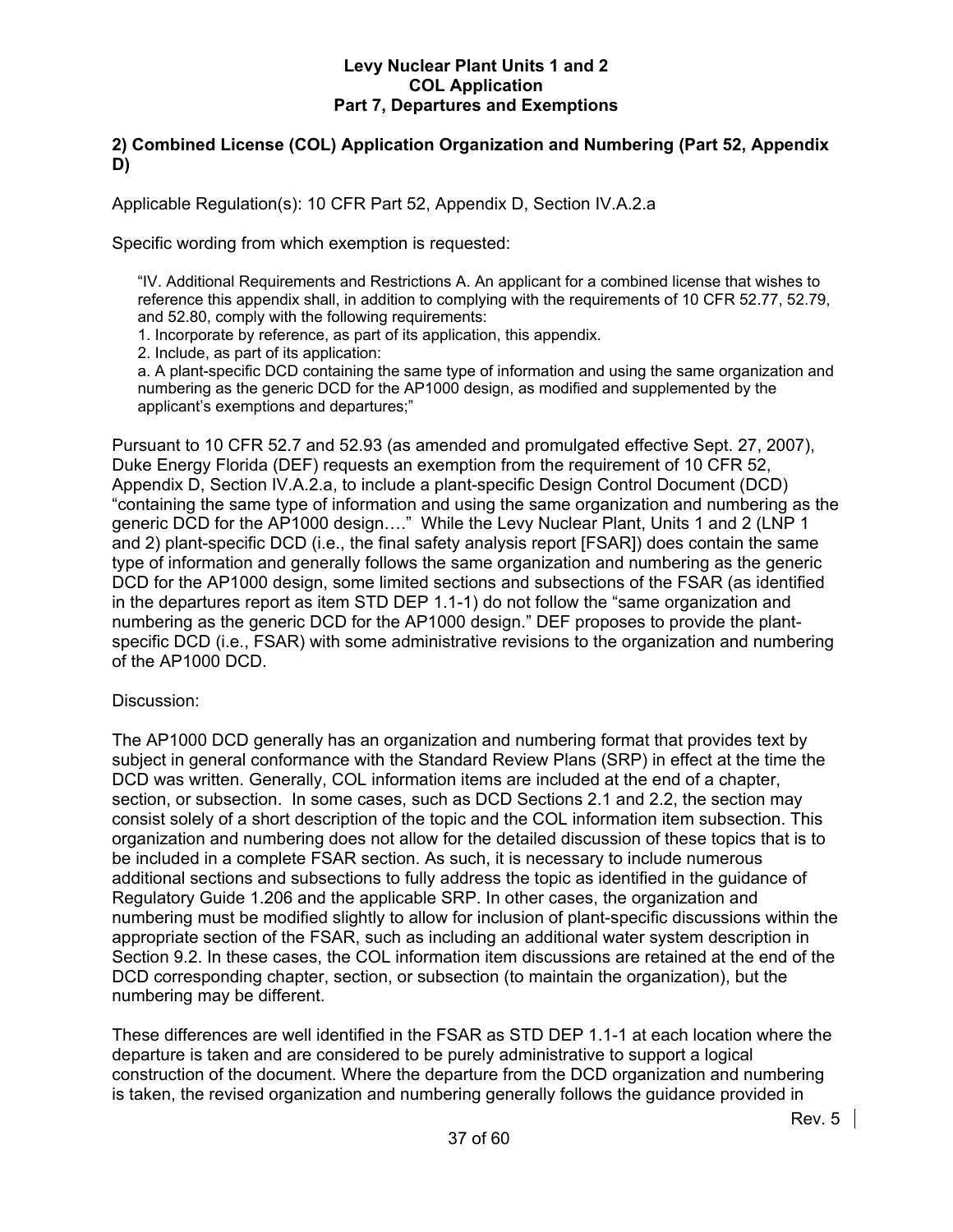Regulatory Guide 1.206 and the applicable SRP. As such, there are no significant departures from the expected organization and numbering of a typical FSAR, and the information is readily identifiable to facilitate NRC review.

In view of the above, we believe that it would be less efficient for both DEF and the NRC to fully comply with the regulation of 10 CFR Part 52, Appendix D, Section IV.A.2.a, that requires strict adherence to the "same organization and numbering as the generic DCD for the AP1000 design." Accordingly, DEF hereby submits a request for an exemption from the regulations of 10 CFR 52, Appendix D, Section IV.A.2.a, pursuant to 10 CFR 52.7, "Specific Exemptions," and 10 CFR 52.93, "Exemptions and Variances."

Granting this request, which is authorized by law, would facilitate the NRC review of the LNP 1 and 2 COL application. For this and other reasons, granting this exemption request will not present an undue risk to the public health and safety, and is consistent with the common defense and security.

Moreover, compliance with the current rule would cause undue hardship for DEF and would also be inefficient and burdensome for the NRC staff. That approach would require DEF to prepare, and NRC to review, information with an organization and numbering that is unfamiliar and inconsistent with the current guidance for format and content of a COL application.

Additionally, compliance with Appendix D, Section IV.A.2.a is not necessary to achieve its underlying purpose. Most of the FSAR conforms to the organization and numbering of the referenced DCD. The exceptions are limited and do not lead to confusion regarding the incorporation of the DCD into the FSAR.

For these reasons, DEF requests approval of the requested exemption from current regulations of 10 CFR 52, Appendix D, Section IV.A.2.a, as identified herein and in the application departures report.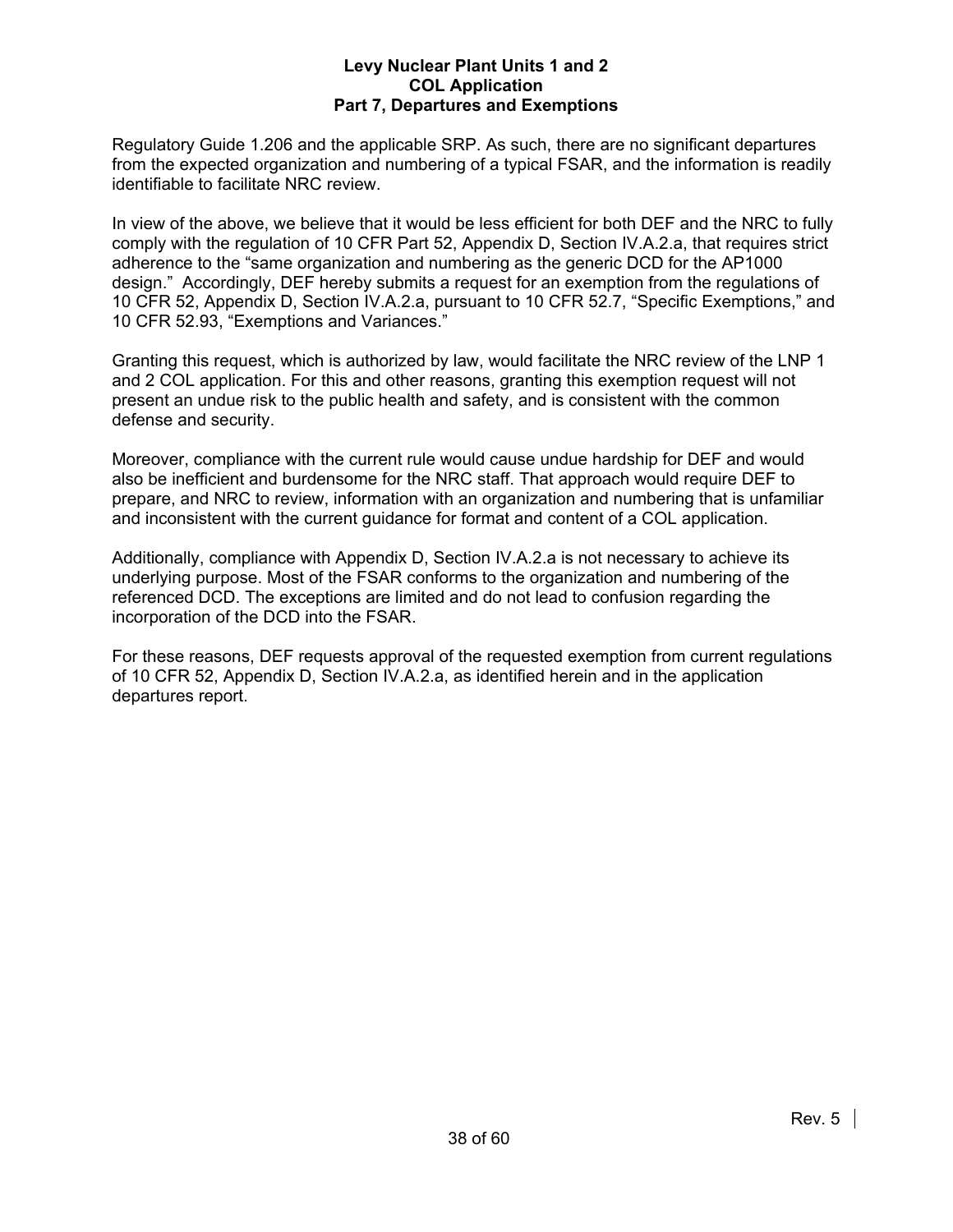# **3) Special Nuclear Material (SNM) Material Control and Accounting (MC&A) Program Description [Part 70, Subpart D and Part 74, Subparts C, D, and E]**

Applicable Regulation(s): 10 CFR §§ 70.22(b), 70.32(c), 74.31, 74.41, and 74.51

Specific wording from which exemption is requested:

# 10 CFR 70.22(b), Contents of applications:

 (b) Each application for a license to possess special nuclear material, to possess equipment capable of enriching uranium, to operate an uranium enrichment facility, to possess and use at any one time and location special nuclear material in a quantity exceeding one effective kilogram, except for applications for use as sealed sources and for those uses involved in the operation of a nuclear reactor licensed pursuant to part 50 of this chapter and those involved in a waste disposal operation, must contain a full description of the applicant's program for control and accounting of such special nuclear material or enrichment equipment that will be in the applicant's possession under license to show how compliance with the requirements of §§ 74.31, 74.33, 74.41, or 74.51 of this chapter, as applicable, will be accomplished.

# 10 CFR 70.32, Conditions of licenses:

- (c) (1) Each license authorizing the possession and use at any one time and location of uranium source material at an uranium enrichment facility or special nuclear material in a quantity exceeding one effective kilogram, except for use as sealed sources and those uses involved in the operation of a nuclear reactor licensed pursuant to part 50 of this chapter and those involved in a waste disposal operation, shall contain and be subject to a condition requiring the licensee to maintain and follow:
	- (i) The program for control and accounting of uranium source material at an uranium enrichment facility and special nuclear material at all applicable facilities as implemented pursuant to § 70.22(b), or §§ 74.31(b), 74.33(b), 74.41(b), or 74.51(c) of this chapter, as appropriate;
	- (ii) The measurement control program for uranium source material at an uranium enrichment facility and for special nuclear material at all applicable facilities as implemented pursuant to §§ 74.31(b), 74.33(b), 74.45(c), or 74.59(e) of this chapter, as appropriate; and
	- (iii) Other material control procedures as the Commission determines to be essential for the safeguarding of uranium source material at an uranium enrichment facility or of special nuclear material and providing that the licensee shall make no change that would decrease the effectiveness of the material control and accounting program implemented pursuant to § 70.22(b), or §§ 74.31(b), 74.33(b), 74.41(b), or 74.51(c) of this chapter, and the measurement control program implemented pursuant to §§ 74.31(b), 74.33(b), 74.41(b), or 74.59(e) of this chapter without the prior approval of the Commission. A licensee desiring to make changes that would decrease the effectiveness of its material control and accounting program or its measurement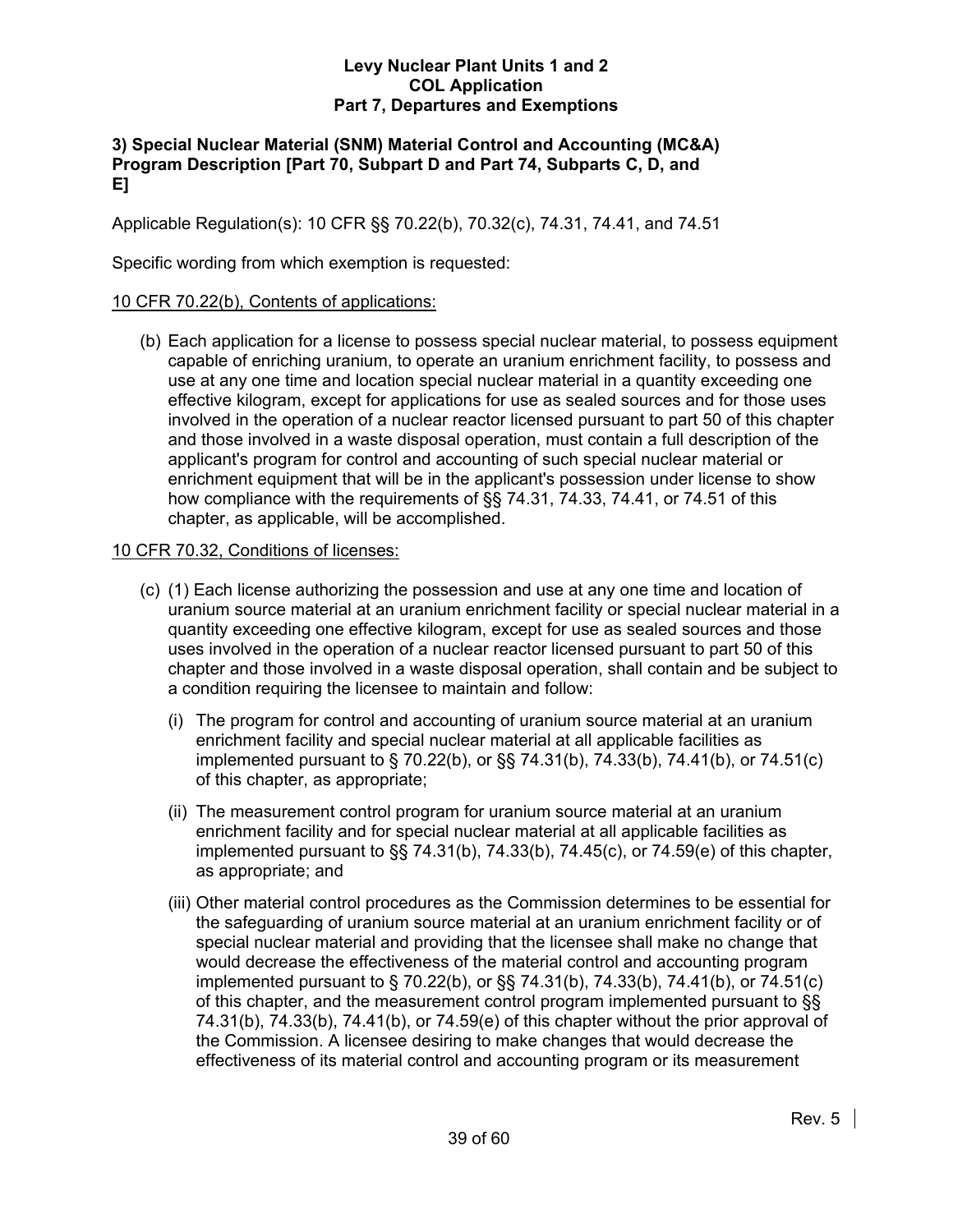control program shall submit an application for amendment to its license pursuant to § 70.34.

10 CFR 74.31, Nuclear material control and accounting for special nuclear material of low strategic significance:

 (a) General performance objectives. Each licensee who is authorized to possess and use more than one effective kilogram of special nuclear material of low strategic significance, excluding sealed sources, at any site or contiguous sites subject to control by the licensee, other than a production or utilization facility licensed pursuant to part 50 or 70 of this chapter, or operations involved in waste disposal, shall implement and maintain a Commission approved material control and accounting system that will achieve the following objectives:

# 10 CFR 74.41, Nuclear material control and accounting for special nuclear material of moderate strategic significance:

 (a) General performance objectives. Each licensee who is authorized to possess special nuclear material (SNM) of moderate strategic significance or SNM in a quantity exceeding one effective kilogram of strategic special nuclear material in irradiated fuel reprocessing operations other than as sealed sources and to use this material at any site other than a nuclear reactor licensed pursuant to part 50 of this chapter; or as reactor irradiated fuels involved in research, development, and evaluation programs in facilities other than irradiated fuel reprocessing plants; or an operation involved with waste disposal, shall establish, implement, and maintain a Commission-approved material control and accounting (MC&A) system that will achieve the following performance objectives:

# 10 CFR 74.51, Nuclear material control and accounting for strategic special nuclear material:

 (a) General performance objectives. Each licensee who is authorized to possess five or more formula kilograms of strategic special nuclear material (SSNM) and to use such material at any site, other than a nuclear reactor licensed pursuant to part 50 of this chapter, an irradiated fuel reprocessing plant, an operation involved with waste disposal, or an independent spent fuel storage facility licensed pursuant to part 72 of this chapter shall establish, implement, and maintain a Commission-approved material control and accounting (MC&A) system that will achieve the following objectives:

# Discussion:

Duke Energy Florida, LLC (DEF) requests an exemption from the requirements of 10 CFR § 70.22(b) and, in turn, §§ 70.32(c), 74.31, 74.41, and 74.51. Section 70.22(b) requires an application for a license for special nuclear material to contain a full description of the applicant's program for material control and accounting (MC&A) of special nuclear material under §§ 74.31, 74.33, 74.41, and 74.51<sup>1</sup>. Section 70.32(c) requires a license authorizing the use of special nuclear material to contain and be subject to a condition requiring the licensee to maintain and follow a special nuclear material control and accounting program, measurement control program, and other material control procedures, including the corresponding records

<sup>1</sup> While not containing an explicit exception for Part 50 reactors, § 74.33 applies only to uranium enrichment facilities and thus is not directly implicated in this exemption request.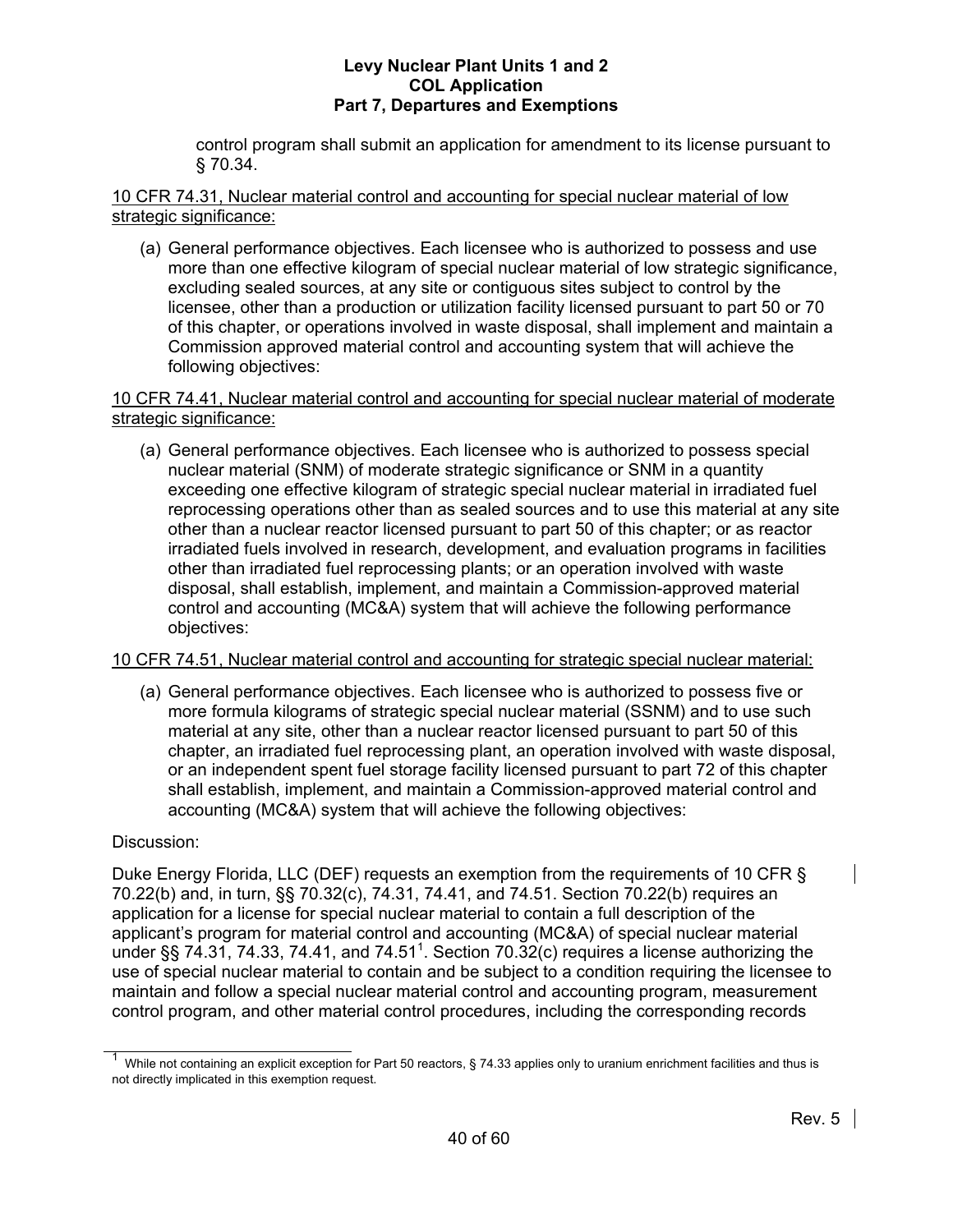management requirements. However, §§ 70.22(b), 70.32(c), 74.31, 74.41, and 74.51 contain exceptions for nuclear reactors licensed under 10 CFR Part 50. The regulations applicable to the MC&A of special nuclear material for nuclear reactors licensed under 10 CFR Part 50 are provided in 10 CFR Part 74, Subpart B, §§ 74.11 through 74.19, excluding § 74.17. The purpose of this exemption request is to seek a similar exception for this combined license (COL) under 10 CFR Part 52, such that the same regulations will be applied to the special nuclear material MC&A program as nuclear reactors licensed under 10 CFR Part 50.

Nuclear reactors licensed under Part 50 are explicitly excepted from the requirements of §§ 70.22(b), 70.32(c), 74.31, 74.41, and 74.51. There is no technical or regulatory reason to treat nuclear reactors licensed under Part 52 differently than reactors licensed under Part 50 with respect to the MC&A provisions in 10 CFR Part 74. As indicated in the Statement of Considerations for 10 CFR § 52.0(b) (72 Fed. Reg. 49352, 49372, 49436 (Aug. 28, 2007)), applicants and licensees under Part 52 are subject to all of the applicable requirements in 10 CFR Chapter I, whether or not those provisions explicitly mention a COL under Part 52. This regulation clearly indicates that plants licensed under Part 52 are to be treated no differently than plants licensed under Part 50 with respect to the substantive provisions in 10 CFR Chapter I (which includes Parts 70 and 74). In particular, the exception for nuclear reactors licensed under Part 50, as contained in §§ 70.22(b), 70.32(c), 74.31, 74.41, or 74.51, should also be applied to reactors licensed under Part 52.

An exemption from the requirements of §§ 70.22(b), 70.32(c), 74.31, 74.41, and 74.51 would not mean that a MC&A program would be unnecessary or that the COL application would be silent regarding MC&A. To the contrary, the MC&A requirements in Subpart B to Part 74 would still be applicable to the COL just as they are to licenses issued under Part 50. Additionally, the COL application will describe the MC&A program for satisfying Subpart B to Part 74.

This exemption request is evaluated under 10 CFR § 52.7, which incorporates the requirements of § 50.12. That section allows the Commission to grant an exemption if 1) the exemption is authorized by law, 2) will not present an undue risk to the public health and safety, 3) is consistent with the common defense and security, and 4) special circumstances are present as specified in 10 CFR § 50.12(a)(2). The criteria in § 50.12 encompass the criteria for an exemption in 10 CFR §§ 70.17(a) and 74.7, the specific exemption requirements for Parts 70 and 74, respectively. Therefore, by demonstrating that the exemption criteria in § 50.12 are satisfied, this request also demonstrates that the exemption criteria in §§ 52.7, 70.17(a) and 74.7 are satisfied.

# Evaluation Against Exemption Criteria

- 1) This exemption is not inconsistent with the Atomic Energy Act or any other statute and is therefore authorized by law.
- 2) An exemption from the requirements of 10 CFR §§ 70.22(b), 70.32(c), 74.31, 74.41, and 74.51 would not present an undue risk to public health and safety. The exemption would treat the COL applicant similarly to Part 50 license applicants, who are excepted from the regulations in question. Furthermore, the COL application will contain a description of the applicant's MC&A program under Subpart B to Part 74. Therefore, the exemption from 10 CFR §§ 70.22(b), 70.32(c), 74.31, 74.41, and 74.51 would not present an undue risk to public health and safety.
- 3) An exemption from the requirements of 10 CFR §§ 70.22(b), 70.32(c), 74.31, 74.41, and 74.51 would not be inconsistent with the common defense and security. The exemption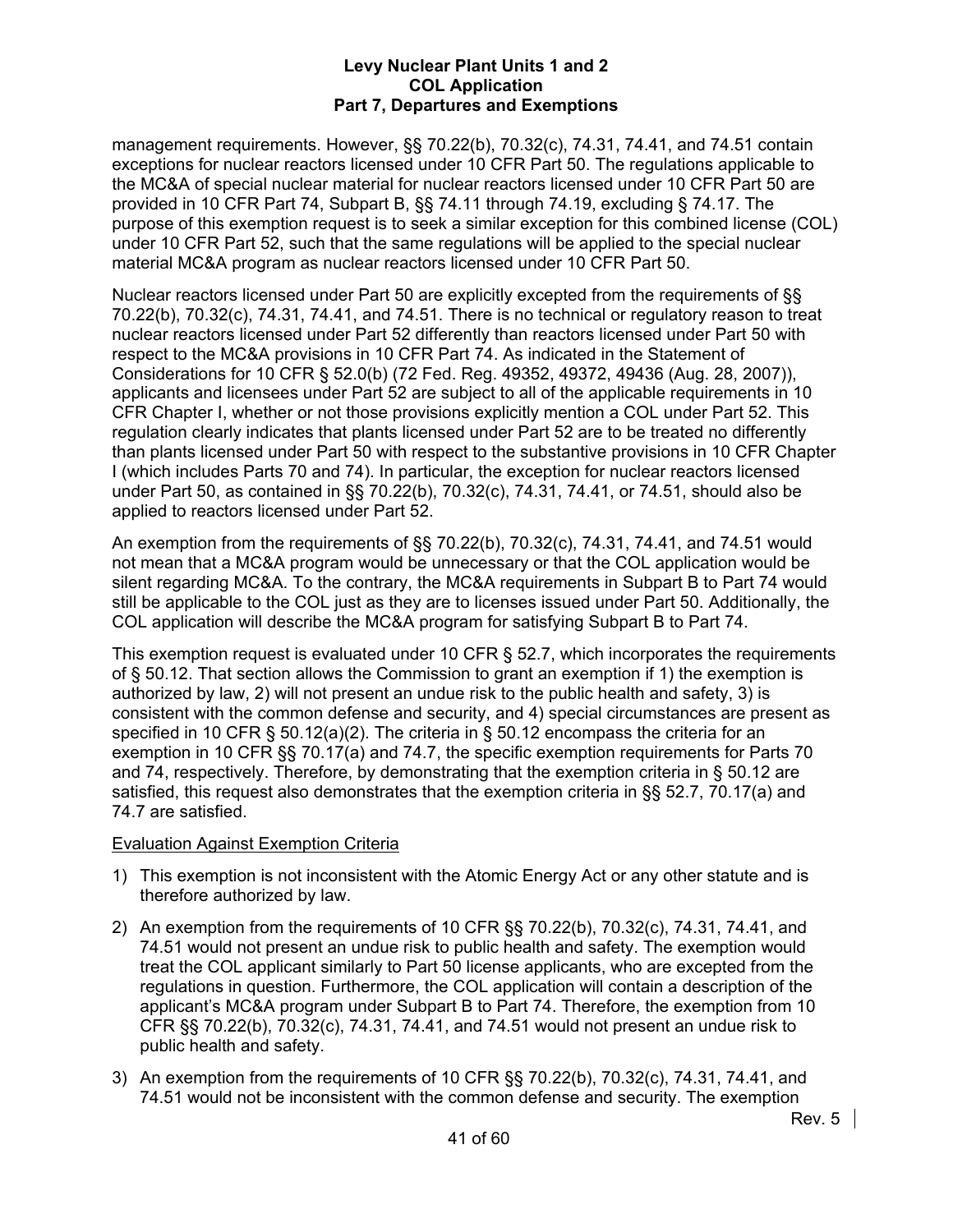would treat the COL applicant similarly to Part 50 license applicants, who are excepted from the regulations in question. Furthermore, the COL application will contain a description of the applicant's MC&A program under Subpart B to Part 74. Therefore, the exemption from §§ 70.22(b), 70.32(c), 74.31, 74.41, and 74.51 is consistent with the common defense and security.

4) The exemption request involves special circumstances under 10 CFR § 50.12(a)(2)(ii). That subsection defines special circumstances as when "[a]pplication of the regulation in the particular circumstances would not serve the underlying purpose of the rule or is not necessary to achieve the underlying purpose of the rule." Since the Commission determined that the requirements in 10 CFR §§ 70.22(b), 70.32(c), 74.31, 74.41, and 74.51 are unnecessary for Part 50 applicants, those requirements are also unnecessary for Part 52 applicants.

As demonstrated above, the exemption complies with the requirements of 10 CFR §§ 50.12, 52.7, 70.17, and 74.7. For these reasons, approval of the requested exemption is requested from the regulations of 10 CFR §§ 70.22(b), 70.32(c), 74.31, 74.41, and 74.51, as described herein.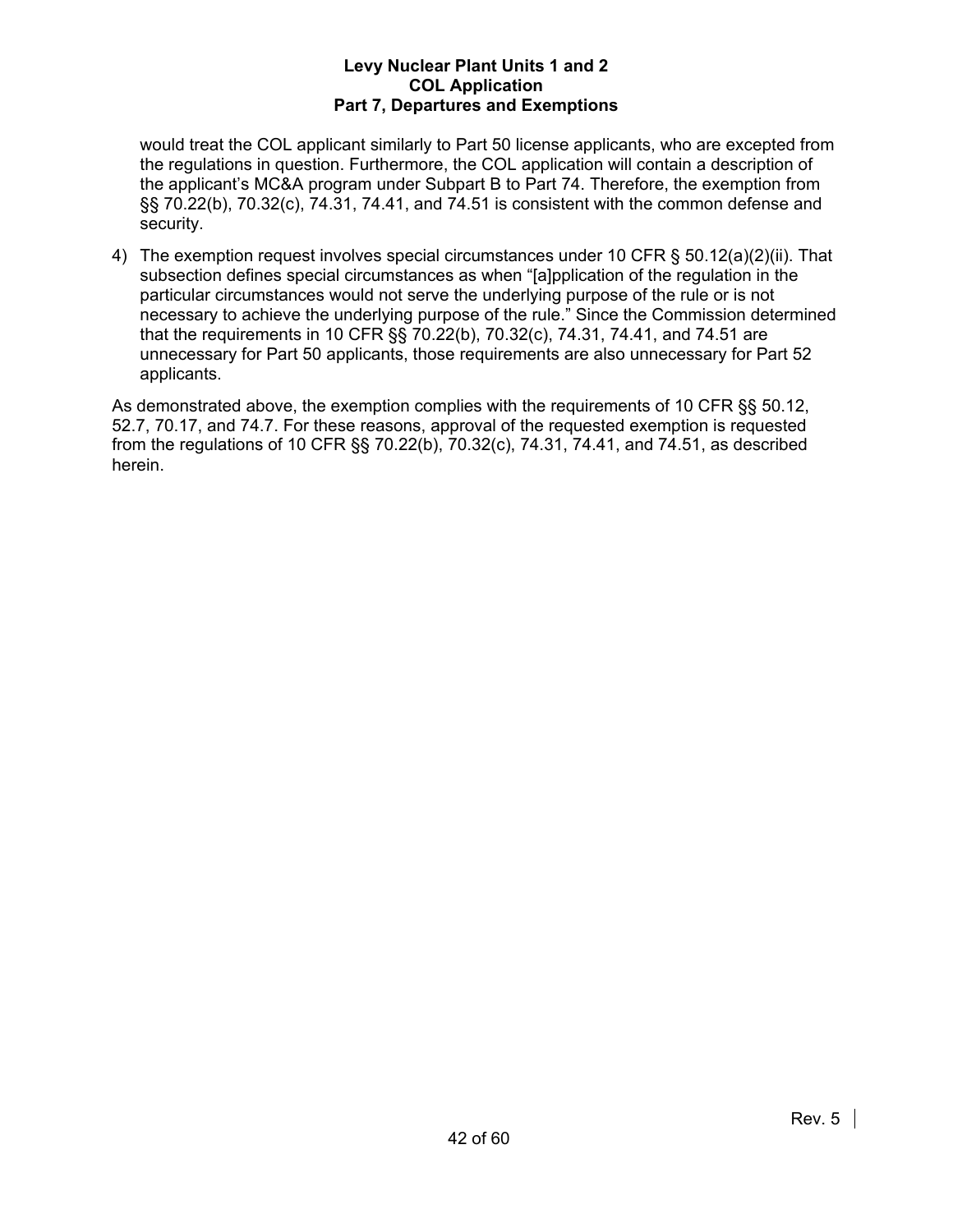# **4) Containment Cooling Changes in regard to Passive Core Cooling System Condensate Return**

Applicable Regulation(s): 10 CFR Part 52 Appendix D, Section III.B

Specific wording from which exemption is requested:

# "III. Scope and Contents

B. An applicant or licensee referencing this appendix, in accordance with Section IV of this appendix, shall incorporate by reference and comply with the requirements of this appendix, including Tier 1, Tier 2 (including the investment protection short-term availability controls in Section 16.3 of the DCD), and the generic TS except as otherwise provided in this appendix. Conceptual design information in the generic DCD and the evaluation of severe accident mitigation design alternatives in appendix 1B of the generic DCD are not part of this appendix."

Pursuant to 10 CFR §52.63(b)(1), an exemption from elements of the design as certified in the 10 CFR Part 52, Appendix D, design certification rule is requested for plant-specific Tier 1 material departures from the AP1000 DCD for Tier 1 information and for a material departure from the generic TS. These material departures are contained in Tier 1 Subsection 2.2.3, Tables 2.2.3-1 and 2.2.3-2, and involve the addition of components to the condensate return design to enable the Passive Core Cooling System to more effectively perform its design functions. The material departures also includes a change to TS Surveillance Requirement 3.5.4.7 which involves adding the downspout screens. This exemption request is in accordance with the provisions of 10 CFR §50.12, 10 CFR §52.7, and 10 CFR Part 52, Appendix D

# Discussion:

The changes requested to Tier 1 Table 2.2.3-1 and Table 2.2.3-2 and associated Tier 2 changes, to Table 3.2-3, Figure 3.8.2-1, Subsections 5.4.11.2 and 5.4.14.1, Subsections 6.3.1.1.1, 6.3.1.1.4, 6.3.1.1.6, 6.3.1.2, 6.3.1.3, 6.3.2.1, 6.3.2.1.1, 6.3.2.2.7, 6.3.2.8, 6.3.3, 6.3.3.2.1.1 and Figures 6.3-1 and 6.3-2, Section 7.4, Subsection 7.4.1.1, Table 14.3-2, Subsection 15.0.3, TS SR 3.5.4.7, TS Bases B 3.3.3 and B 3.5.4, Subsection 19E.4.10.2, Table 19E.4.10-1, Figures 19E.4.10-1 through 19E.4.10-4, and Subsection 19E.9 provide additional equipment and surveillance requirements, provides reasonable assurance that the facility has been constructed and will be operated in conformity with the applicable design criteria, codes and standards, and demonstrates acceptable Passive Core Cooling System (PXS) system performance during design basis scenarios.

# Conclusion:

This exemption request is evaluated in accordance with 10 CFR Part 52, Appendix D, Section VIII.A.4, 10 CFR §50.12, 10 CFR §52.7 and 10 CFR §52.63, which state that the NRC may grant exemptions from the requirements of the regulations provided the following six conditions are met: 1) the exemption is authorized by law  $\left[ \frac{50.12(a)}{1} \right]$ ; 2) the exemption will not present an undue risk to the health and safety of the public  $[§50.12(a)(1)]$ ; 3) the exemption is consistent with the common defense and security [§50.12(a)(1)]; 4) special circumstances are present [§50.12(a)(2)]; 5) the special circumstances outweigh any decrease in safety that may result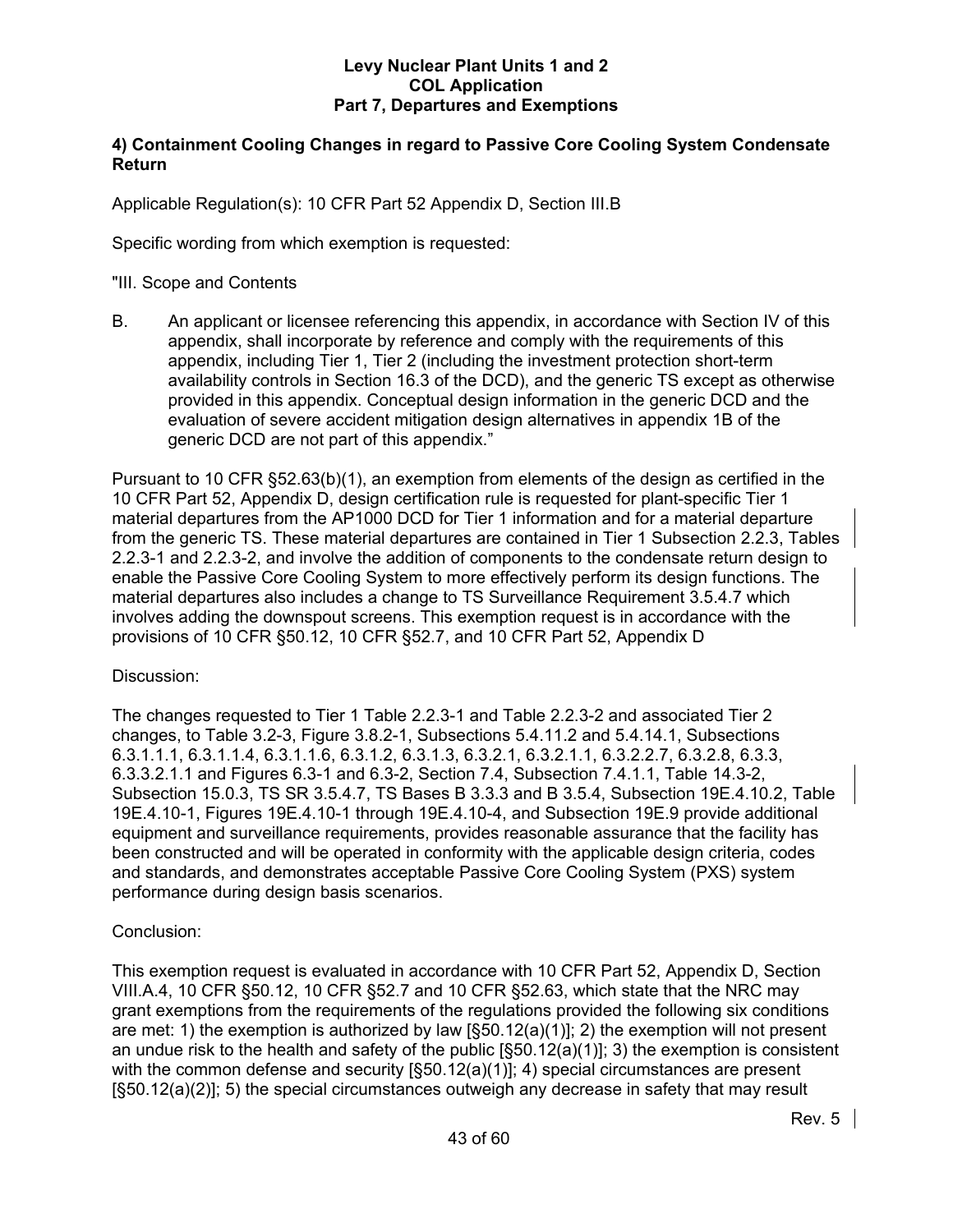from the reduction in standardization caused by the exemption [§52.63(b)(1)]; and 6) the design change will not result in a significant decrease in the level of safety [Part 52, Appendix D, VIII.A.1]. The requested exemption satisfies the criteria for granting specific exemptions, as described below.

1. This exemption is authorized by law

The NRC has authority under 10 CFR §§ 50.12, 52.7, and 52.63 to grant exemptions from the requirements of NRC regulations. Specifically, 10 CFR §§50.12 and 52.7 state that the NRC may grant exemptions from the requirements of 10 CFR Part 52 upon a proper showing. No law exists that would preclude the changes covered by this exemption request. Additionally, granting of the proposed exemption does not result in a violation of the Atomic Energy Act of 1954, as amended, or the Commission's regulations.

Accordingly, this requested exemption is "authorized by law," as required by 10 CFR §50.12(a)(1).

2. This exemption will not present an undue risk to the health and safety of the public

The proposed exemption from the requirements of 10 CFR 52, Appendix D, Section III.B would allow changes to elements of the plant-specific Tier 1 DCD to depart from the AP1000 certified (Tier 1) design information and a change to a TS Surveillance Requirement to depart from the AP1000 certified (Tier 2) information. The plant-specific Tier 1 DCD will continue to reflect the approved licensing basis for the applicant, and will maintain a consistent level of detail with that which is currently provided elsewhere in Tier 1 of the plant-specific DCD. Because the change to the condensate return portion of the passive core cooling system description maintains its design functions, the changed design will ensure the protection of the health and safety of the public. Therefore, no adverse safety impact which would present any additional risk to the health and safety is present. The affected Design Description in the plant-specific Tier 1 DCD will continue to provide the detail necessary to support the performance of the associated ITAAC.

Therefore, the requested exemption from 10 CFR 52, Appendix D, Section III.B would not present an undue risk to the health and safety of the public.

3. The exemption is consistent with the common defense and security

The exemption from the requirements of 10 CFR 52, Appendix D, Section III.B would change elements of the plant-specific Tier 1 DCD by departing from the AP1000 certified (Tier 1) design information relating to the condensate return portion of the passive core cooling system and departing from the Tier 2 generic TS to include surveillance of added plant equipment. The exemption does not alter the design, function, or operation of any structures or plant equipment that are necessary to maintain a safe and secure status of the plant. The proposed exemption has no impact on plant security or safeguards procedures.

Therefore, the requested exemption is consistent with the common defense and security.

4. Special circumstances are present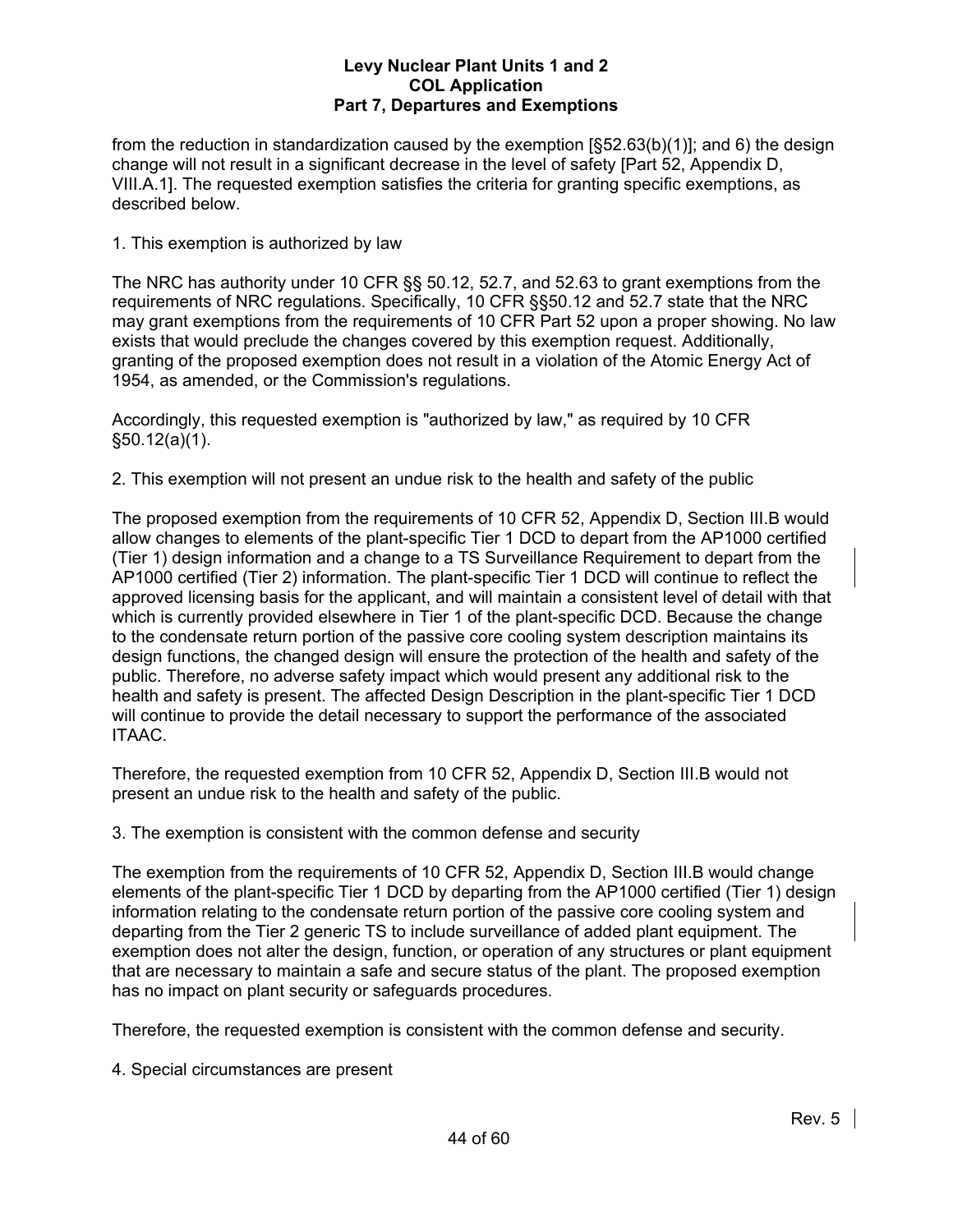10 CFR §50.12(a)(2) lists six "special circumstances" for which an exemption may be granted. Pursuant to the regulation, it is necessary for one of these special circumstances to be present in order for the NRC to consider granting an exemption request. The requested exemption meets the special circumstances of 10 CFR §50.12(a)(2)(ii). That subsection defines special circumstances as when "Application of the regulation in the particular circumstances would not serve the underlying purpose of the rule or is not necessary to achieve the underlying purpose of the rule."

The rule under consideration in this request for exemption from Tier 1 Subsection 2.2.3, Tables 2.2.3-1 and 2.2.3-2, and the Tier 2 generic TS is 10 CFR 52, Appendix D, Section III.B, which requires that an applicant referencing the AP1000 Design Certification Rule (10 CFR Part 52, Appendix D) shall incorporate by reference and comply with the requirements of Appendix D, including Tier 1 information and generic TS. The Levy Units 1 and 2 COLA references the AP1000 Design Certification Rule and incorporates by reference the requirements of 10 CFR Part 52, Appendix D, including Tier 1 information and generic TS. The underlying purpose of Appendix D, Section III.B is to describe and define the scope and contents of the AP1000 design certification, and to require compliance with the design certification information in Appendix D to maintain the level of safety in the design.

The proposed changes to the condensate return portion of the passive core cooling system maintain the design margins of the Passive Core Cooling System. This change does not impact the ability of any structures, systems, or components to perform their functions or negatively impact safety. Accordingly, this exemption from the certification information in Tier 1 Subsection 2.2.3, Tables 2.2.3-1 and 2.2.3-2, and TS SR 3.5.4.7 will enable the applicant to safely construct and operate the AP1000 facility consistent with the design certified by the NRC in 10 CFR 52, Appendix D.

Therefore, special circumstances are present, because application of the current generic certified design information in Tier 1 and the generic TS as required by 10 CFR Part 52, Appendix D, Section III.B, in the particular circumstances discussed in this request is not necessary to achieve the underlying purpose of the rule.

5. The special circumstances outweigh any decrease in safety that may result from the reduction in standardization caused by the exemption

Based on the nature of the changes to the plant-specific Tier 1 information and Tier 2 generic TS and the understanding that these changes support the design function of the Passive Core Cooling System, it is likely that other AP1000 applicants and licensees will request this exemption. However, if this is not the case, the special circumstances continue to outweigh any decrease in safety from the reduction in standardization because the key design functions of the Passive Core Cooling System associated with this request will continue to be maintained. This exemption request and the associated marked-up tables and TS SR demonstrate that the Passive Core Cooling System function continues to be maintained following implementation of the change from the generic AP1000 DCD, thereby minimizing the safety impact resulting from any reduction in standardization.

Therefore, the special circumstances associated with the requested exemption outweigh any decrease in safety that may result from the reduction in standardization caused by the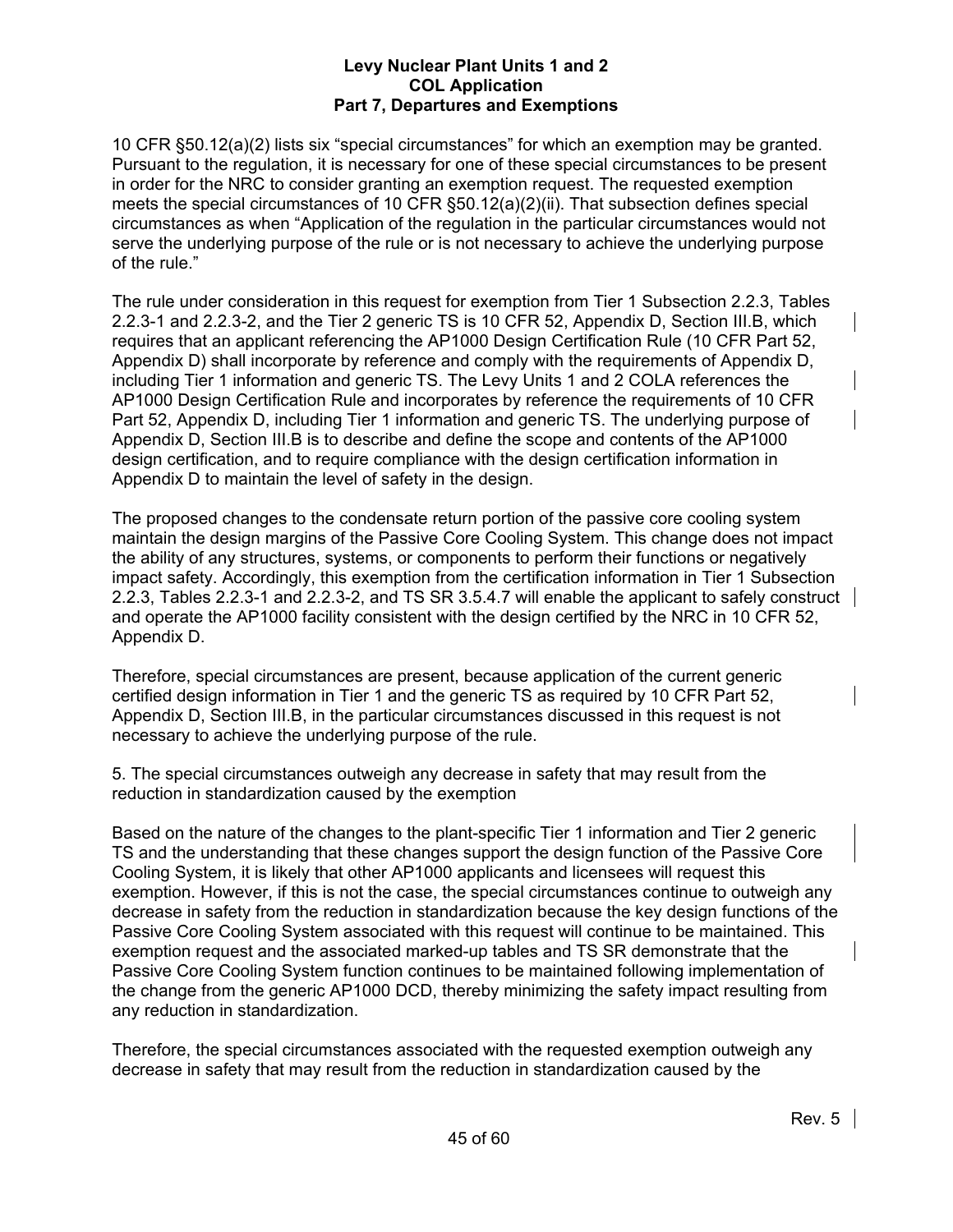exemption. In fact, as described in Condition 6. below, the exemption will result in no reduction in the level of safety.

6. The design change will not result in a significant decrease in the level of safety.

The exemption revises the plant-specific DCD Tier 1 information by adding components to Subsection 2.2.3, Tables 2.2.3-1 and 2.2.3-2, which were added to the condensate return design to enable the Passive Core Cooling System to more effectively perform its design functions. This exemption also revises the generic TS SR 3.5.4.7 to add the downspout screens to the surveillance. Because the Passive Core Cooling System design functions are met, there is no reduction in the level of safety.

Therefore, the design change and associated change to the TS will not result in a significant decrease in the level of safety. As demonstrated above, this exemption request satisfies NRC requirements for an exemption to the design certification rule for the AP1000.

 $\overline{\phantom{a}}$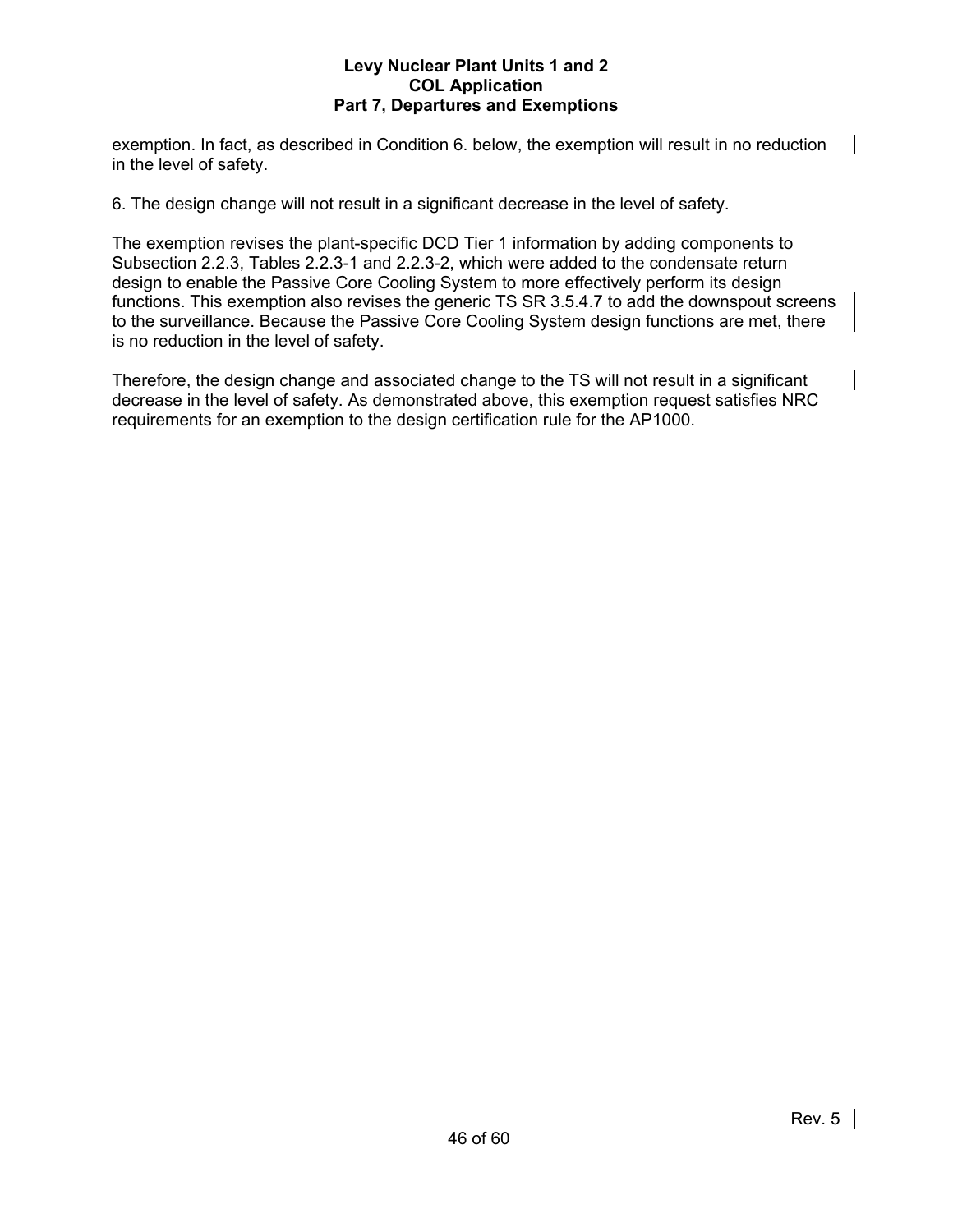# **5) Main Control Room Dose**

Applicable Regulation(s): 10 CFR Part 52 Appendix D, Section III.B

Specific wording from which exemption is requested:

"III. Scope and Contents

B. An applicant or licensee referencing this appendix, in accordance with Section IV of this appendix, shall incorporate by reference and comply with the requirements of this appendix, including Tier 1, Tier 2 (including the investment protection short-term availability controls in Section 16.3 of the DCD), and the generic TS except as otherwise provided in this appendix. Conceptual design information in the generic DCD and the evaluation of severe accident mitigation design alternatives in appendix 1B of the generic DCD are not part of this appendix."

Pursuant to 10 CFR §52.63(b)(1), an exemption from elements of the design as certified in the 10 CFR Part 52, Appendix D, design certification rule is requested for plant-specific Tier 1 departures from the AP1000 DCD for Tier 1 information and for a material departure from the generic TS. The Tier 1 departures are contained in Tier 1 Subsection 2.7.1 involving the revision of main control room emergency habitability system (VES) actuation signal name, and Tier 1 Subsection 2.2.5, Tier 1 Tables 2.2.5-1 and 2.2.5-5 involving the addition of VES filter shielding. The departures also include a change to TS LCO 3.7.4 and TS SR 3.7.4.1 which involves lowering allowable secondary iodine activity. This exemption request is in accordance with the provisions of 10 CFR §50.12, 10 CFR §52.7, and 10 CFR Part 52, Appendix D.

#### Discussion:

The changes requested to Tier 1 Subsection 2.7.1 and 2.2.5, Tier 1 Tables 2.2.5-1 and 2.2.5-5, TS LCO 3.7.4 and TS SR 3.7.4.1 provide reasonable assurance that the facility has been constructed and will be operated in conformity with the applicable design criteria, codes and standards, and demonstrate acceptable main control room operator dose during design basis scenarios.

# Conclusion:

This exemption request is evaluated in accordance with 10 CFR Part 52, Appendix D, Section VIII.A.4, 10 CFR §50.12, 10 CFR §52.7 and 10 CFR §52.63, which state that the NRC may grant exemptions from the requirements of the regulations provided the following six conditions are met: 1) the exemption is authorized by law  $\left[ \frac{50.12(a)}{1} \right]$ ; 2) the exemption will not present an undue risk to the health and safety of the public  $\S50.12(a)(1)$ ; 3) the exemption is consistent with the common defense and security  $[§50.12(a)(1)]$ ; 4) special circumstances are present [§50.12(a)(2)]; 5) the special circumstances outweigh any decrease in safety that may result from the reduction in standardization caused by the exemption [§52.63(b)(1)]; and 6) the design change will not result in a significant decrease in the level of safety [Part 52, Appendix D, VIII.A.1]. The requested exemption satisfies the criteria for granting specific exemptions, as described below.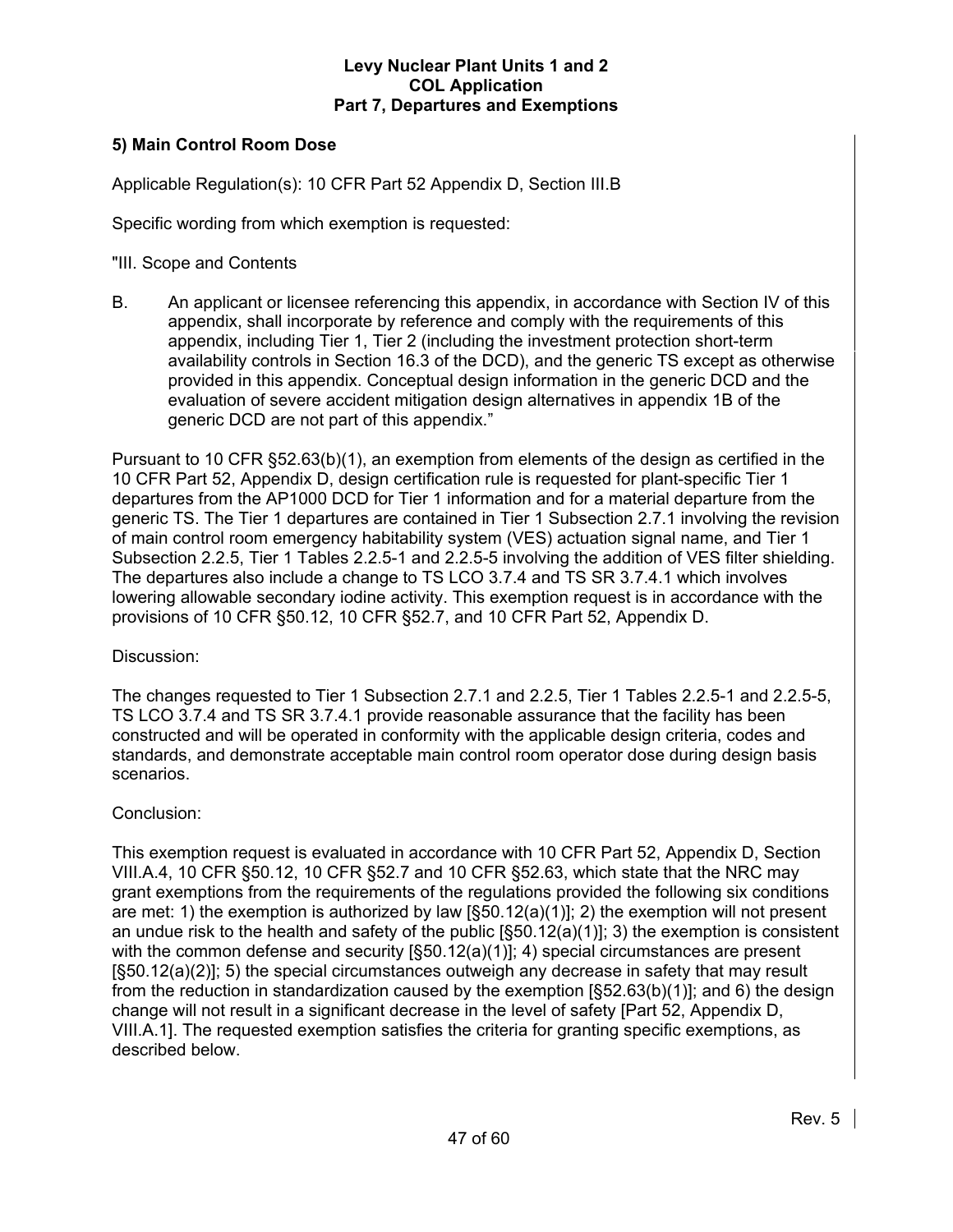# 1. This exemption is authorized by law

The NRC has authority under 10 CFR §§ 50.12, 52.7, and 52.63 to grant exemptions from the requirements of NRC regulations. Specifically, 10 CFR §§50.12 and 52.7 state that the NRC may grant exemptions from the requirements of 10 CFR Part 52 upon a proper showing. No law exists that would preclude the changes covered by this exemption request. Additionally, granting of the proposed exemption does not result in a violation of the Atomic Energy Act of 1954, as amended, or the Commission's regulations.

Accordingly, this requested exemption is "authorized by law," as required by 10 CFR §50.12(a)(1).

2. This exemption will not present an undue risk to the health and safety of the public

The proposed exemption from the requirements of 10 CFR 52, Appendix D, Section III.B would allow changes to elements of the plant-specific Tier 1 DCD to depart from the AP1000 certified (Tier 1) design information and a change to a TS LCO and SR to depart from the AP1000 certified (Tier 2) information. The plant-specific Tier 1 DCD will continue to reflect the approved licensing basis for the applicant, and will maintain a consistent level of detail with that which is currently provided elsewhere in Tier 1 of the plant-specific DCD. Because the change maintains the capability of the Main Control Room Emergency Habitability System and Nuclear Island Nonradioactive Ventilation System to perform their design functions, the changed design will ensure the protection of the health and safety of the public. Therefore, no adverse safety impact which would present any additional risk to the health and safety is present.

Therefore, the requested exemption from 10 CFR 52, Appendix D, Section III.B would not present an undue risk to the health and safety of the public.

3. The exemption is consistent with the common defense and security

The exemption from the requirements of 10 CFR 52, Appendix D, Section III.B would change elements of the plant-specific Tier 1 DCD by departing from the AP1000 certified (Tier 1) design information relating to the Nuclear Island Nonradioactive Ventilation System and VES shielding and departing from the generic TS to lower the allowable secondary iodine activity. The exemption does not alter the design, function, or operation of any structures or plant equipment that are necessary to maintain a safe and secure status of the plant. The proposed exemption has no impact on plant security or safeguards procedures.

Therefore, the requested exemption is consistent with the common defense and security.

# 4. Special circumstances are present

10 CFR §50.12(a)(2) lists six "special circumstances" for which an exemption may be granted. Pursuant to the regulation, it is necessary for one of these special circumstances to be present in order for the NRC to consider granting an exemption request. The requested exemption meets the special circumstances of 10 CFR §50.12(a)(2)(ii). That subsection defines special circumstances as when "Application of the regulation in the particular circumstances would not serve the underlying purpose of the rule or is not necessary to achieve the underlying purpose of the rule."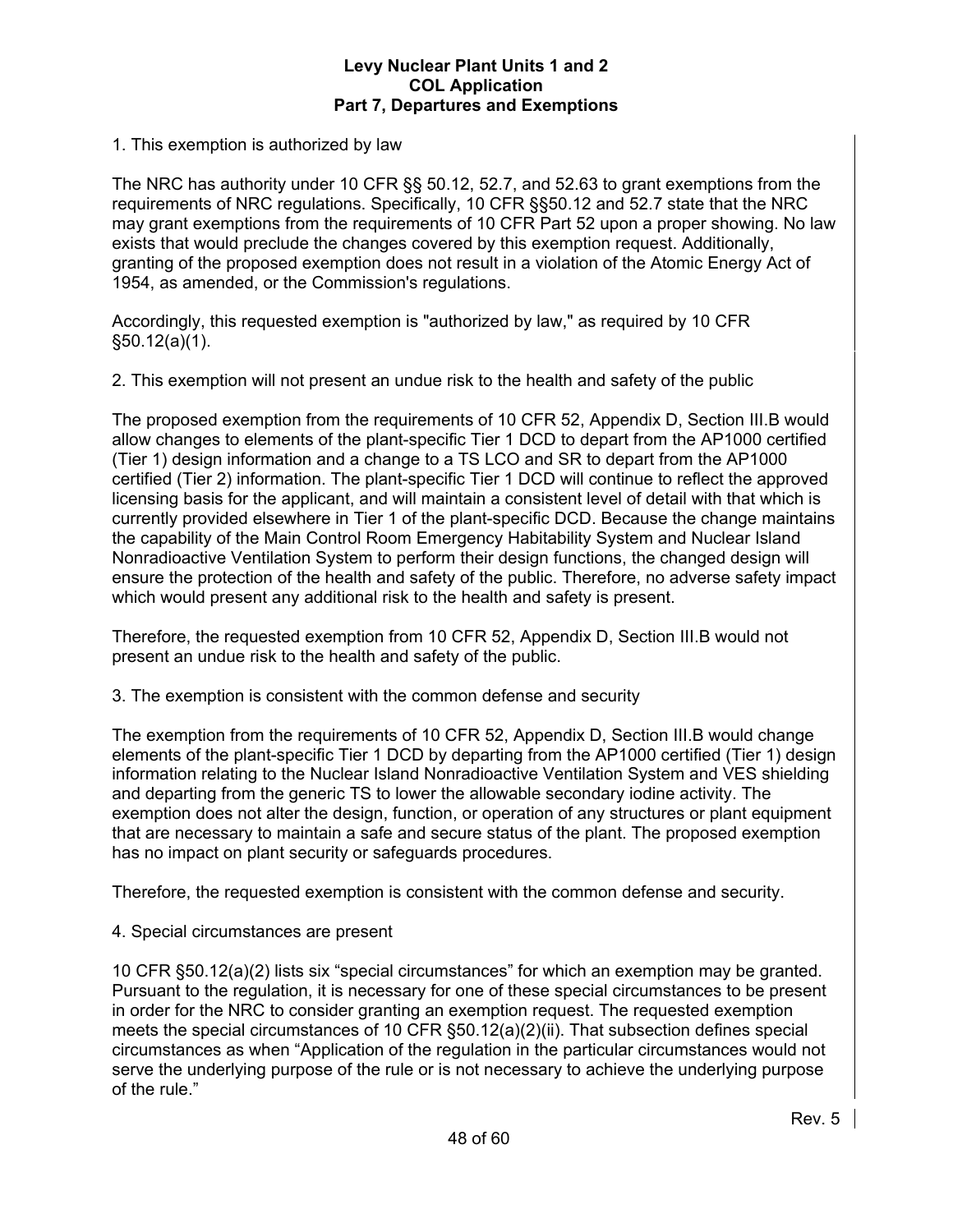The rule under consideration in this request for exemption from Tier 1 Subsections 2.7.1 and 2.2.5, Tier 1 Tables 2.2.5-1 and 2.2.5-5 and the generic TS is 10 CFR 52, Appendix D, Section III.B, which requires that an applicant referencing the AP1000 Design Certification Rule (10 CFR Part 52, Appendix D) shall incorporate by reference and comply with the requirements of Appendix D, including Tier 1 information and generic TS. The Levy Units 1 and 2 COLA references the AP1000 Design Certification Rule and incorporates by reference the requirements of 10 CFR Part 52, Appendix D, including Tier 1 information and generic TS. The underlying purpose of Appendix D, Section III.B is to describe and define the scope and contents of the AP1000 design certification, and to require compliance with the design certification information in Appendix D to maintain the level of safety in the design.

The proposed change to the name of the actuation signal does not impact the design functions of the Nuclear Island Nonradioactive Ventilation System. The proposed change to add the VES shielding to the Tier 1 VES design description maintains the design functions of the VES. These changes do not impact the ability of any structures, systems, or components to perform their functions or negatively impact safety. Accordingly, this exemption from the certification information in Tier 1 Subsections 2.7.1 and 2.2.5, Tier 1 Tables 2.2.5-1 and 2.2.5-5, TS LCO 3.7.4 and TS SR 3.7.4.1 will enable the applicant to safely construct and operate the AP1000 facility consistent with the design certified by the NRC in 10 CFR 52, Appendix D.

Therefore, special circumstances are present, because application of the current generic certified design information in Tier 1 and the generic TS as required by 10 CFR Part 52, Appendix D, Section III.B, in the particular circumstances discussed in this request is not necessary to achieve the underlying purpose of the rule.

5. The special circumstances outweigh any decrease in safety that may result from the reduction in standardization caused by the exemption

Based on the nature of the changes to the plant-specific Tier 1 information and generic TS and the understanding that these changes support the design function of the Main Control Room Emergency Habitability System and Nuclear Island Nonradioactive Ventilation System and establish limits for the specific activity in the secondary system, it is likely that other AP1000 applicants and licensees will request this exemption. However, if this is not the case, the special circumstances continue to outweigh any decrease in safety from the reduction in standardization because the key design functions of the Main Control Room Emergency Habitability System and Nuclear Island Nonradioactive Ventilation System associated with this request will be maintained with the implementation of these changes. This exemption request and the associated marked-up TS LCO and TS SR demonstrate that the Main Control Room Emergency Habitability System and Nuclear Island Nonradioactive Ventilation System functions continue to be maintained following implementation of the change from the generic AP1000 DCD, thereby minimizing the safety impact resulting from any reduction in standardization.

Therefore, the special circumstances associated with the requested exemption outweigh any decrease in safety that may result from the reduction in standardization caused by the exemption. In fact, as described in Condition 6 below, the exemption will result in no reduction in the level of safety.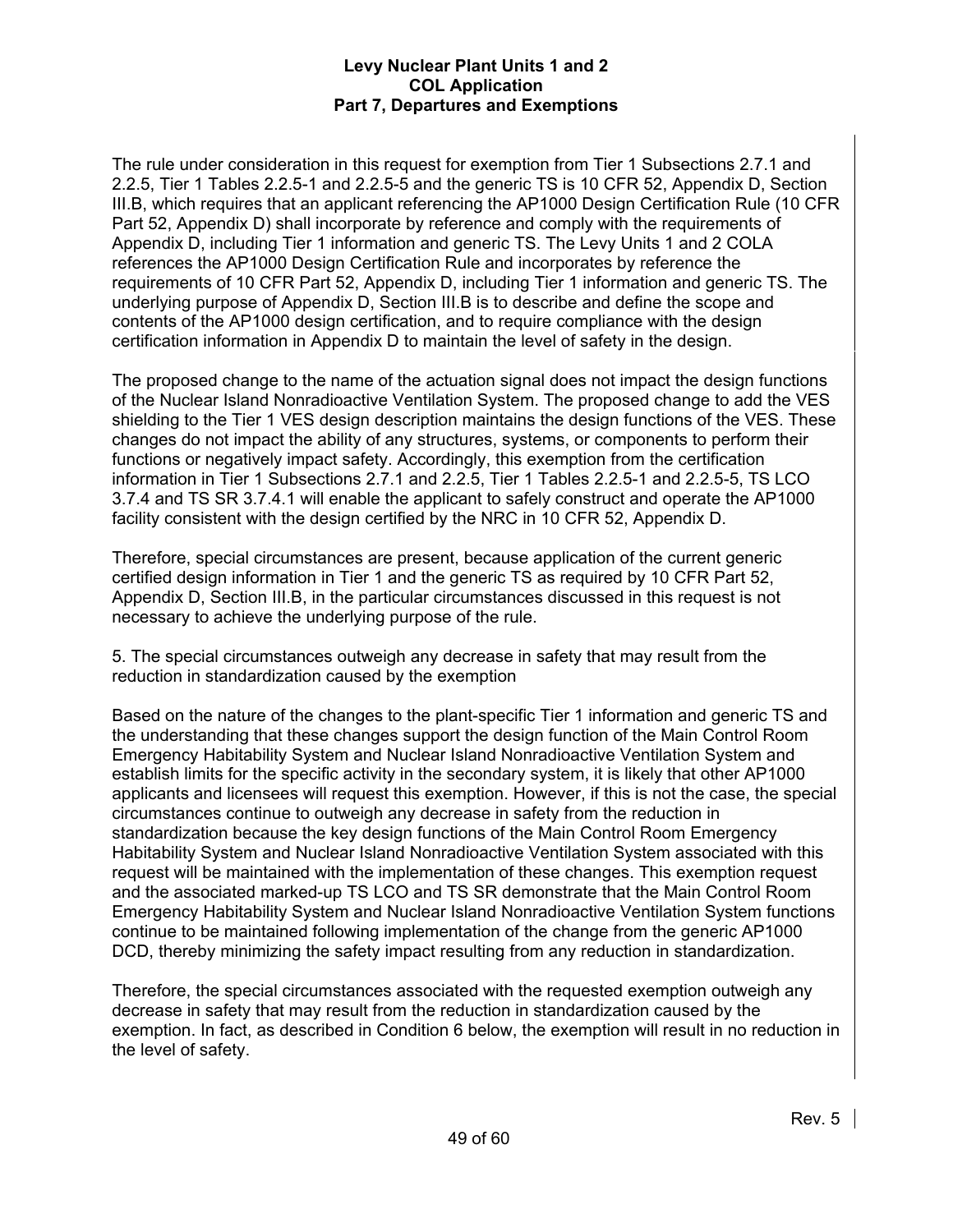6. The design change will not result in a significant decrease in the level of safety.

The exemption revises the plant-specific DCD Tier 1 information by adding a shielding design function to Subsection 2.2.5 and by changing the name of the actuation signal (High-2) for isolating the main control room penetrations in Subsection 2.7.1. This change does not alter the ability of the Main Control Room Emergency Habitability System or Nuclear Island Nonradioactive Ventilation System to maintain their design functions. This exemption also revises the generic TS LCO 3.7.4 and TS SR 3.7.4.1 to lower the allowable secondary iodine activity. Because these functions are met, there is no reduction in the level of safety.

Therefore, the design change and change to the TS will not result in a significant decrease in the level of safety. As demonstrated above, this exemption request satisfies NRC requirements for an exemption to the design certification rule for the AP1000 design.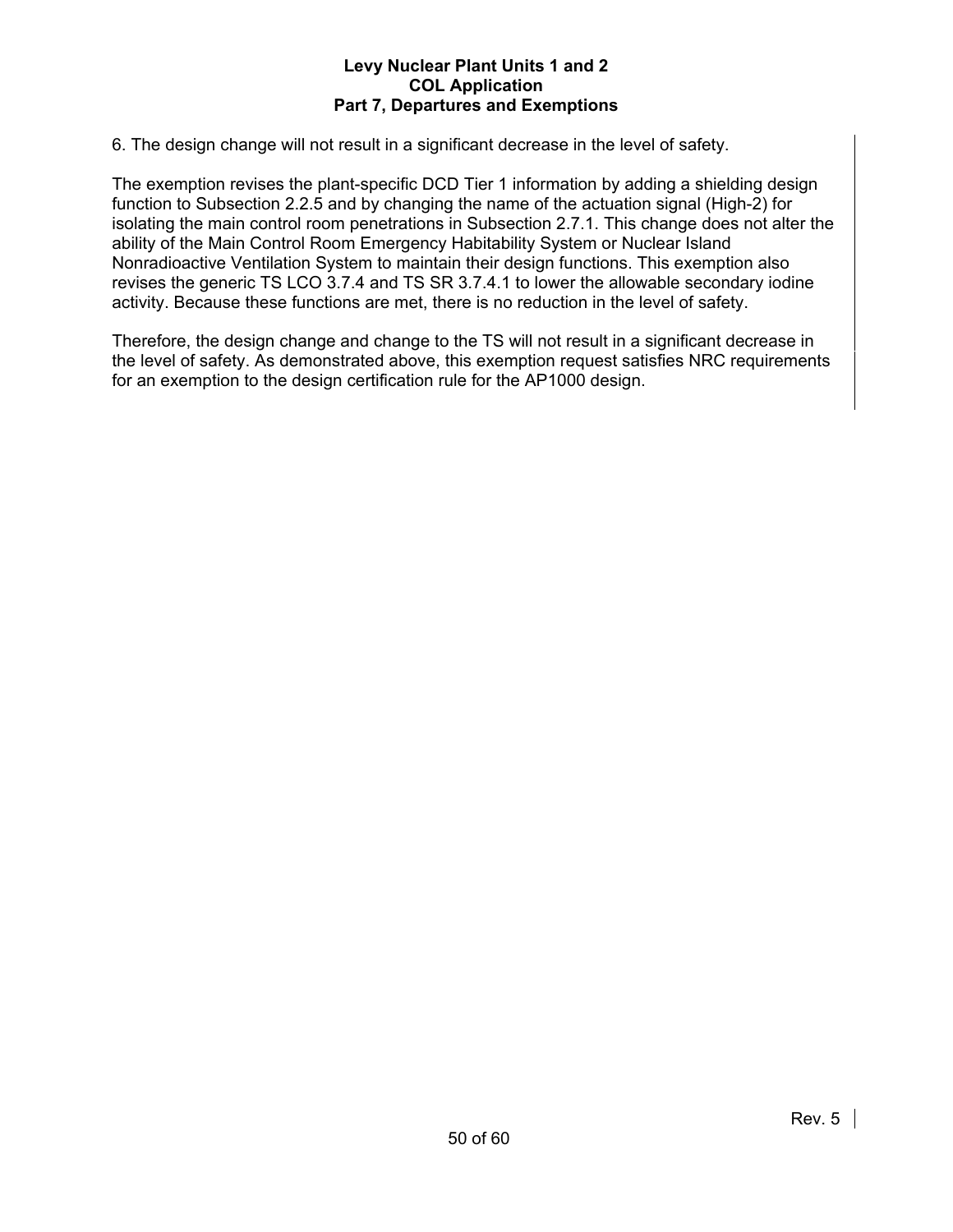# **6) Main Control Room Heatup**

Applicable Regulation(s): 10 CFR Part 52 Appendix D, Section III.B

Specific wording from which exemption is requested:

"III. Scope and Contents

B. An applicant or licensee referencing this appendix, in accordance with Section IV of this appendix, shall incorporate by reference and comply with the requirements of this appendix, including Tier 1, Tier 2 (including the investment protection short-term availability controls in Section 16.3 of the DCD), and the generic TS except as otherwise provided in this appendix. Conceptual design information in the generic DCD and the evaluation of severe accident mitigation design alternatives in appendix 1B of the generic DCD are not part of this appendix."

Pursuant to 10 CFR §52.63(b)(1), an exemption from elements of the design as certified in the 10 CFR Part 52, Appendix D, design certification rule is requested for plant-specific Tier 1 departures from the AP1000 DCD for Tier 1 information and for material departures from the generic Technical Specification (TS).

# Discussion:

The proposed changes are to Tier 1 Tables 2.2.5-1, 2.2.5-4, 2.5.2-3 and 2.5.2-4, and TS 3.3.2 and 3.7.6. These changes ensure the Main Control Room Emergency Habitability System (VES) design functions to: 1) maintain heat loads within the main control room envelope (MCRE) within design basis assumptions to limit the heat-up of the room, 2) ensure a 72-hour supply of breathable quality air for the occupants of the MCRE, 3 ) maintain the MCRE pressure boundary at a positive pressure with respect to the surrounding areas with a discharge of air through the main control room (MCR) vestibule, and 4) provide a passive recirculation flow of MCRE air to maintain MCR dose rates below an acceptable level during VES operation.

# Conclusion:

DEF evaluated this exemption request in accordance with 10 CFR Part 52, Appendix D, Section VIII.A.4, 10 CFR §50.12, 10 CFR §52.7 and 10 CFR §52.63, which state that the NRC may grant exemptions from the requirements of the regulations provided the following six conditions are met: 1) the exemption is authorized by law [§50.12(a)(1)]; 2) the exemption will not present an undue risk to the health and safety of the public  $[§50.12(a)(1)]$ ; 3) the exemption is consistent with the common defense and security [§50.12(a)(1)]; 4) special circumstances are present [§50.12(a)(2)]; 5) the special circumstances outweigh any decrease in safety that may result from the reduction in standardization caused by the exemption [§52.63(b)(1)]; and 6) the design change will not result in a significant decrease in the level of safety [Part 52, Appendix D, VIII.A.4]. The requested exemption satisfies the criteria for granting specific exemptions, as described below.

1. This exemption is authorized by law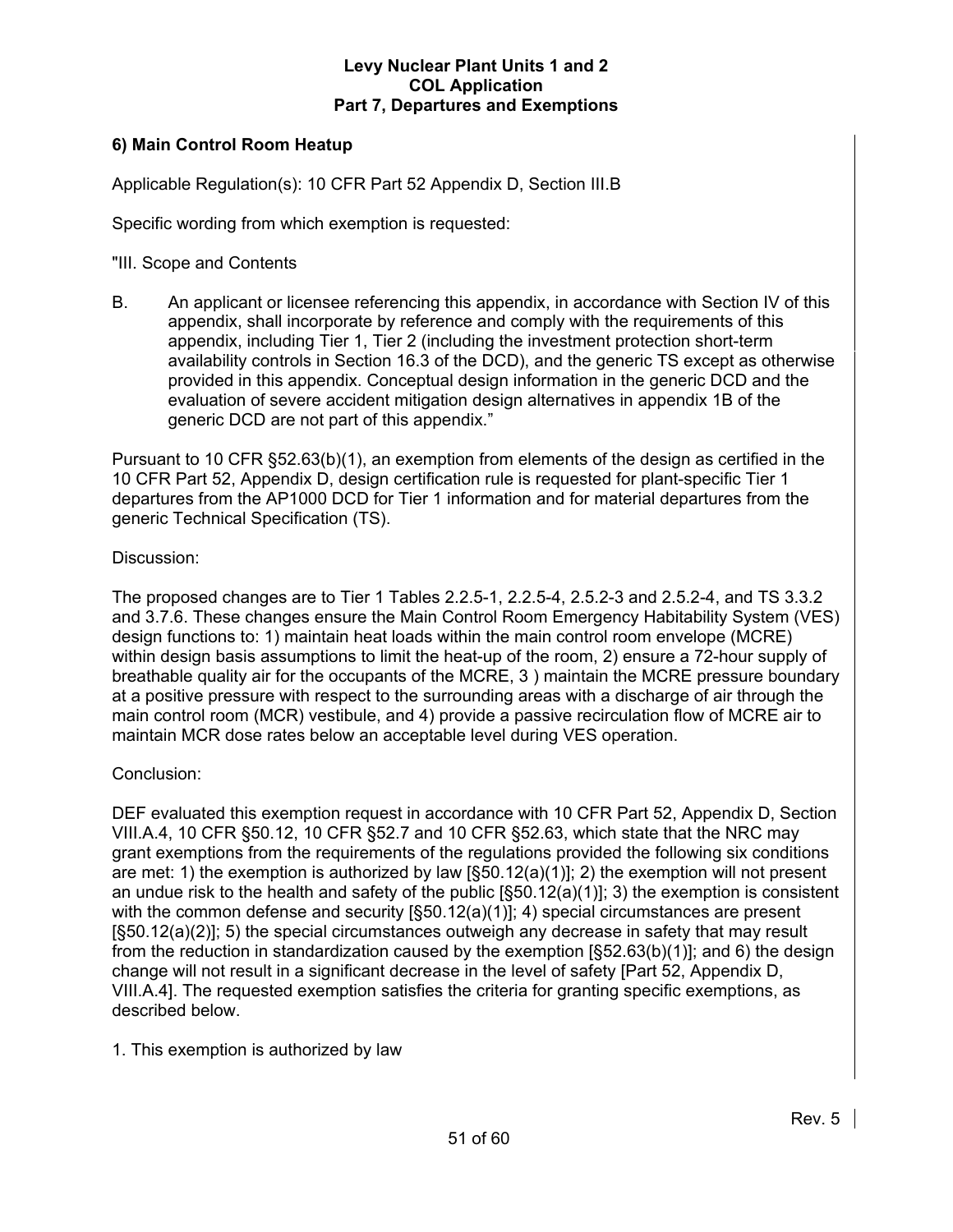The NRC has authority under 10 CFR §§ 50.12, 52.7, and 52.63 to grant exemptions from the requirements of NRC regulations. Specifically, 10 CFR §§50.12 and 52.7 state that the NRC may grant exemptions from the requirements of 10 CFR Part 52 upon a proper showing. No law exists that would preclude the changes covered by this exemption request. Additionally, granting of the proposed exemption does not result in a violation of the Atomic Energy Act of 1954, as amended, or the Commission's regulations. Accordingly, this requested exemption is "authorized by law," as required by 10 CFR §50.12(a)(1).

2. This exemption will not present an undue risk to the health and safety of the public

The proposed exemption from the requirements of 10 CFR 52, Appendix D, Section III.B would allow changes to elements of the plant-specific DCD Tier 1 design information and generic TS. The plant-specific Tier 1 DCD will continue to reflect the approved licensing basis for the applicant, and will maintain a consistent level of detail with that which is currently provided elsewhere in Tier 1 of the plant-specific DCD. Because the change to the VES system description and associated TS changes maintain VES design functions, the changed design will ensure the protection of the health and safety of the public. Therefore, no adverse safety impact which would present any additional risk to the health and safety of the public is present. The affected Design Description in the plant-specific Tier 1 DCD will continue to provide the detail necessary to support the performance of the associated ITAAC. Therefore, the requested exemption from 10 CFR 52, Appendix D, Section III.B would not present an undue risk to the health and safety of the public.

3. The exemption is consistent with the common defense and security

The exemption from the requirements of 10 CFR 52, Appendix D, Section III.B would change elements of the plant-specific DCD Tier 1 design information relating to the operation of the VES and generic TS. The exemption does not alter the design, function, or operation of any structures or plant equipment that are necessary to maintain a secure status of the plant. The proposed exemption has no impact on plant security or safeguards procedures. Therefore, the requested exemption is consistent with the common defense and security.

4. Special circumstances are present

10 CFR §50.12(a)(2) lists six "special circumstances" for which an exemption may be granted. Pursuant to the regulation, it is necessary for one of these special circumstances to be present in order for the NRC to consider granting an exemption request. The requested exemption meets the special circumstances of 10 CFR §50.12(a)(2)(ii). That subsection defines special circumstances as when "Application of the regulation in the particular circumstances would not serve the underlying purpose of the rule or is not necessary to achieve the underlying purpose of the rule."

The rule under consideration in this request for exemption from Tier 1 subsections 2.2.5 and 2.5.2, and the generic TS is 10 CFR 52, Appendix D, Section III.B, which requires that an applicant referencing the AP1000 Design Certification Rule (10 CFR Part 52, Appendix D) shall incorporate by reference and comply with the requirements of Appendix D, including Tier 1 information and generic TS. The Levy Units 1 and 2 COLA references the AP1000 Design Certification Rule and incorporates by reference the requirements of 10 CFR Part 52, Appendix D, including Tier 1 information and generic TS. The underlying purpose of Appendix D, Section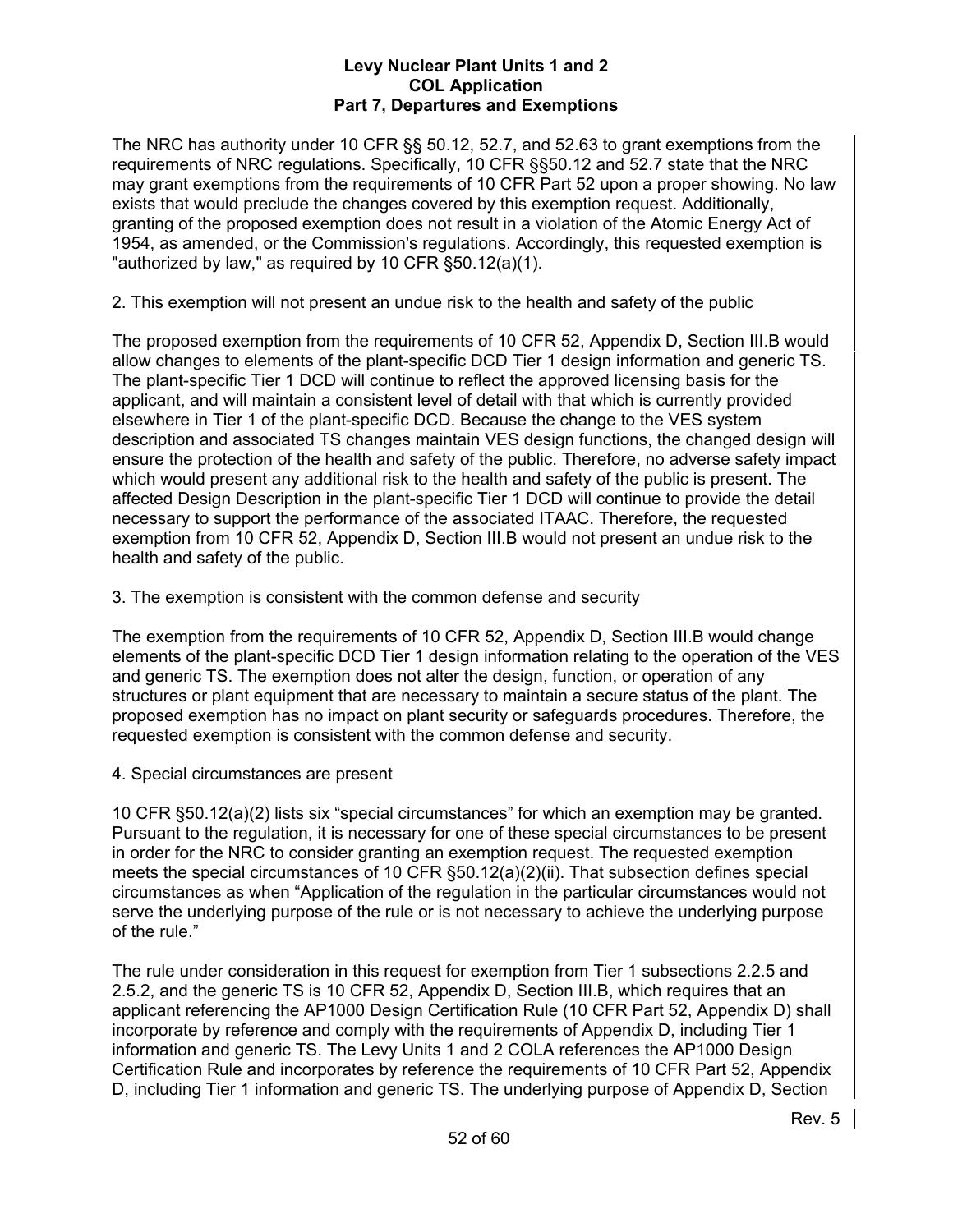III.B is to describe and define the scope and contents of the AP1000 design certification, and to require compliance with the design certification information in Appendix D to maintain the level of safety in the design.

The proposed changes maintain the design functions of the VES. This change does not impact the ability of any structures, systems, or components to perform their functions or negatively impact safety. Accordingly, this exemption from the certification information in Tier 1 subsections 2.2.5 and 2.5.2 and from generic TS will enable the applicant to safely construct and operate the AP1000 facility consistent with the design certified by the NRC in 10 CFR 52, Appendix D.

Therefore, special circumstances are present, because application of the current generic certified design information in Tier 1 and the generic TS as required by 10 CFR Part 52, Appendix D, Section III.B, in the particular circumstances discussed in this request is not necessary to achieve the underlying purpose of the rule.

5. The special circumstances outweigh any decrease in safety that may result from the reduction in standardization caused by the exemption

Based on the nature of the changes to the plant-specific Tier 1 information and generic TS and the understanding that these changes support the design function of the VES, it is likely that other AP1000 applicants and licensees will request this exemption. However, if this is not the case, the special circumstances continue to outweigh any decrease in safety from the reduction in standardization because the key design functions of the VES associated with this request will continue to be maintained. This exemption request and the associated DCD and TS changes demonstrate that the VES function continues to be maintained following implementation of the change from the generic AP1000 DCD, thereby minimizing the safety impact resulting from any reduction in standardization.

Therefore, the special circumstances associated with the requested exemption outweigh any decrease in safety that may result from the reduction in standardization caused by the exemption. In fact, as described in Condition 6. below, the exemption will not result in a reduction in the level of safety.

6. The design change will not result in a significant decrease in the level of safety.

The exemption revises the plant-specific DCD Tier 1 information by enabling the VES to more effectively perform its design functions. This exemption also revises the generic TS to ensure equipment operability and temperature conditions are maintained. Because the VES design functions are met, there is no reduction in the level of safety.

Therefore, the design change and change to the TS will not result in a significant decrease in the level of safety.

As demonstrated above, this exemption request satisfies NRC requirements for an exemption to the design certification rule for the AP1000.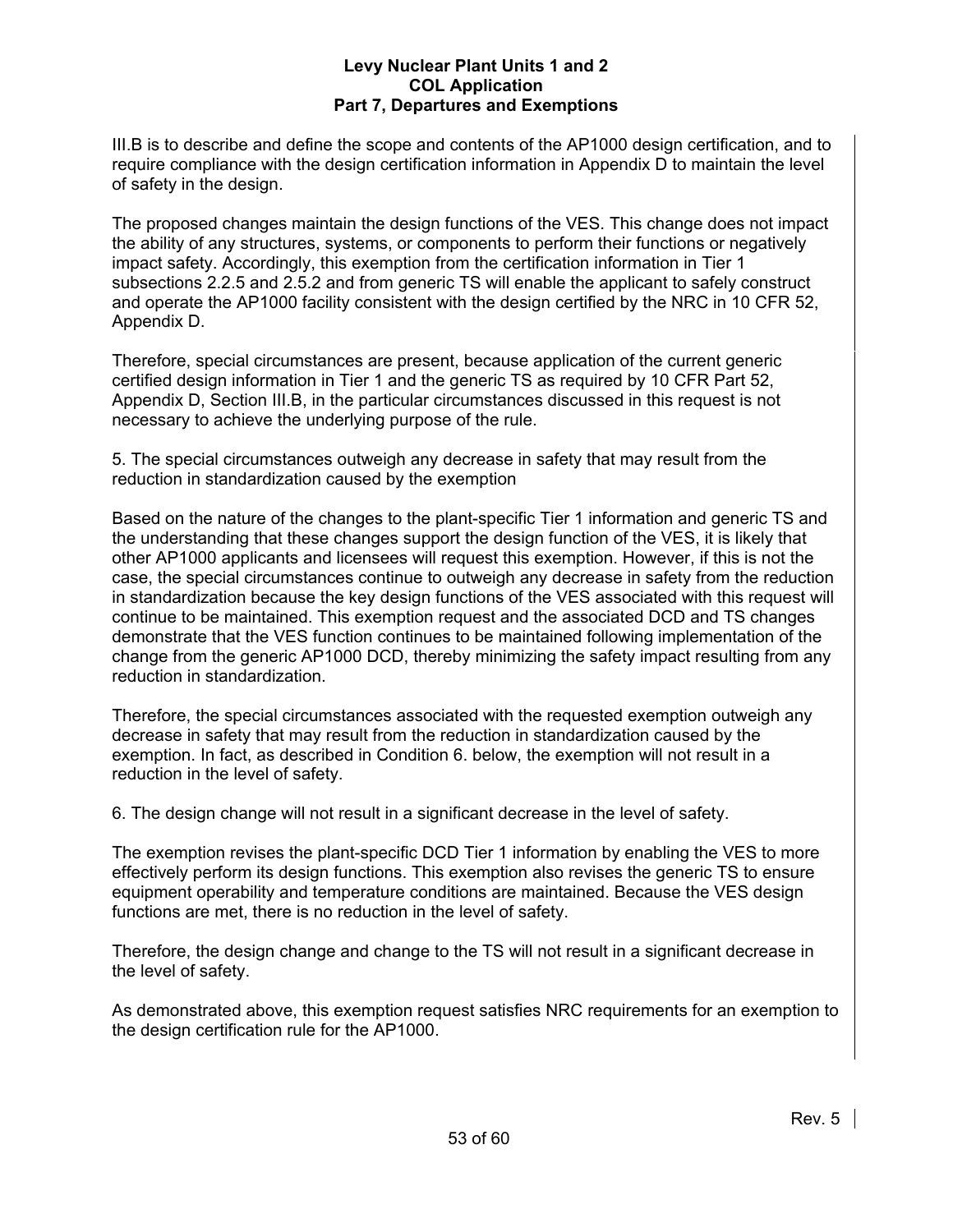# **7) Combustible Gas Control in Containment**

Applicable Regulation(s): 10 CFR Part 52, Appendix D, Section III.B Specific wording from which exemption is requested:

# "III. Scope and Contents

B. An applicant or licensee referencing this appendix, in accordance with Section IV of this appendix, shall incorporate by reference and comply with the requirements of this appendix, including Tier 1, Tier 2 (including the investment protection short-term availability controls in Section 16.3 of the DCD), and the generic TS except as otherwise provided in this appendix. Conceptual design information in the generic DCD and the evaluation of severe accident mitigation design alternatives in appendix 1B of the generic DCD are not part of this appendix."

Pursuant to 10 CFR §52.63(b)(1), an exemption from elements of the design as certified in the 10 CFR Part 52, Appendix D, design certification rule is requested for a plant-specific Tier 1 non-material departure from the AP1000 DCD for Tier 1 information. This exemption request is in accordance with the provisions of 10 CFR §50.12, 10 CFR §52.7, and 10 CFR Part 52, Appendix D.

# Discussion:

The changes requested to Tier 1 Table 2.3.9-3 and associated Tier 2 change to Subsection 6.2.4.5.1 provide a revised acceptance criteria for hydrogen venting inside containment, provide reasonable assurance that the facility has been constructed and will be operated in conformity with the applicable design criteria, codes and standards, and demonstrate acceptable Containment Hydrogen Control System performance during design basis scenarios.

# Conclusion:

DEF evaluated this exemption request in accordance with 10 CFR Part 52, Appendix D, Section VIII.A.4, 10 CFR §50.12, 10 CFR §52.7 and 10 CFR §52.63, which state that the NRC may grant exemptions from the requirements of the regulations provided the following six conditions are met: 1) the exemption is authorized by law  $[§50.12(a)(1)]; 2)$  the exemption will not present an undue risk to the health and safety of the public  $[§50.12(a)(1)]$ ; 3) the exemption is consistent with the common defense and security  $[§50.12(a)(1)]$ ; 4) special circumstances are present [§50.12(a)(2)]; 5) the special circumstances outweigh any decrease in safety that may result from the reduction in standardization caused by the exemption [§52.63(b)(1)]; and 6) the design change will not result in a significant decrease in the level of safety [Part 52, Appendix D, VIII.A.4]. The requested exemption satisfies the criteria for granting specific exemptions, as described below.

#### 1. This exemption is authorized by law

The NRC has authority under 10 CFR §§ 50.12, 52.7, and 52.63 to grant exemptions from the requirements of NRC regulations. Specifically, 10 CFR §§50.12 and 52.7 state that the NRC may grant exemptions from the requirements of 10 CFR Part 52 upon a proper showing. No law exists that would preclude the changes covered by this exemption request. Additionally,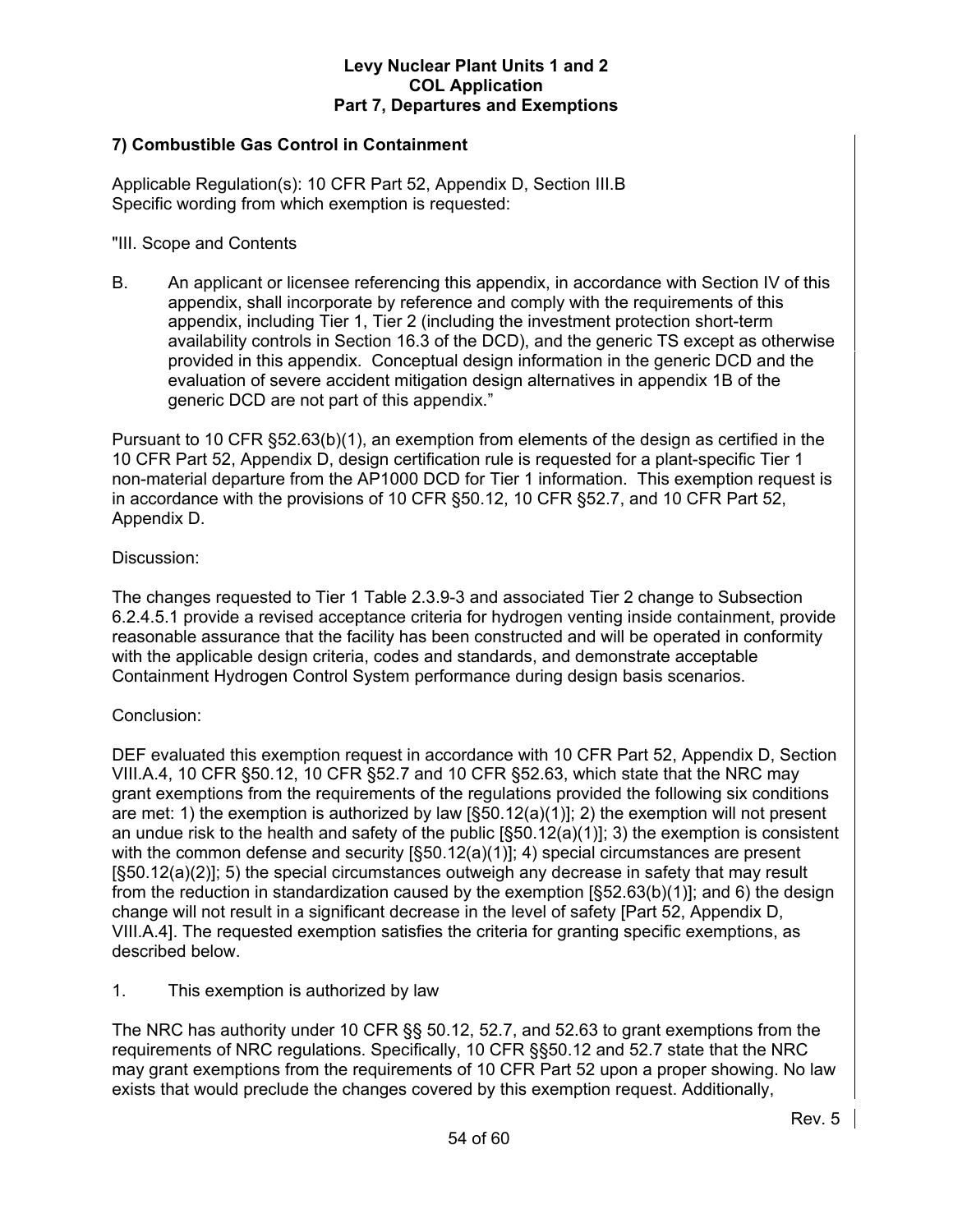granting of the proposed exemption does not result in a violation of the Atomic Energy Act of 1954, as amended, or the Commission's regulations.

Accordingly, this requested exemption is "authorized by law," as required by 10 CFR §50.12(a)(1).

2. This exemption will not present an undue risk to the health and safety of the public

The proposed exemption from the requirements of 10 CFR 52, Appendix D, Section III.B would allow changes to elements of the plant-specific Tier 1 DCD to depart from the AP1000 certified (Tier 1) design information. The plant-specific Tier 1 DCD will continue to reflect the approved licensing basis for the applicant, and will maintain a consistent level of detail with that which is currently provided elsewhere in Tier 1 of the plant-specific DCD. Because the change to the ITAAC acceptance criteria in Tier 1 Table 2.3.9-3 maintains the design margins of the Containment Hydrogen Control System, the changed acceptance criteria will ensure the protection of the health and safety of the public. Therefore, no adverse safety impact which would present any additional risk to the health and safety of the public is present. The affected Design Description in the plant-specific Tier 1 DCD will continue to provide the detail necessary to support the performance of the associated ITAAC.

Therefore, the requested exemption from 10 CFR 52, Appendix D, Section III.B would not present an undue risk to the health and safety of the public.

3. The exemption is consistent with the common defense and security

The exemption from the requirements of 10 CFR 52, Appendix D, Section III.B would change elements of the plant-specific Tier 1 DCD by departing from the AP1000 certified (Tier 1) design information relating to the control of combustible gas inside containment. The exemption does not alter the design, function, or operation of any structures or plant equipment that are necessary to maintain a secure status of the plant. The proposed exemption has no impact on plant security or safeguards procedures.

Therefore, the requested exemption is consistent with the common defense and security.

4. Special circumstances are present

10 CFR §50.12(a)(2) lists six "special circumstances" for which an exemption may be granted. Pursuant to the regulation, one of these special circumstances must be present in order for the NRC to consider granting an exemption request. The requested exemption meets the special circumstances of 10 CFR §50.12(a)(2)(ii). That subsection defines special circumstances as when "Application of the regulation in the particular circumstances would not serve the underlying purpose of the rule or is not necessary to achieve the underlying purpose of the rule."

The rule under consideration in this request for exemption from Tier 1 Table 2.3.9-3 is 10 CFR 52, Appendix D, Section III.B, which requires that an applicant referencing the AP1000 Design Certification Rule (10 CFR Part 52, Appendix D) shall incorporate by reference and comply with the requirements of Appendix D, including Tier 1 information. The Levy Units 1 and 2 COLA references the AP1000 Design Certification Rule and incorporates by reference the requirements of 10 CFR Part 52, Appendix D, including Tier 1 information. The underlying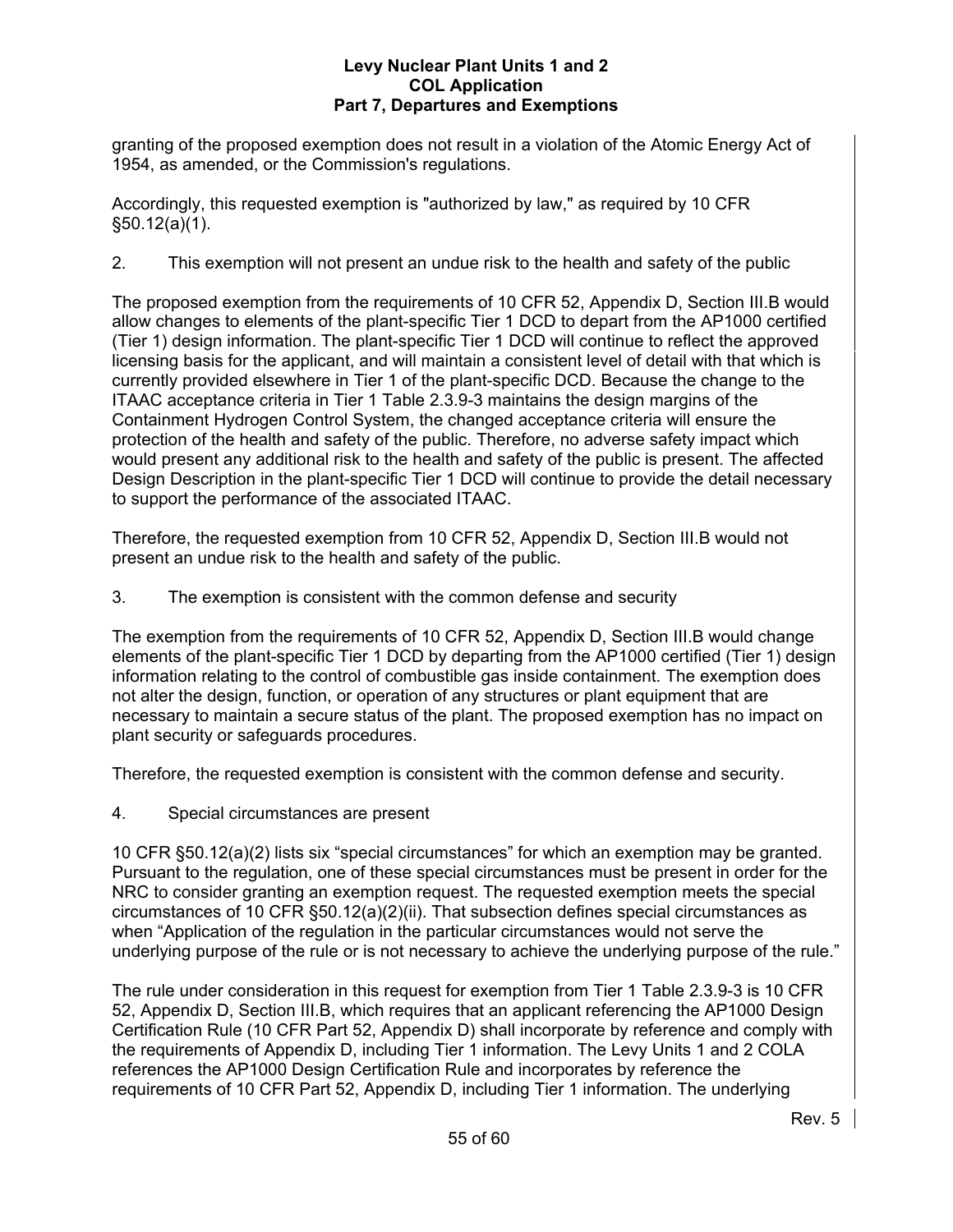purpose of Appendix D, Section III.B is to describe and define the scope and contents of the AP1000 design certification, and to require compliance with the design certification information in Appendix D to maintain the level of safety in the design.

The proposed change to the ITAAC acceptance criteria for combustible gas control maintains the design margins of the Containment Hydrogen Control System. This change does not impact the ability of any structures, systems, or components to perform their functions or negatively impact safety. Accordingly, this exemption from the certification information in Tier 1 Subsection Table 2.3.9-3 will enable the applicant to safely construct and operate the AP1000 facility consistent with the design certified by the NRC in 10 CFR 52, Appendix D.

Therefore, special circumstances are present, because application of the current generic certified design information in Tier 1 as required by 10 CFR Part 52, Appendix D, Section III.B, in the particular circumstances discussed in this request is not necessary to achieve the underlying purpose of the rule.

5. The special circumstances outweigh any decrease in safety that may result from the reduction in standardization caused by the exemption

Based on the nature of the changes to the plant-specific Tier 1 information and the understanding that these changes support the design function of the Containment Hydrogen Control System, other AP1000 applicants and licensees will likely request this exemption. However, if this is not the case, the special circumstances continue to outweigh any decrease in safety from the reduction in standardization because the key design functions of the Containment Hydrogen Control System associated with this request will continue to be maintained. This exemption request and the associated marked-up Tier 1 Table 2.3.9-3 demonstrates that the Containment Hydrogen Control System function continues to be maintained following implementation of the change from the generic AP1000 DCD, thereby minimizing the safety impact resulting from any reduction in standardization.

Therefore, the special circumstances associated with the requested exemption outweigh any decrease in safety that may result from the reduction in standardization caused by the exemption. In fact, as described in Condition 6 below, the exemption will result in no reduction in the level of safety.

6. The design change will not result in a significant decrease in the level of safety.

The exemption revises the plant-specific DCD Tier 1 information by revising the acceptance criteria for an ITAAC in Table 2.3.9-3. There is no physical change to the plant associated with the change to the ITAAC acceptance criteria. Because the Containment Hydrogen Control System function is met, there is no reduction in the level of safety. Therefore, the change will not result in a significant decrease in the level of safety.

As demonstrated above, this exemption request satisfies NRC requirements for an exemption to the design certification rule for the AP1000 plant.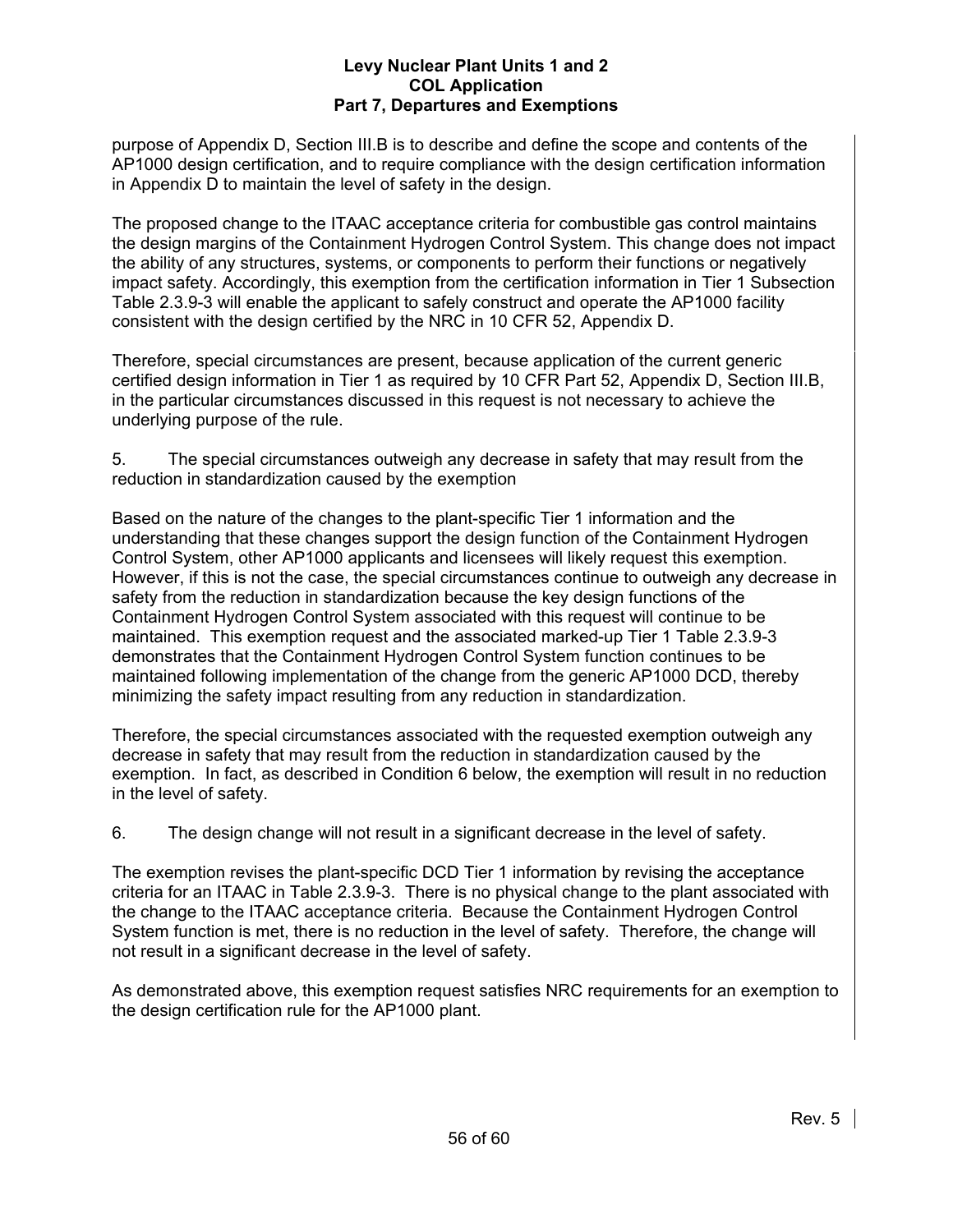# **8) Source Range Neutron Flux Doubling Block Permissive**

Applicable Regulation(s): 10 CFR Part 52 Appendix D, Section III.B

Specific wording from which exemption is requested:

"III. Scope and Contents

B. An applicant or licensee referencing this appendix, in accordance with Section IV of this appendix, shall incorporate by reference and comply with the requirements of this appendix, including Tier 1, Tier 2 (including the investment protection short-term availability controls in Section 16.3 of the DCD), and the generic TS except as otherwise provided in this appendix. Conceptual design information in the generic DCD and the evaluation of severe accident mitigation design alternatives in appendix 1B of the generic DCD are not part of this appendix."

Pursuant to 10 CFR §52.63(b)(1), an exemption from elements of the design as certified in the 10 CFR Part 52, Appendix D, design certification rule is requested for plant-specific Tier 1 material departures from the AP1000 DCD for Tier 1 information and for a material departure from the generic TS. These material departures are contained in Tier 1 Subsection 2.2.3, Tables 2.2.3-1 and 2.2.3-2, and involve the addition of a permissive to the source range flux doubling function to prevent bypassing the CVS makeup isolation actuation upon a source range flux doubling to more effectively perform its design function and provide reactor protection as analyzed. The departure includes a change to TS Table 3.3.2-1 which involves adding the P-8 permissive to the instrument Table. This exemption request is in accordance with the provisions of 10 CFR §50.12, 10 CFR §52.7, and 10 CFR Part 52, Appendix D.

#### Discussion:

The changes requested to Tier 2 changes, to Figure 7.2-1 (Sheet 3 of 21), Subsection 7.3.1.2.14, Table 7.3-1 (Sheet 6 of 9), Table 7.3-1 (Sheet 7), Table 7.3.2, (Sheet 1 of 4), Subsection 9.3.6.3.7, Section 9.3.6.4.5.1, Subsection 9.3.6.7, Table 14.3-2 (Sheet 9 of 17), Table 14.3-2 (Sheet 12), Subsection 19E2.7.2, Technical Specifications Table 3.3.2-1 (Page 9, 10 of 13), Tech Spec Bases Section B3.3.2 ACTIONS (Page 3.3.2-57), Tech Spec Bases Section B3.3.2, Subsection 15, Tech Spec Bases Section B3.2.2, add Subsection 18.d. provide additional equipment and TS requirements, provide reasonable assurance that the facility has been constructed and will be operated in conformity with the applicable design criteria, codes and standards, and demonstrates acceptable performance during design basis scenarios and reactor startup.

# Conclusion:

This exemption request is evaluated in accordance with 10 CFR Part 52, Appendix D, Section VIII.A.4, 10 CFR §50.12, 10 CFR §52.7 and 10 CFR §52.63, which state that the NRC may grant exemptions from the requirements of the regulations provided the following six conditions are met: 1) the exemption is authorized by law  $\left[ \frac{50.12(a)}{1} \right]$ ; 2) the exemption will not present an undue risk to the health and safety of the public  $[\S 50.12(a)(1)]$ ; 3) the exemption is consistent with the common defense and security [§50.12(a)(1)]; 4) special circumstances are present [§50.12(a)(2)]; 5) the special circumstances outweigh any decrease in safety that may result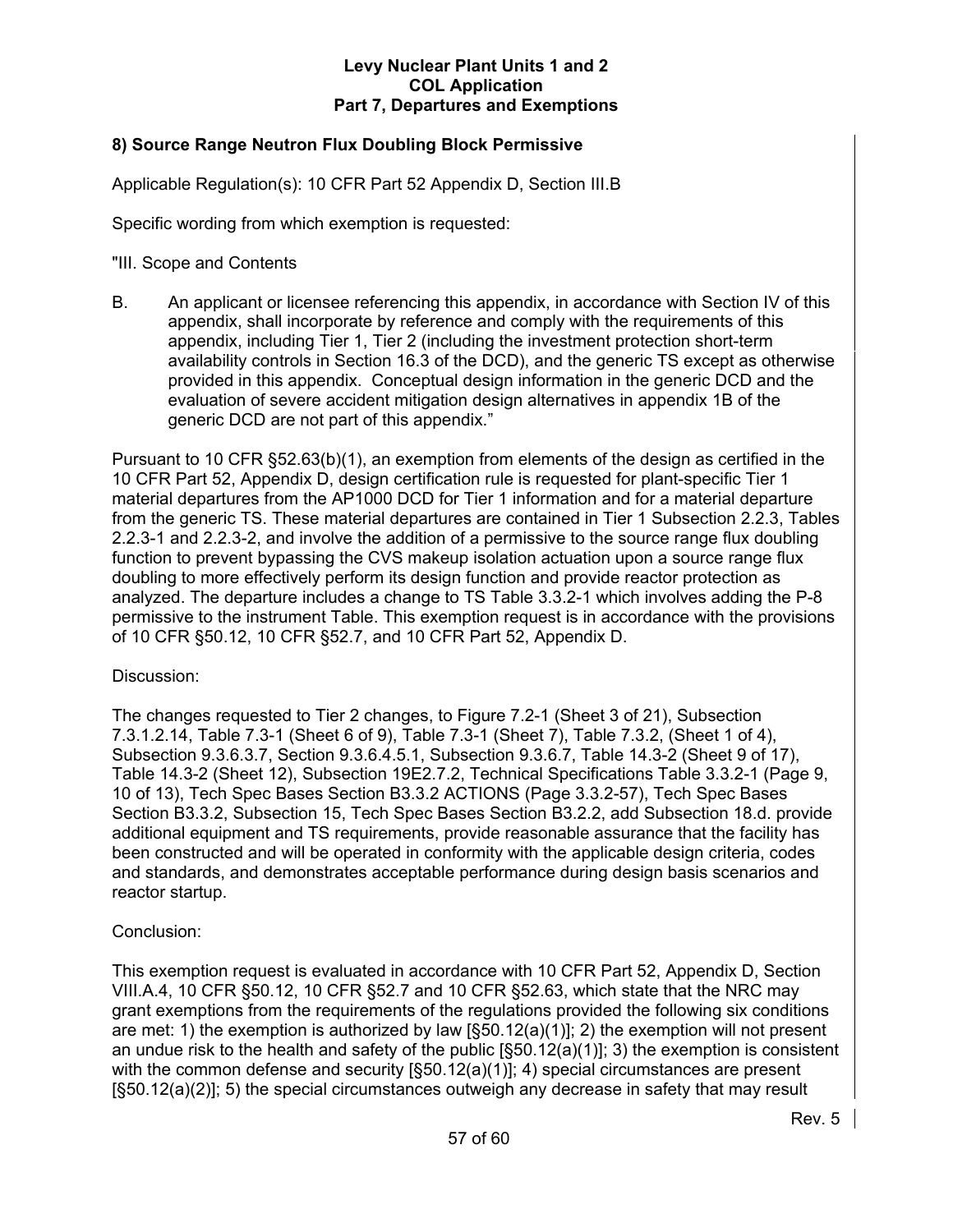from the reduction in standardization caused by the exemption [§52.63(b)(1)]; and 6) the design change will not result in a significant decrease in the level of safety [Part 52, Appendix D, VIII.A.1]. The requested exemption satisfies the criteria for granting specific exemptions, as described below.

1. This exemption is authorized by law

The NRC has authority under 10 CFR §§ 50.12, 52.7, and 52.63 to grant exemptions from the requirements of NRC regulations. Specifically, 10 CFR §§50.12 and 52.7 state that the NRC may grant exemptions from the requirements of 10 CFR Part 52 upon a proper showing. No law exists that would preclude the changes covered by this exemption request. Additionally, granting of the proposed exemption does not result in a violation of the Atomic Energy Act of 1954, as amended, or the Commission's regulations.

Accordingly, this requested exemption is "authorized by law," as required by 10 CFR §50.12(a)(1).

2. This exemption will not present an undue risk to the health and safety of the public

The proposed exemption from the requirements of 10 CFR 52, Appendix D, Section III.B would allow changes to elements of the plant-specific Tier 2 DCD to depart from the AP1000 certified design information and a change to a TS Instrumentation Requirements to depart from the AP1000 certified (Tier 2) information. The plant-specific Tier 1 DCD will continue to reflect the approved licensing basis for the applicant, and will maintain a consistent level of detail with that which is currently provided elsewhere in Tier 1 of the plant-specific DCD. Because the change to the source range flux doubling portion of the nuclear instrumentation source range description maintains its design functions, the changed design will ensure the protection of the health and safety of the public. Therefore, no adverse safety impact which would present any additional risk to the health and safety is present. The affected Design Description in the plant-specific Tier 1 DCD will continue to provide the detail necessary to support the performance of the associated ITAAC.

Therefore, the requested exemption from 10 CFR 52, Appendix D, Section III.B would not present an undue risk to the health and safety of the public.

3. The exemption is consistent with the common defense and security

The exemption from the requirements of 10 CFR 52, Appendix D, Section III.B would change elements of the plant-specific Tier 2 DCD by departing from the AP1000 certified design information relating to the flux doubling portion of the source ranges neutron flux and departing from the Tier 2 generic TS to include operability requirements of added plant equipment (P-8 permissive). The exemption does not alter the design, function, or operation of any structures or plant equipment that are necessary to maintain a safe and secure status of the plant. The proposed exemption has no impact on plant security or safeguards procedures. Therefore, the requested exemption is consistent with the common defense and security.

4. Special circumstances are present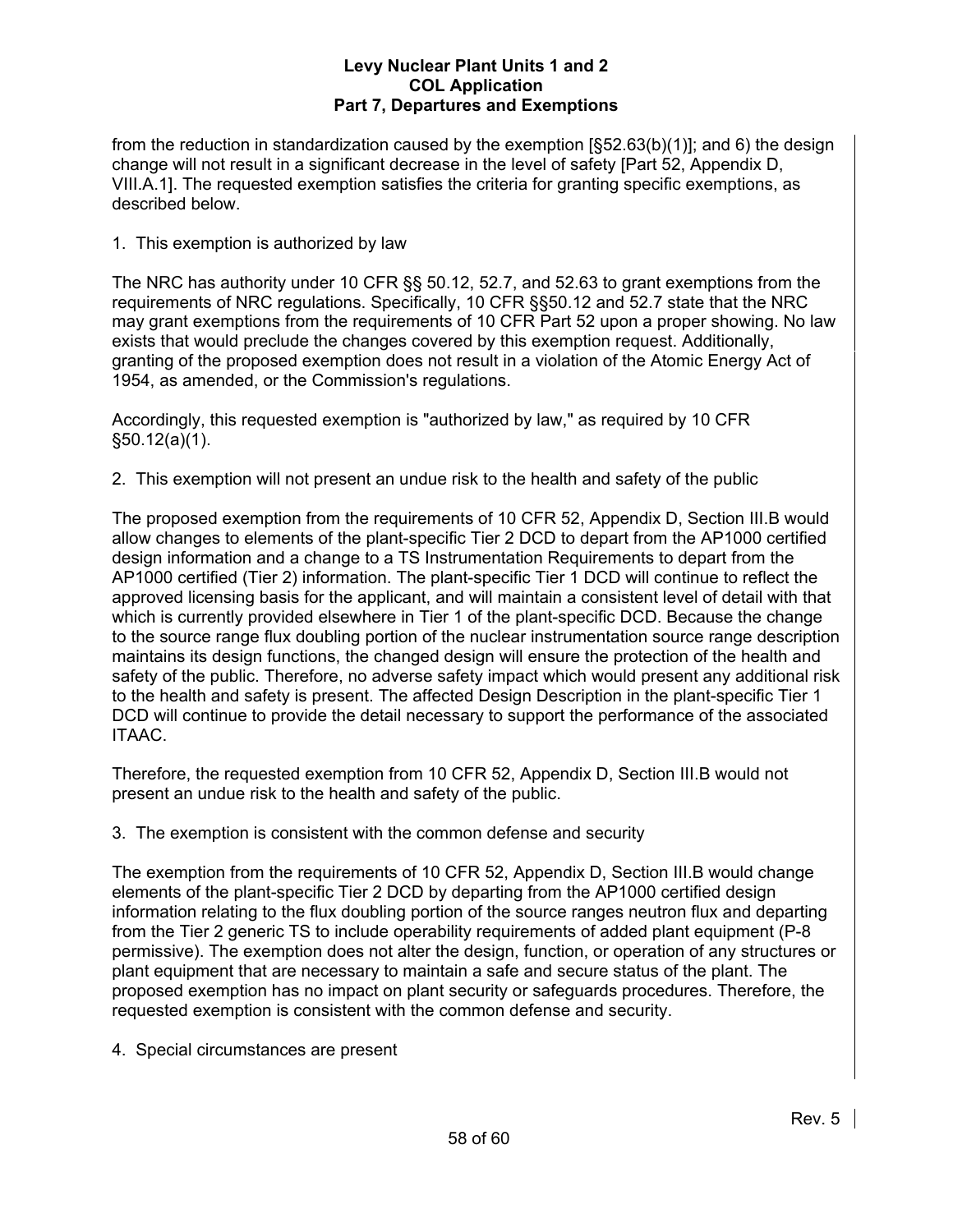10 CFR §50.12(a)(2) lists six "special circumstances" for which an exemption may be granted. Pursuant to the regulation, it is necessary for one of these special circumstances to be present in order for the NRC to consider granting an exemption request. The requested exemption meets the special circumstances of 10 CFR §50.12(a)(2)(ii). That subsection defines special circumstances as when "Application of the regulation in the particular circumstances would not serve the underlying purpose of the rule or is not necessary to achieve the underlying purpose of the rule."

The rule under consideration in this request for exemption from Tier 2 generic TS is 10 CFR 52, Appendix D, Section III.B, which requires an applicant referencing the AP1000 Design Certification Rule (10 CFR Part 52, Appendix D) shall incorporate by reference and comply with the requirements of Appendix D, including Tier 1 information and generic TS. The Levy Units 1 and 2 COLA references the AP1000 Design Certification Rule and incorporates by reference the requirements of 10 CFR Part 52, Appendix D, including Tier 1 information and generic TS. The underlying purpose of Appendix D, Section III.B is to describe and define the scope and contents of the AP1000 design certification, and to require compliance with the design certification information in Appendix D to maintain the level of safety in the design.

The proposed changes to the source range neutron flux doubling function maintain the design margins. This change does not impact the ability of any structures, systems, or components to perform their functions or negatively impact safety. Accordingly, this exemption from the certification information in Tier 2 TS Table 3.3.2-1 will enable the applicant to safely construct and operate the AP1000 facility consistent with the design certified by the NRC in 10 CFR 52, Appendix D.

Therefore, special circumstances are present, because application of the current generic certified design information in Tier 1 and the generic TS as required by 10 CFR Part 52, Appendix D, Section III.B, in the particular circumstances discussed in this request is not necessary to achieve the underlying purpose of the rule.

5. The special circumstances outweigh any decrease in safety that may result from the reduction in standardization caused by the exemption

Based on the nature of the changes to the plant-specific Tier 2 and the generic TS and the understanding that these changes support the design function of the source range neutron flux doubling, it is likely that other AP1000 applicants and licensees will request this exemption. However, if this is not the case, the special circumstances continue to outweigh any decrease in safety from the reduction in standardization because the key design functions of the source range neutron flux doubling associated with this request will continue to be maintained. This exemption request and the associated TS marked-up tables demonstrate the source range neutron flux doubling function continues to be maintained following implementation of the change from the generic AP1000 DCD, thereby minimizing the safety impact resulting from any reduction in standardization.

Therefore, the special circumstances associated with the requested exemption outweigh any decrease in safety that may result from the reduction in standardization caused by the exemption. In fact, as described in Condition 6, below, the exemption will result in no reduction in the level of safety.